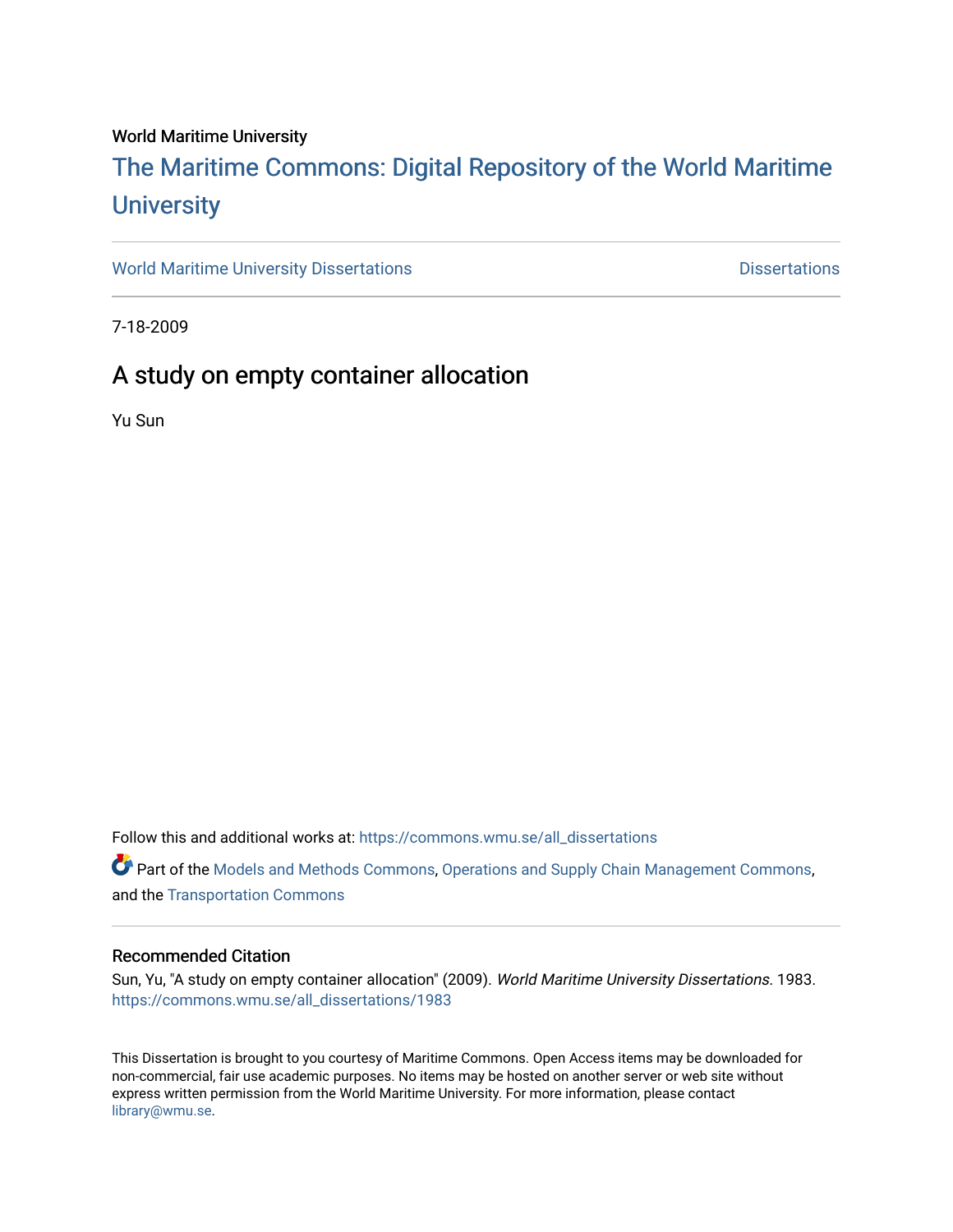

## **WORLD MARITIME UNIVERSITY**

Shanghai, China

 $ITL - 2009$ 

# **A Study on Empty Container Allocation**

**By** 

# **SUN YU**

## **For**

## **MASTER OF SCIENCE**

# **INTERNATIONAL TRANSPORT AND LOGISTICS**

**2009** 

**©Copyright SUN YU**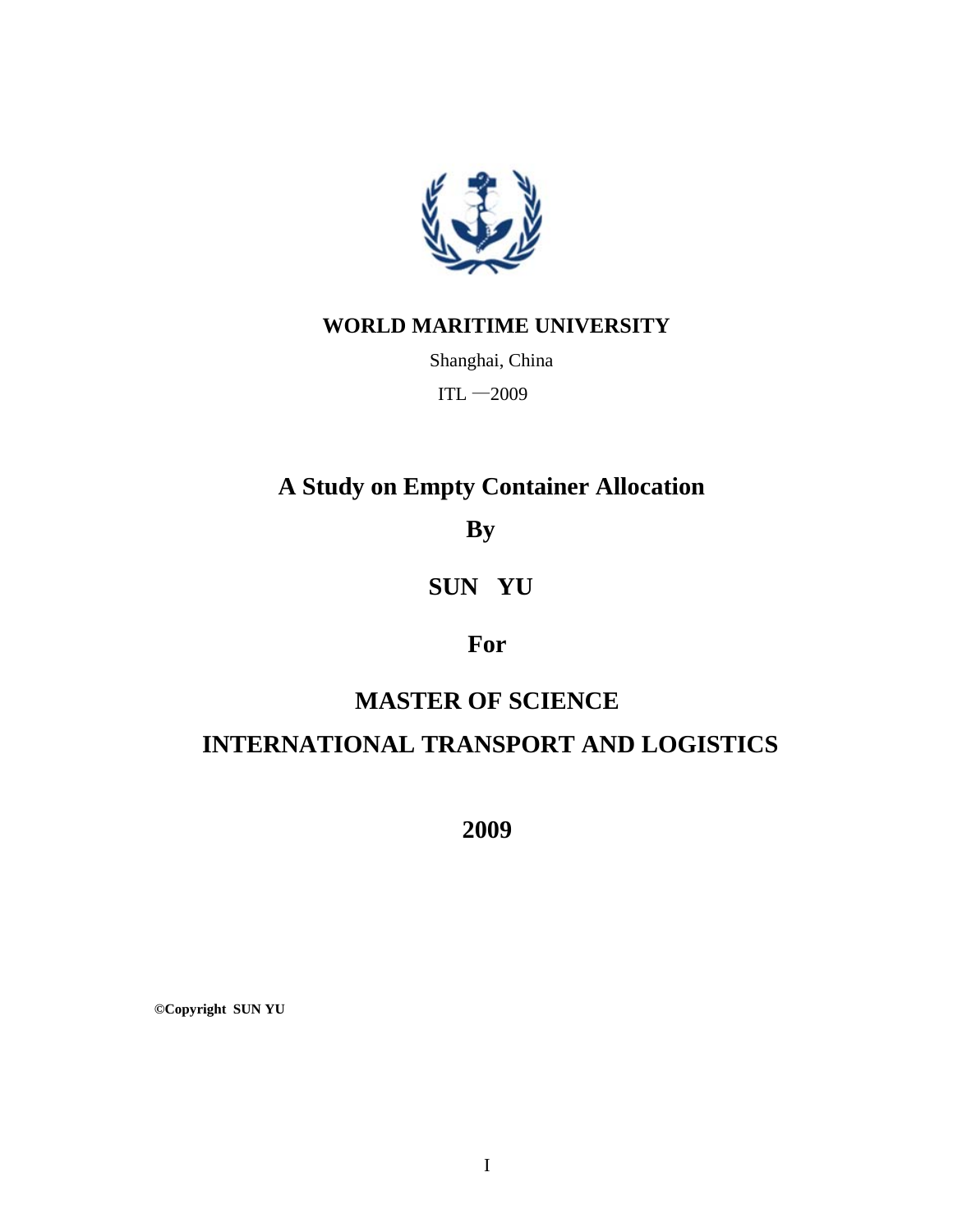## **DECLARATION**

<span id="page-2-0"></span>**I certify that all the material in this dissertation that is not my own work has been identified, and that no material is included for which a degree has previously been conferred on me.**

**The contents of this dissertation reflect my own personal views, and are not necessarily endorsed by the University.**

**(Signature):\_\_\_\_\_\_\_**

**(Date):\_\_\_\_\_\_\_\_\_\_\_** 

**Supervised** 

**by**

**Professor SHI XIN**

**Shanghai Maritime University**

**Assessor**

**World maritime university**

**Co-Assessor**

**Shanghai maritime university**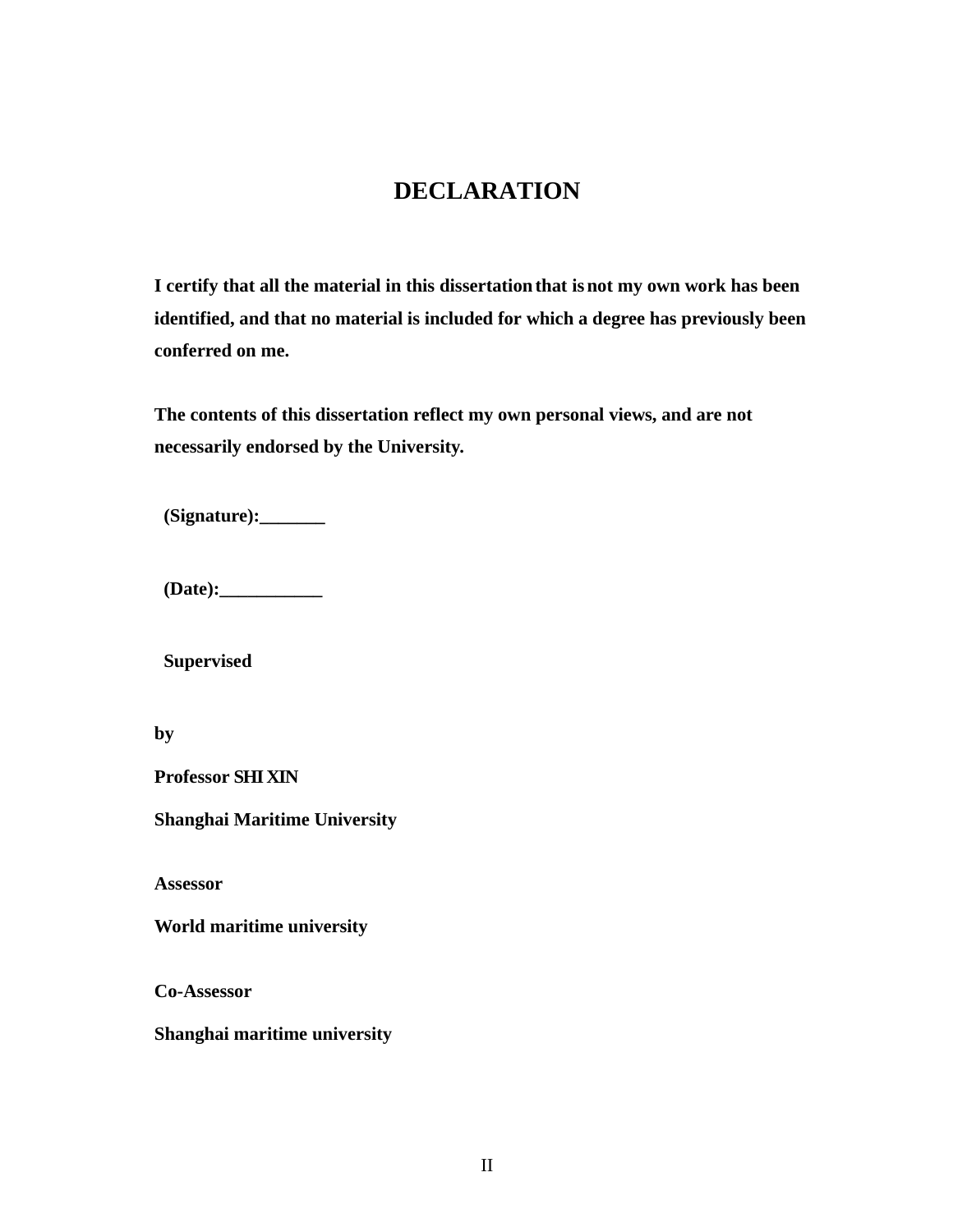## **ACKNOWLEDGEMENT**

<span id="page-3-0"></span> I am thankful to the World Maritime University for this opportunity to study. I was graduate from Shanghai Maritime University, I deep love the shipping. And I also cherish this opportunity to study.

 I am profoundly grateful to my supervisor Professor Xin Shi, for guiding me through this undertaking and supporting and encouraging me during the whole process of writing this dissertation. Without his help, I can not finish my work as well as possible.

 I am also thankful to my uncle and aunts, during my dissertation process, they give me the best and invaluable advice, otherwise, they put high expectations on me, and continuous encouragement has been a major source of inspiration and confidence for the completion of this work.

 I would like to acknowledge Mr. Liu Tongan. Ms Zhou Yingchun and Ms. Hu Fangfang and all the others who working in the administration office. They give me so much help in these two years.

 Last but not least, I wish to extend my indebtedness to my beloved parents and my boyfriends, who offered me full support and encouragement during the whole studies.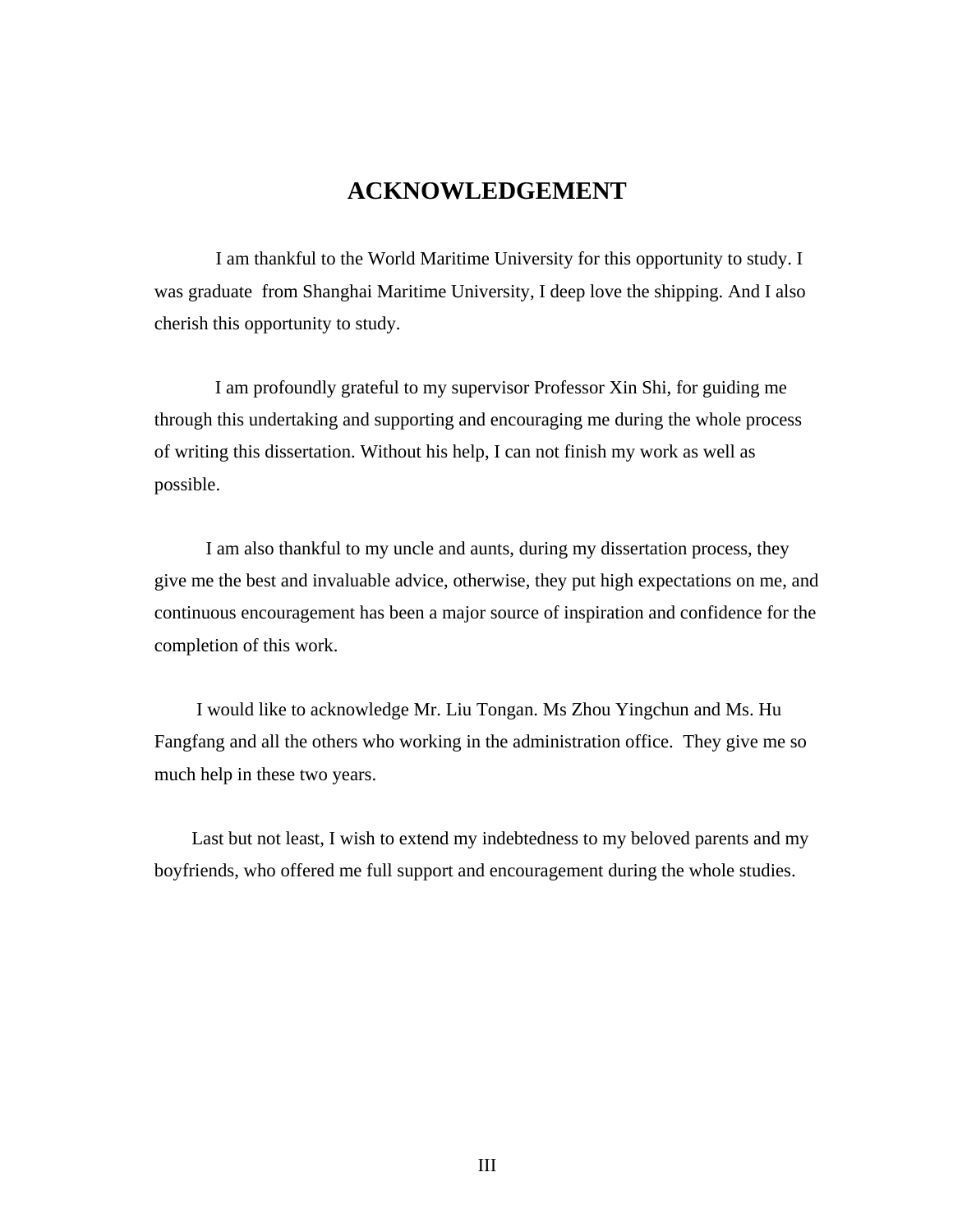## **ABSTRACT**

#### <span id="page-4-0"></span>Title of Dissertation:**A study on Empty Container Allocation**

#### Degree: **Master of Science in International Transport and Logistics**

**Abstract** : Empty containers of every trade line in the world consume fleet's transportation and waste lots of money. Therefore, raise the extra cost of container transport have already caused the high attention of global container transport operator, broker, consignor and port quay owner. So how scientific allocation and transportation empty container in order to meet what company runs` needs and customer demand have become a question that enterprise pay close attention to study day by day.

In addition, through research of the empty container allocation question, can touch a lot of aspects in enterprise's container management; reflect some questions in the management. Therefore, in according to the achievement of empty container allocation to promote reform and perfection of business management, thus not only can save empty container allocation cost but also can realize the whole enterprise improve of operation quality.

**KEYWORDS:** empty container, allocation, strategy,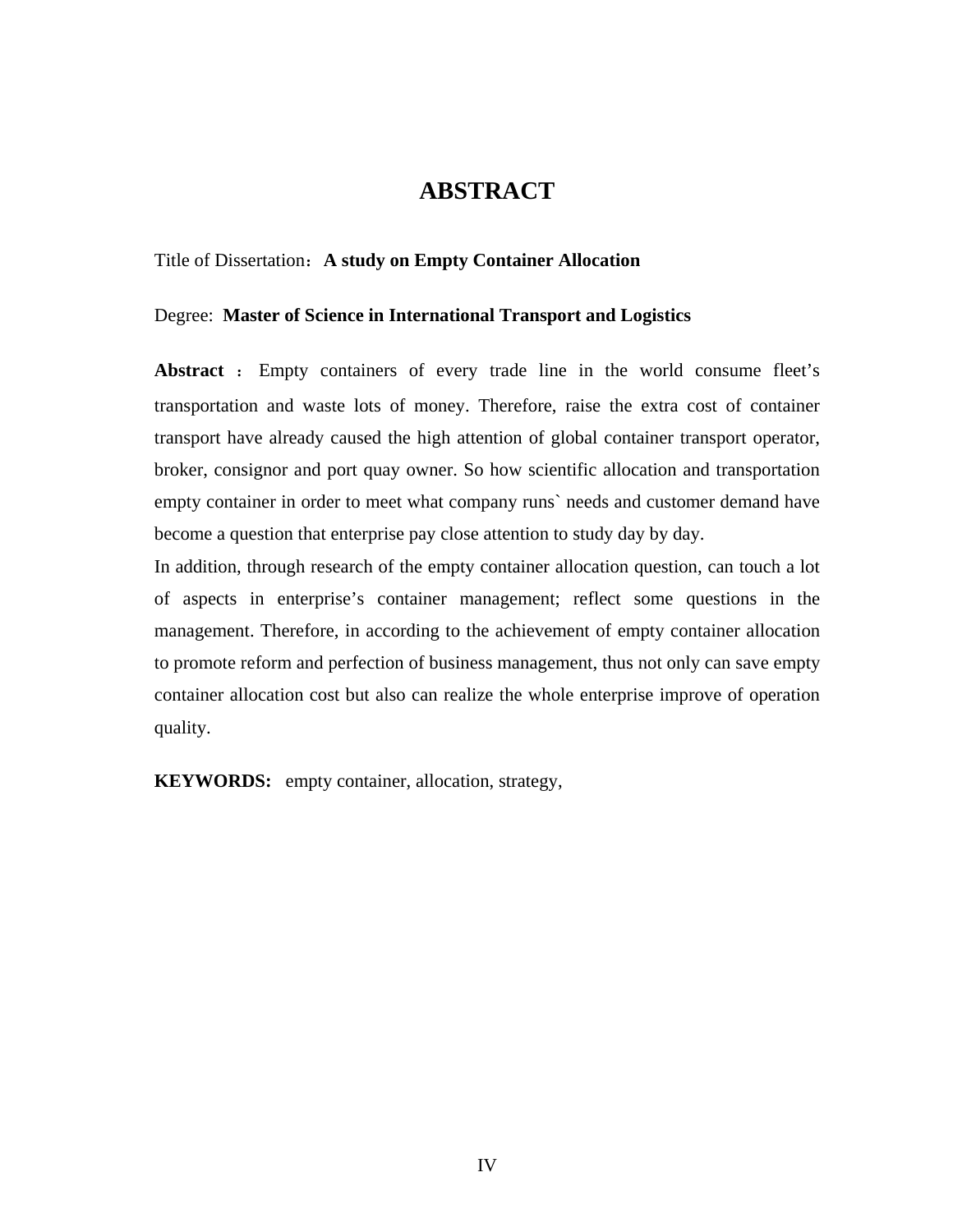# **LIST OF CONTENTS**

<span id="page-5-0"></span>

| Chapter1                                                                              |
|---------------------------------------------------------------------------------------|
|                                                                                       |
|                                                                                       |
|                                                                                       |
|                                                                                       |
|                                                                                       |
| 2.1.2 Developmental history and characteristics of container transportation 9         |
|                                                                                       |
|                                                                                       |
|                                                                                       |
|                                                                                       |
|                                                                                       |
| 2.5 The practice and current trends in empty container allocation within marine       |
|                                                                                       |
| 2.5.1 The practice of shipping empty containers in marine shipping industry 25        |
| 2.5.2Current situation and problems in management of empty container                  |
|                                                                                       |
| Chapter 3 Study in Strategy of Empty Container Allocation in Marine Shipping Services |
|                                                                                       |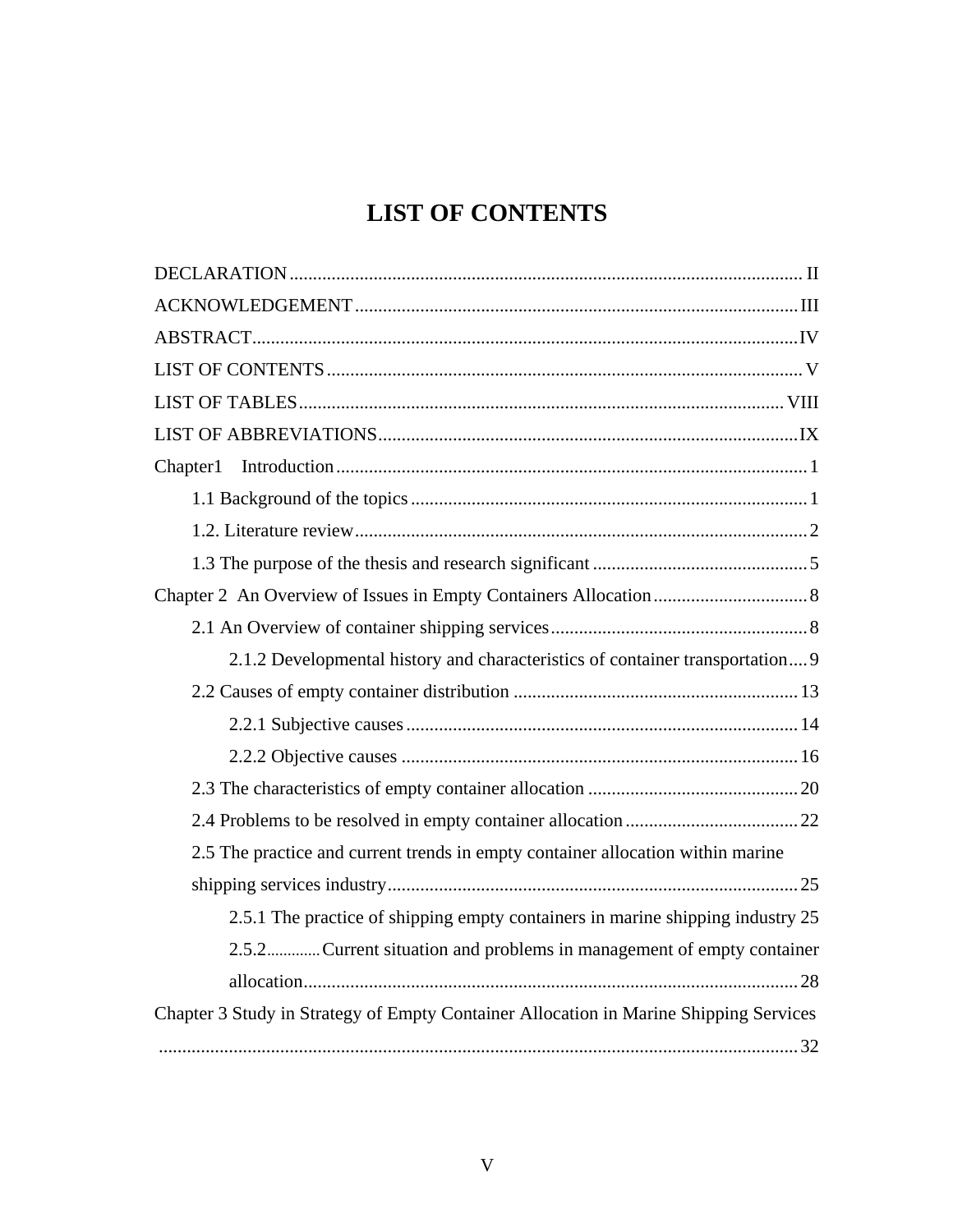| 3.2 Alliance and Cooperation of All Related Enterprises (Shipping Liners,         |  |
|-----------------------------------------------------------------------------------|--|
|                                                                                   |  |
|                                                                                   |  |
| 3.2.2 Alliance and cooperation between shipping liners and container renting      |  |
|                                                                                   |  |
| 3.2.3 Cooperation between shipping company and container manufacturers .37        |  |
|                                                                                   |  |
|                                                                                   |  |
| 3.3.2 Strengthen control of land shipping services for empty containers and       |  |
| costs for allocation of empty containers along with common regional shipping      |  |
|                                                                                   |  |
| 3.3.3 To accelerate container flow circle by multi-intermodal shipping services   |  |
|                                                                                   |  |
|                                                                                   |  |
|                                                                                   |  |
|                                                                                   |  |
| Chapter 4: The Choice for Land Empty Container Allocation for shipping company 45 |  |
| 4.1 Periodically seeking empty container shipping operators in the market  45     |  |
| 4.2 Allocation of empty containers via railway shipping services  46              |  |
|                                                                                   |  |
| 4.4 Services provided through Intermodal Marketing Company  49                    |  |
|                                                                                   |  |
|                                                                                   |  |
|                                                                                   |  |
|                                                                                   |  |
|                                                                                   |  |
|                                                                                   |  |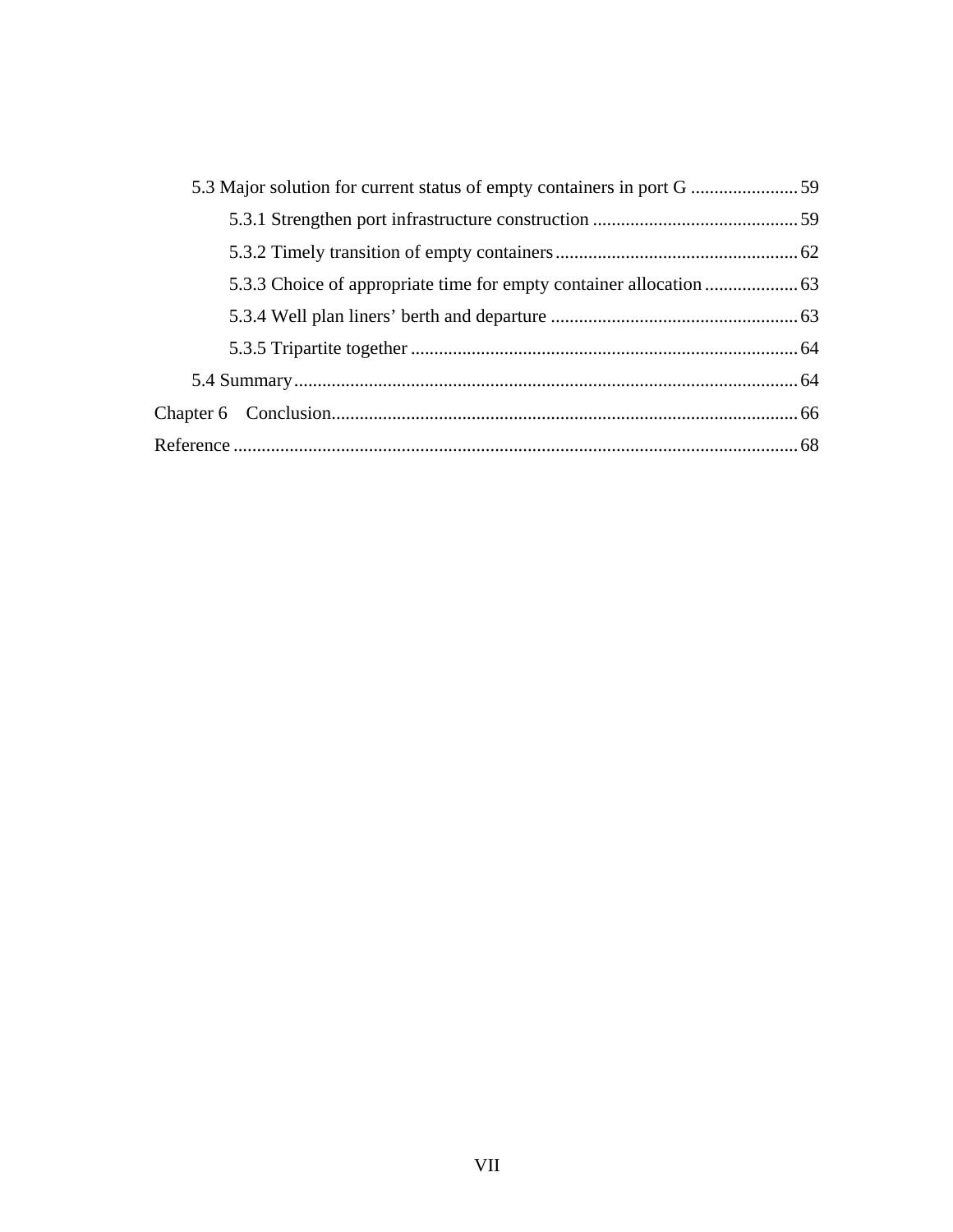# **LIST OF TABLES**

<span id="page-8-0"></span>

| Table 2. 2 Container Transportation Quantity and Increase Rate of the Main Route |  |
|----------------------------------------------------------------------------------|--|
|                                                                                  |  |
|                                                                                  |  |
| Table 3. 1 2008 China international standard port container throughput top 10    |  |
|                                                                                  |  |
|                                                                                  |  |
|                                                                                  |  |
|                                                                                  |  |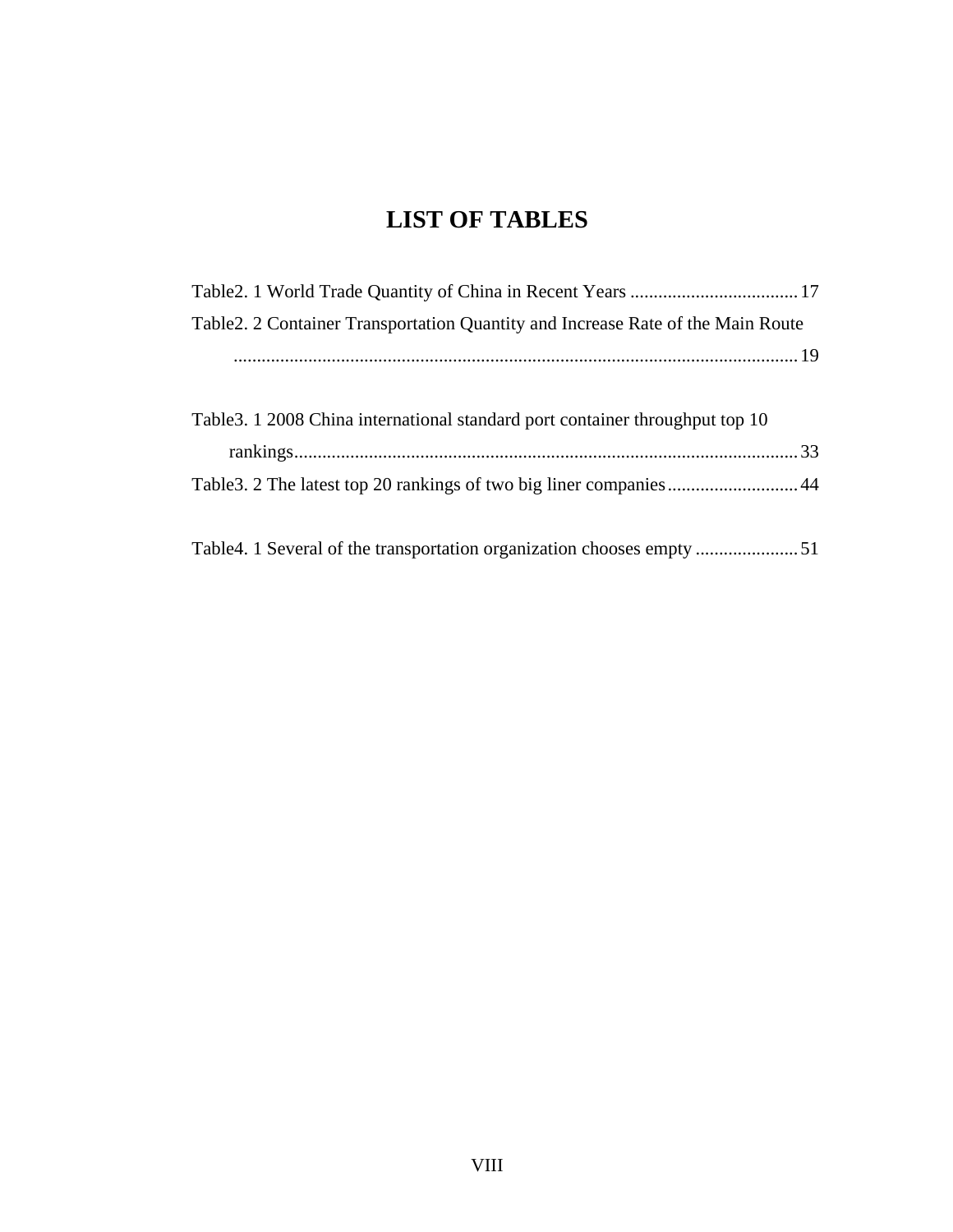# **LIST OF ABBREVIATIONS**

<span id="page-9-0"></span>

| <b>ISO</b>  | International Organization for Standardization |
|-------------|------------------------------------------------|
| ABS         | American Bureau of Shipping                    |
| GL          | Germanischer Lloyd                             |
| <b>FRP</b>  | <b>Fiber Reinforced Plastics</b>               |
| <b>TEU</b>  | Twenty feet Equivalent unit                    |
| <b>FEFC</b> | Far East Freight Conference                    |
| APL         | <b>American President Liner</b>                |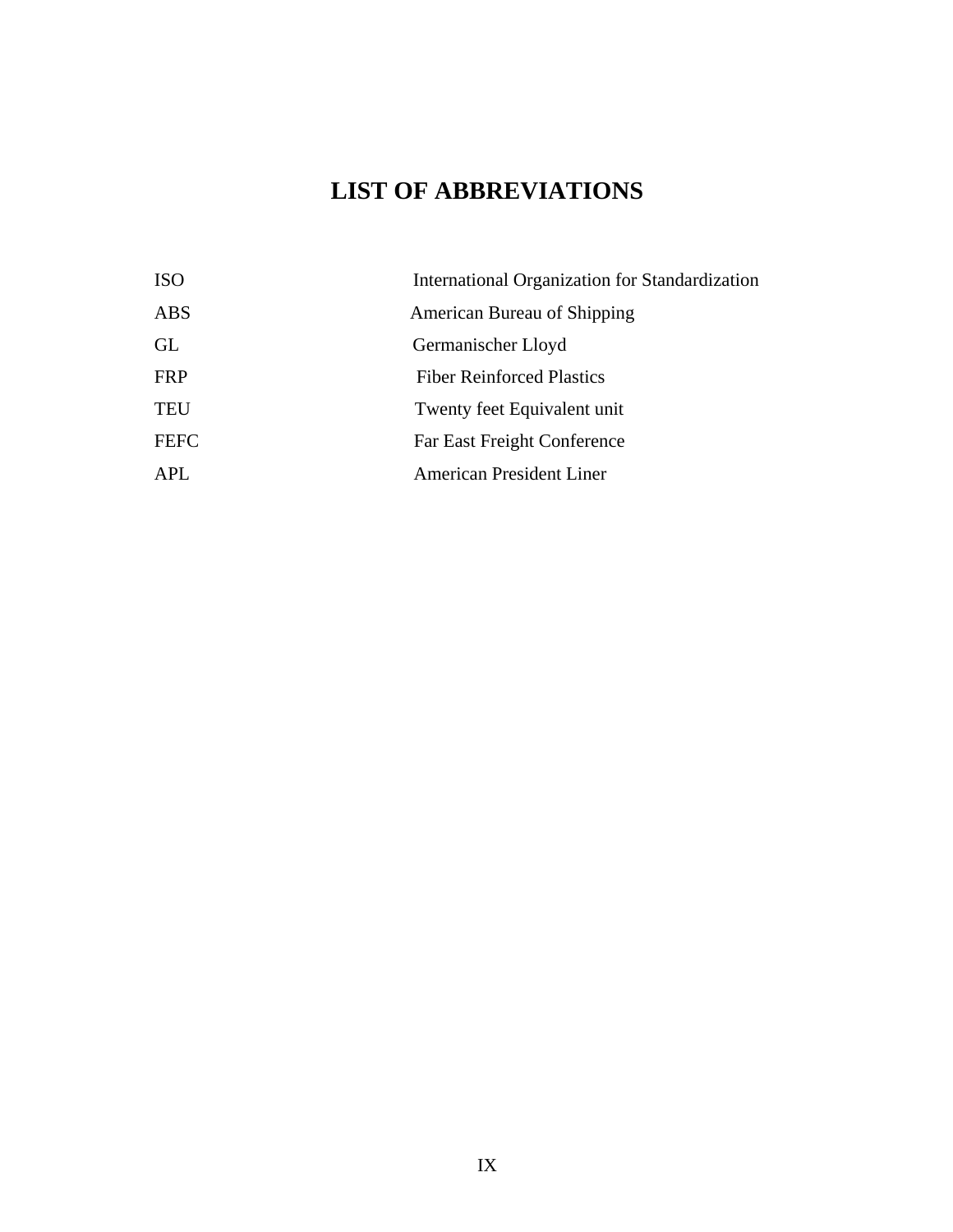## **Chapter1 Introduction**

### <span id="page-10-0"></span>**1.1 Background of the topics**

Container transport in the world is keeping the steady growth situation; the unbalance characteristic of the container quantity is also seriously outstanding. The disequilibrium of trade, and the respects, such as container management, etc. reason, results in lots of empty containers from abundant source area to not sufficient source area every day, namely, has produced empty container allocation question.

Most insiders are thought that every one empty container transport fix cost is about 250-400 dollar. But in fact, this figure may be higher. In past recent years, the growth of most carriers` operation cost had already gone beyond the growth of the income greatly; this has explained surprising extraneous expense produced in logistics of the container.

According to the statistics up to the end of January of 2007, probably 50 million empty containers transporting on every trade line in the world one year, this means there is a empty one in every five containers on average.

Empty containers of every trade line in the world consume fleet's transportation and waste lots of money. Therefore, raise the extra cost of container transport have already caused the high attention of global container transport operator, broker, consignor and port quay owner. So how scientific allocation and transportation empty container in order to meet what company runs` needs and customer demand have become a question that enterprise pay close attention to study day by day.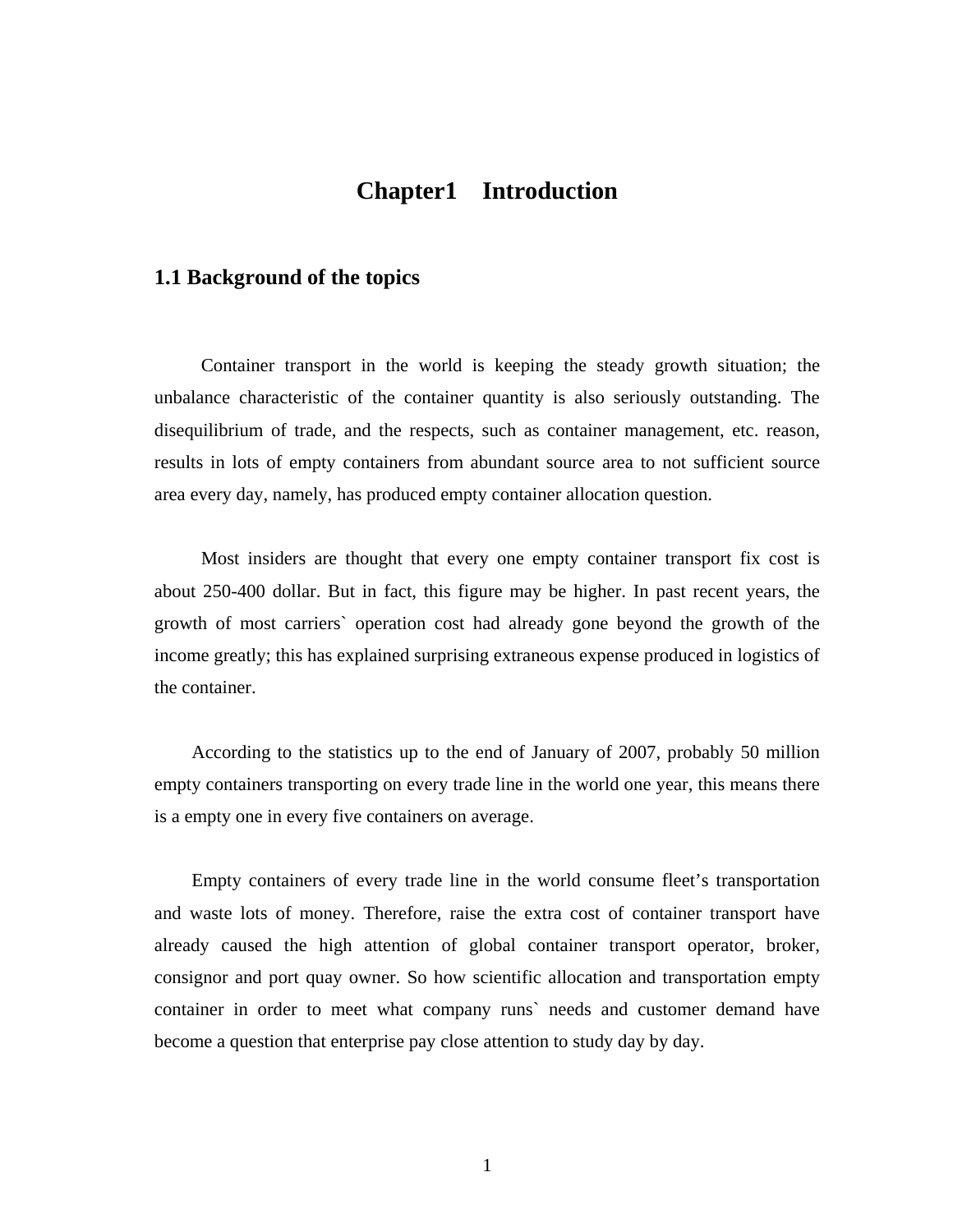<span id="page-11-0"></span>In addition, through research of the empty container allocation question, can touch a lot of aspects in enterprise's container management; reflect some questions in the management. Therefore, in according to the achievement of empty container allocation to promote reform and perfection of business management, thus not only can save empty container allocation cost but also can realize the whole enterprise improve of operation quality.

### **1.2. Literature review**

In the academia, researches on empty container allocation problem is mainly concentrated on highway and railway now, and under many kinds of transportation way, However, the quantitative study on the problem in multi-transportation way is still relative less. At present, the methods to solve the empty container allocation roughly go following as:

- 1. Through qualitative analysis, managing the empty container allocation from artificial experience, such as Xu Jianhua (1998), Zhang Yang $(2000)$ , and Xu Bonian, (2003) etc, qualitative analysis the problem, and had been provided solution to it about empty container allocation countermeasures.
- 2. Using the method of liner programming operations research (LP). Through establishment of liner programming mathematical model establishing the model of LP about empty container allocation, then one can solve out this model and draw the conclusion. Researchers optimize of quantitative study the empty container allocation by the LP methods, such as C.E.Philip, J.M.Xussman,(1977)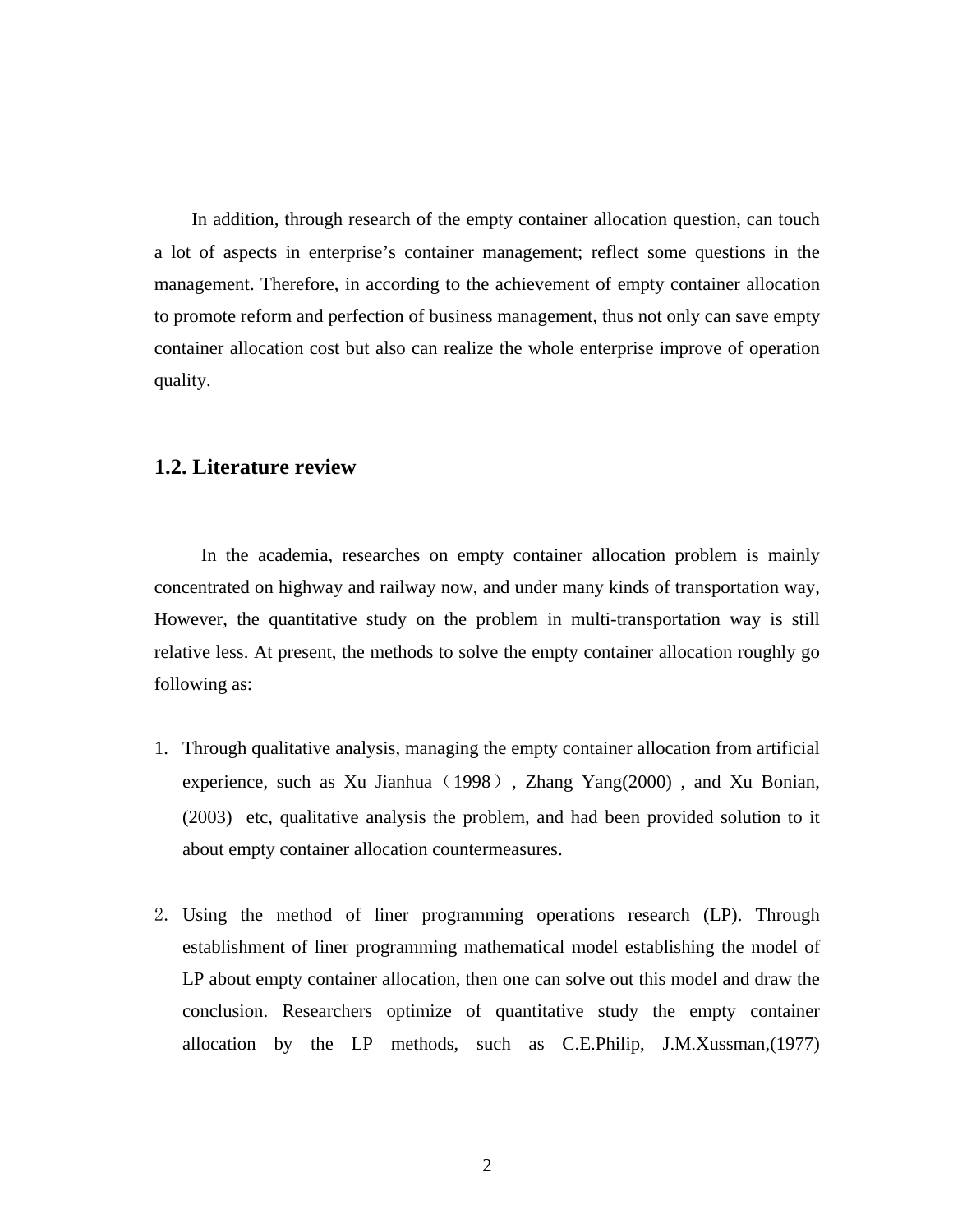V.B.Mendiratta,(1981) M.A.Turnquist,(1982) Larry L.Ratcliffe, B.Vinod, Fredrick T.Sparrow,(1984) Teoor Gabriel Crainic, MichelGendreau and Pierre Dejax, (1992).Zhong Cheng, Xing Tianqi,(1994) Li Weibin, Zhao Jianhua,(1995) Zhu Fushou, Yang Xinyang,(1996) Dang Jianwu,(1999) Liu Darong, (2000)Shi Xin,(2003) Zhou Hongmei and Fang Fang, Huang Xiaozhang, (2003)etc. There are mainly three types:

① Static Analysis

Zhou Hongmei (The optimize studying of empty container allocation), Zhao Hongzhou (1991) described the causes of empty containers and the problems existed in the empty container allocation. According to the container business processes, they listed out many elements affected the empty container allocation, and dealt with these elements with assumption, overlooked some minor factors, set these variables or constants. With objective of minimizing the cost of empty container allocation, they established a liner programming model about empty container allocation and solved it.

② Dynamic Analysis

Researcher like Teoor Gabriel Crainic, Michel Gendreau and Pierre Dejax, (1992) Wang Chuanxu, Liu Darong, He Bin (2001), Jiang Liangkui, ect. They studied the land empty container allocation, and believed the demand and supply of empty container is dynamic and random. Therefore they dealt these random variables with identify method (or determine the probability to statistics). ⑴ Lining a special "coverage area" for each section in the system, which intersect but does not overlap. ⑵ Stochastic demand of empty container need to meet (that is deliver empty container to customers) the conservative strategy of " delay in delivery as late as possible". That is delivery the empty container to the customer as his request date. Through treatment, according to the location of each stochastic empty container demand, and assigned to a station automatically in order to meet and precision of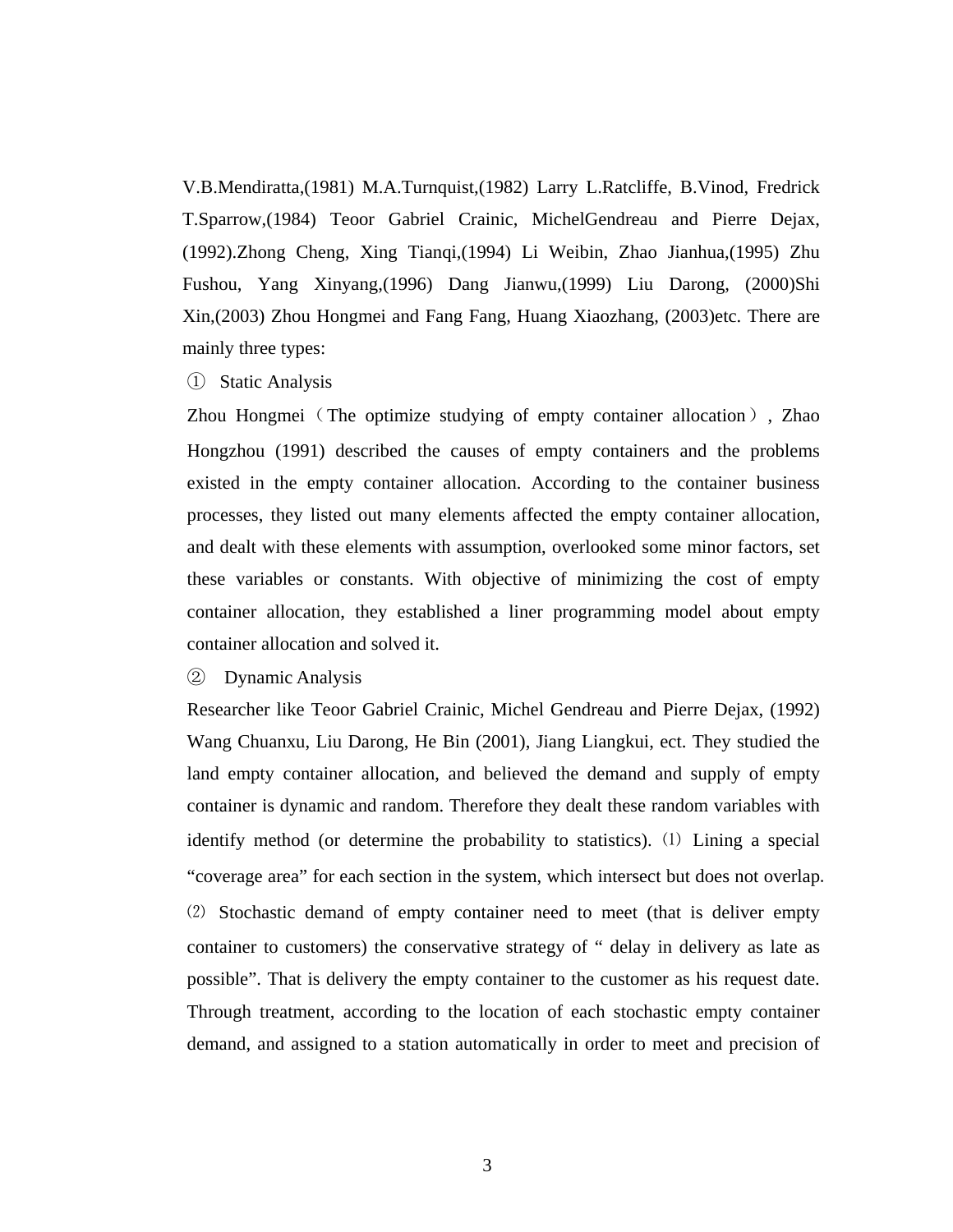knowing how they meet the time. Established a two-stage model of restricted resources, the first stage pointed out that all container flow from station to stations that are related with the customer's need, the second stage is that a simple container store model, which follows storing containers, and changes with the randomness of supply and demand in the station. This model is only applicable to the species of single-box.

#### ③ Using multi-objective programming method

With the objective of container transportation by highway, Li Weibin, Zhao Jianhua(1995) thought that there are a lot of goals in optimization dispatch of container transport by highway, set up multi-objective programming mathematical model. The goals include: the goal counted with the index of container number, and the economic benefit goal counted with the economic index, which had been classified to have priority and been work out. Then the conclusion can be drawn.

3. Using network flow methods. Like W.W.White and A.M.Bomberault(1969) , research the railway transportation empty container allocation, they construct a space and a time model to describe the reality of empty container allocation problems, and gives the induced network flow algorithm, and the corresponding calculation examples of a period to optimize the empty container allocation program, the time interval is uncertain, the conclusion is very credible. For the reason that the research carried out mainly for the railway system of transport demand and supply of empty container allocation and its small size calculation, it is suitable for simple model, and cannot be applicable for out-of-stock situation. W.S.Shen and C.M.Khoong(1995) research the sea transport empty container allocation; their minds are the same as W.W.White and A.M.Bomberault. The model is mainly used to determine the model of network optimization. Decision variable is mainly the one to rent the box or return, and its assumed that the decision- making time interval is fixed, and that each port are facing make out decision in one time interval, which is contrary to the truth, and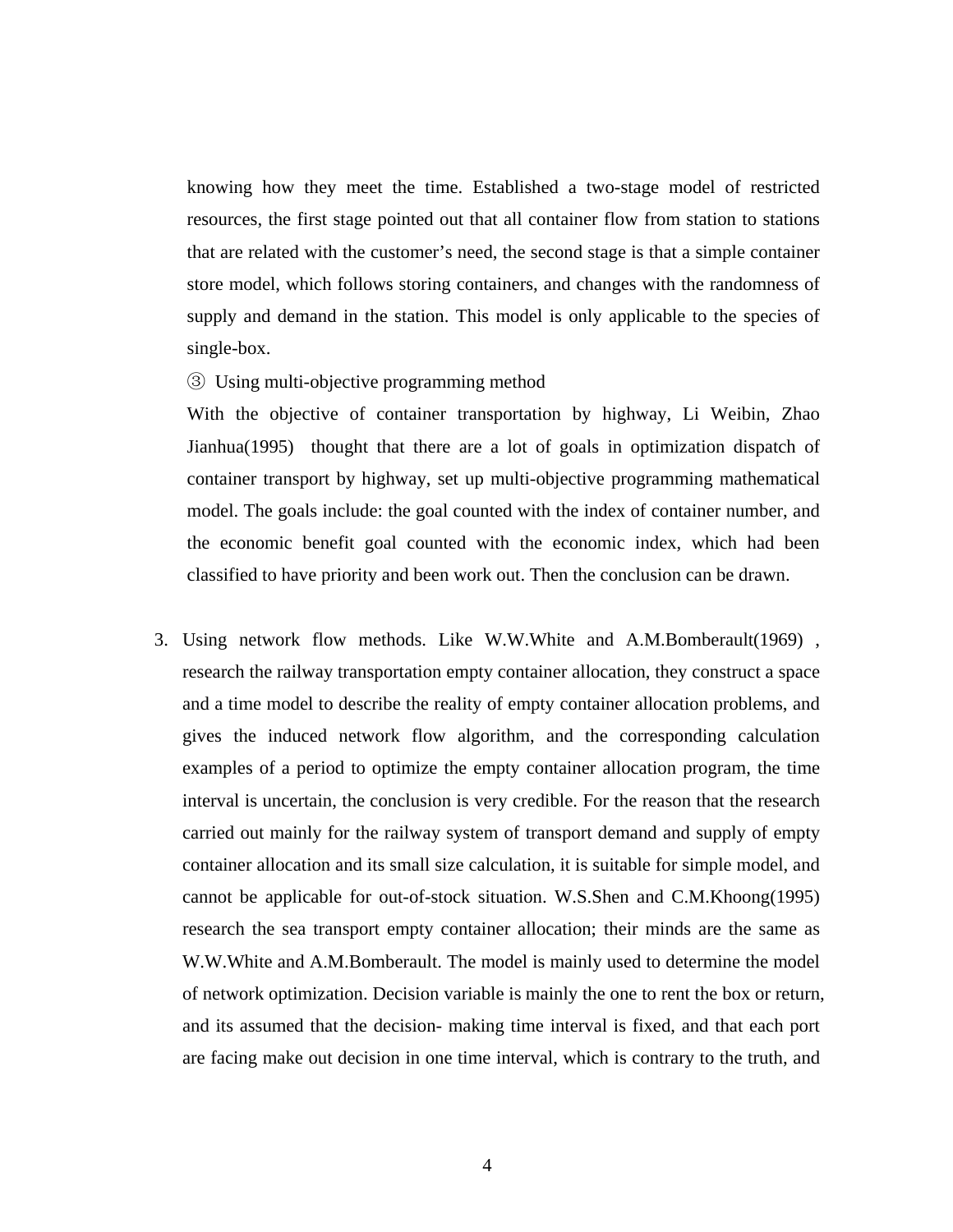<span id="page-14-0"></span>cannot be applicable for the out-of-stock situation neither. Moreover, W.C.Jordan and M.A.Turnquist(1983), A.E.Haghani(1989), Kaj Homberg, Martin Joborn and AnT.Lundgren(1998), etc. also use of the network flow method to optimization quantitative analysis empty container allocation.

Otherwise, Liu Hengjiang and Shi Xin(2002), Liu Hengjiang combined the Petri network theory and the empty container allocation transport flow to set up dynamic empty container allocation model in order to study the problems.

### **1.3 The purpose of the thesis and research significant**

As the international container transport service develops swift and violently in recent years, the global goods flow into out-of-balance, the supply and demand contradiction of container is conspicuous day by day. On some international shipping lines, the empty container proportion in the transporting amount of the container even exceeds 25% in the whole year. According to the present development trend, the global empty container allocation freight will exceed 5 billion dollars by 2010. Because of the empty container allocation freight is enormously, how science and rational allocate transport and handle the empty container, how control and reduce empty container allocate cost has been the key factor influence the carriers. It becomes the important subject need to be addressed urgently.

Can see clearly that the empty container allocation brought to the loss economic benefits of liner ship company is clearly. In this paper, the researches of empty container allocation introduce a strategy to optimize the system. Shipping enterprises use these tactics will optimize the allocation activity which will transport the container by sea, reduce the meaningless, unnecessary allocation amount, arrange to allocate and transport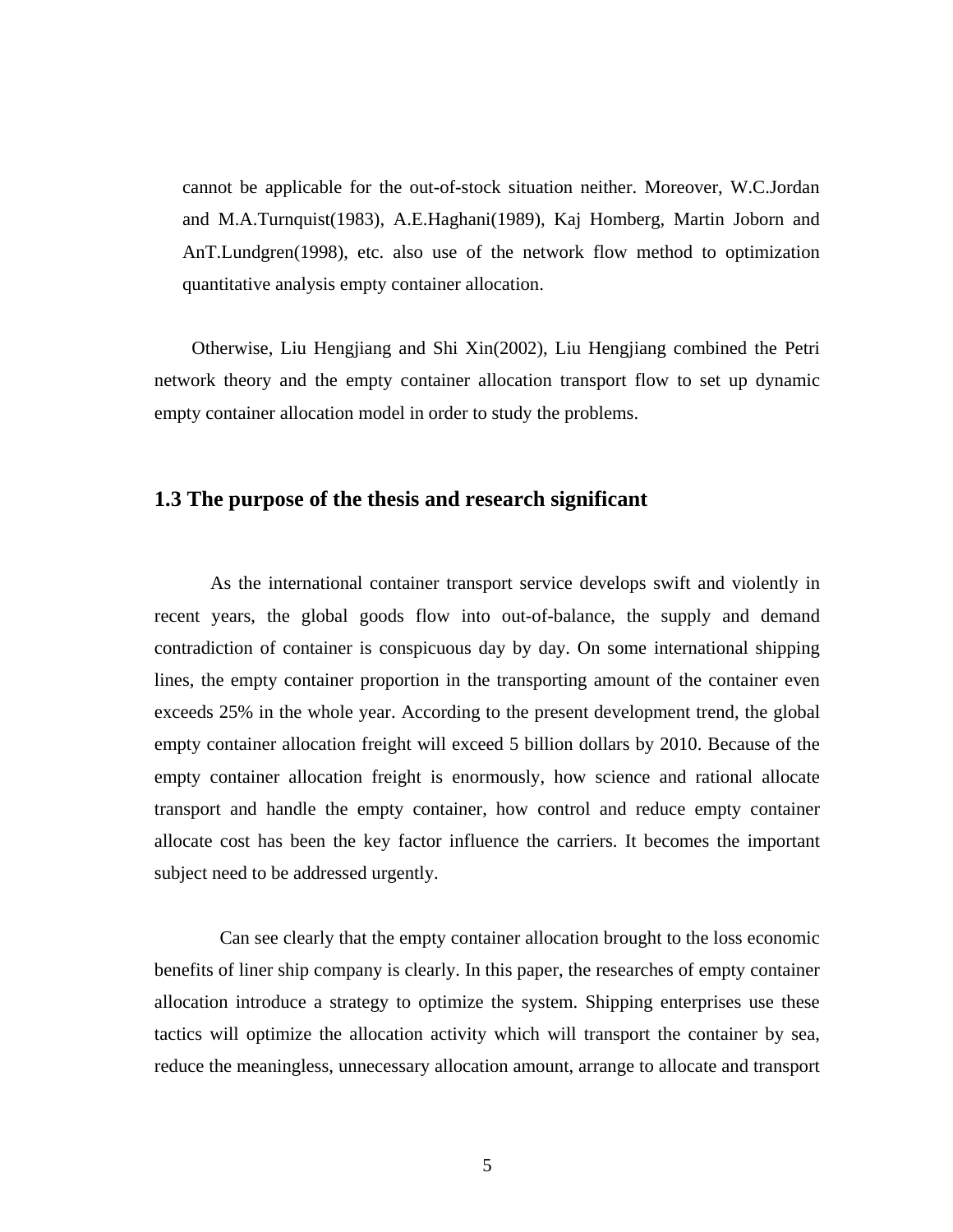way, circuit, time, etc. rationally. It will contribute to improving container utilization ration of liner ship company, and reduce the allocate cost and increase economic efficiency.

In addition, liner ship company can draw lessons from this paper, arrange for the empty container allocation rationally, prevent unnecessary repetition from being allocated, smooth the container circulates course, while shortening the phased of empty container allocation, accelerate the container turnover, and then improve the utilization rate of equipment and installations, reduce the total storage level of the company container and the taking up of circulating fund, lighten the burden of management of the container.

At the same time, as the liner ship company, research container lease decision is one of the most important respects to control the allocation cost, too. Therefore, this paper introduce the way of choose the lease container way, and offer the ship company with the rent container company sign the agreement should be followed some basic principles while negotiating.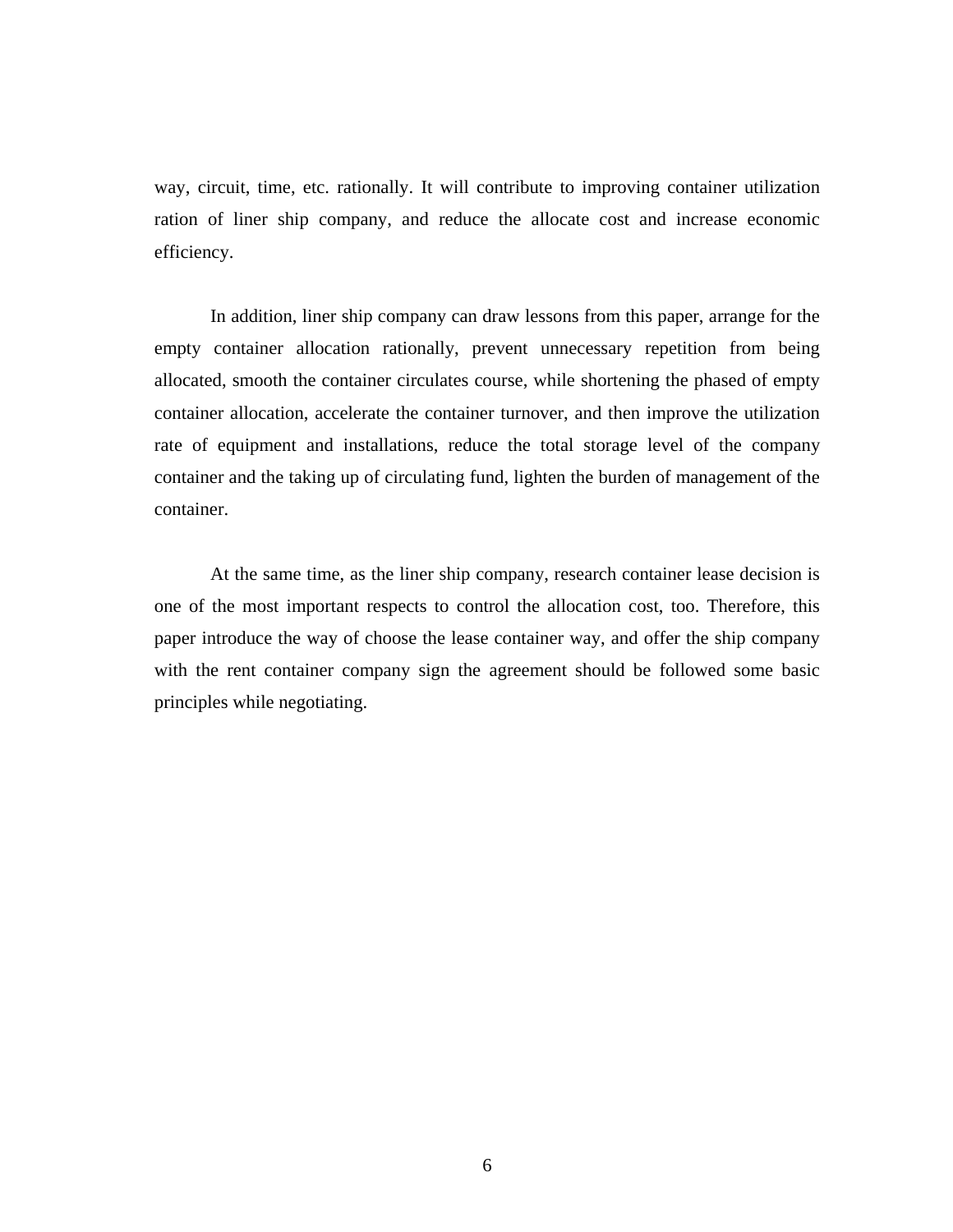# <span id="page-16-0"></span>**Chapter 2 An Overview of Issues in Empty Containers Allocation**

### **2.1 An Overview of container shipping services**

#### **2.1.1 Brief description of containers**

#### 1. Definition

The definition of the international standard container by the International Organization for Standardization (ISO) is as follow:

The container is a transportation equipment, (1) which must have excellent durability so that it can be used repeatedly; (2) which must be flexible to accommodate for one or more of shipping mode specifically designed for goods without requiring for midway outfit; (3) which must be equipped with devices for easy goods handing, especially those devices required for moving goods between different modes of transportation; (4) which must be designed for easy goods loading and unloading; and (5) which must have at least  $1 \text{ m}^3$  content volume.

It must be noted that only the inspection is passed by a relevant certified organization can container be used as shipping equipment in freight operational transport. Internationally, containers used for freight operational transportation generally have fixed symbols or signs which are in accordance with the International Organization for Standardization and other international treaties. Presently, the international organizations which have the authority to issue such certificates include the American Bureau of Shipping (ABS), Germanischer Lloyd (GL), British Lloyds Register, Japan LR Ship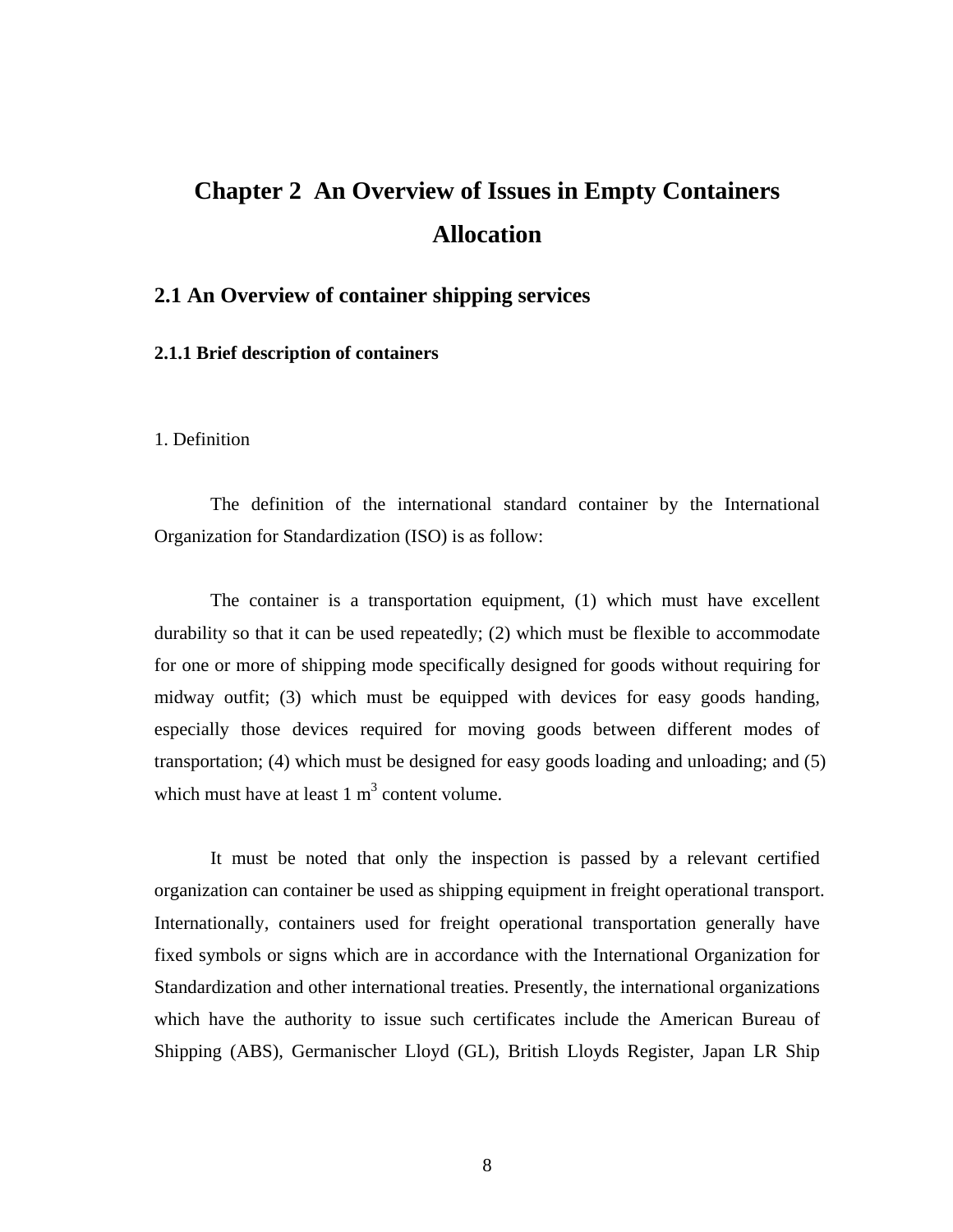<span id="page-17-0"></span>Goods Inspection, Japan Maritime Association, and Japan Inspection Association. In the container transportation, containers certified by the international standards are the packing equipment for standardized goods shipping, and the basic unit of container transportation. In the course of carriage, the containers are both part of the goods and part of transportation. Most of the containers used for the transportation are provided by shipping companies, or other container shipping businessmen, only a small number of these containers belong to the owners of the goods.

### 2. Classification of Containers

(1) Containers can be classified into 3 types by sizes including 20, 40 and 45 feet. The current international standard container has the same width as 8', four different sizes in height including  $9'6''$ ,  $8'$ ,  $8'6''$ , and less than  $8'$ , and four different lengths including 40', 30', 20' and 10'.

(2) Containers can be classified into 4 types by their materials, including steel, aluminum alloy, fiber reinforced plastics (FRP), and stainless steel containers.

(3) Containers can also be classified based on their usage, including Dry Cargo Container, Reefer Container, Ventilated Container, Tank Container, Platform Container, Open Top Container, Car Container, Live Stock Container, and Garment Container.

#### **2.1.2 Developmental history and characteristics of container transportation**

1. Developmental history of container transportation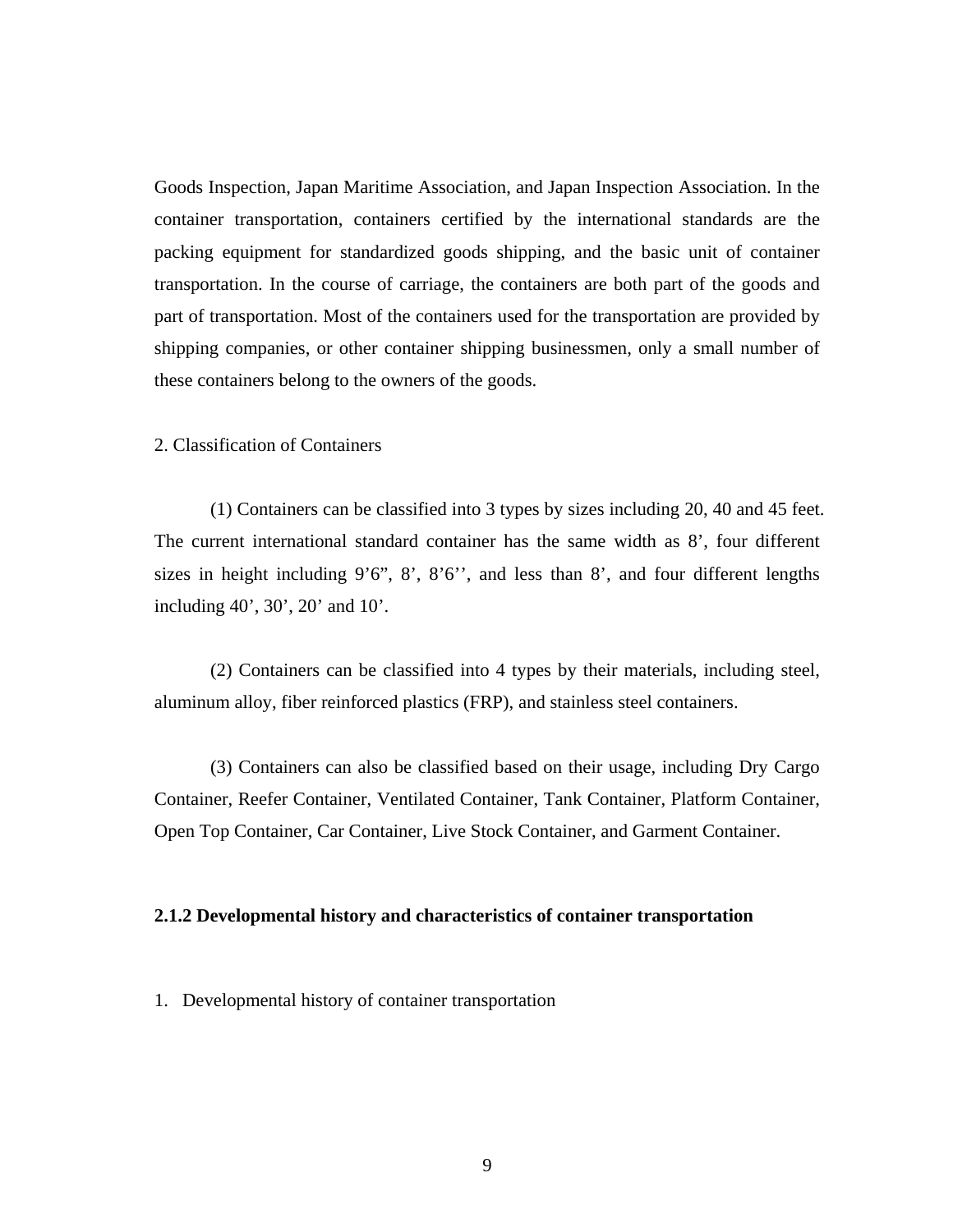Container transportation is regarded as a modern transportation mode with more than 100 years of history. The British started the container transportation on railway as early as 1900, followed by the US (1917), Europe (1926) and Japan (1930). However, in flowing several decades, vigorous competition between highway and railway transportation prevented the integration of the two transportation modes. As a result, the advantages in container transportation had not been revealed. Therefore, the container transportation in the first half of the  $20<sup>th</sup>$  century was in stagnation in its development.

It is now generally agreed that the real container transportation started in the 50s of the  $20<sup>th</sup>$  century. It was symbolized by the experiment in 1956 carried out by Malcom McClean who was the president of Pan Atlantic Tanker Company. He creatively proposed that the container shipping should be expended from land to marine shipping. He also suggested that only land-sea shipping is controlled by a single company can the great advantage of container shipping be revealed. In April 1956, his Pan Atlantic Tanker Company firstly started sea-land intermodal container shipping between New York and Houston using a T2 type oil tanker containing 60 large containers. The three months experiments showed great economic benefits. Then in October 1957, the world first full container ship, Gateway City, owed by his company, was put to full operation, opening a new era of modern maritime shipping history.

In 60s and 70s of the twentieth century, the advantages of container shipment had been recognized by more and more countries in the world. As a result, the international container shipping, mainly used in sea transportation, had been rapidly developed and the world entered to a critical period of containerization. The fleets used for container shipping have gradually moved from original modification of other ships to the ships specifically designed and manufactured for the container shipping. The scale of fleet was consistently expanded. In order to match the need for container shipping development, all countries started to invest significant amount of funds to equip their port facilities, or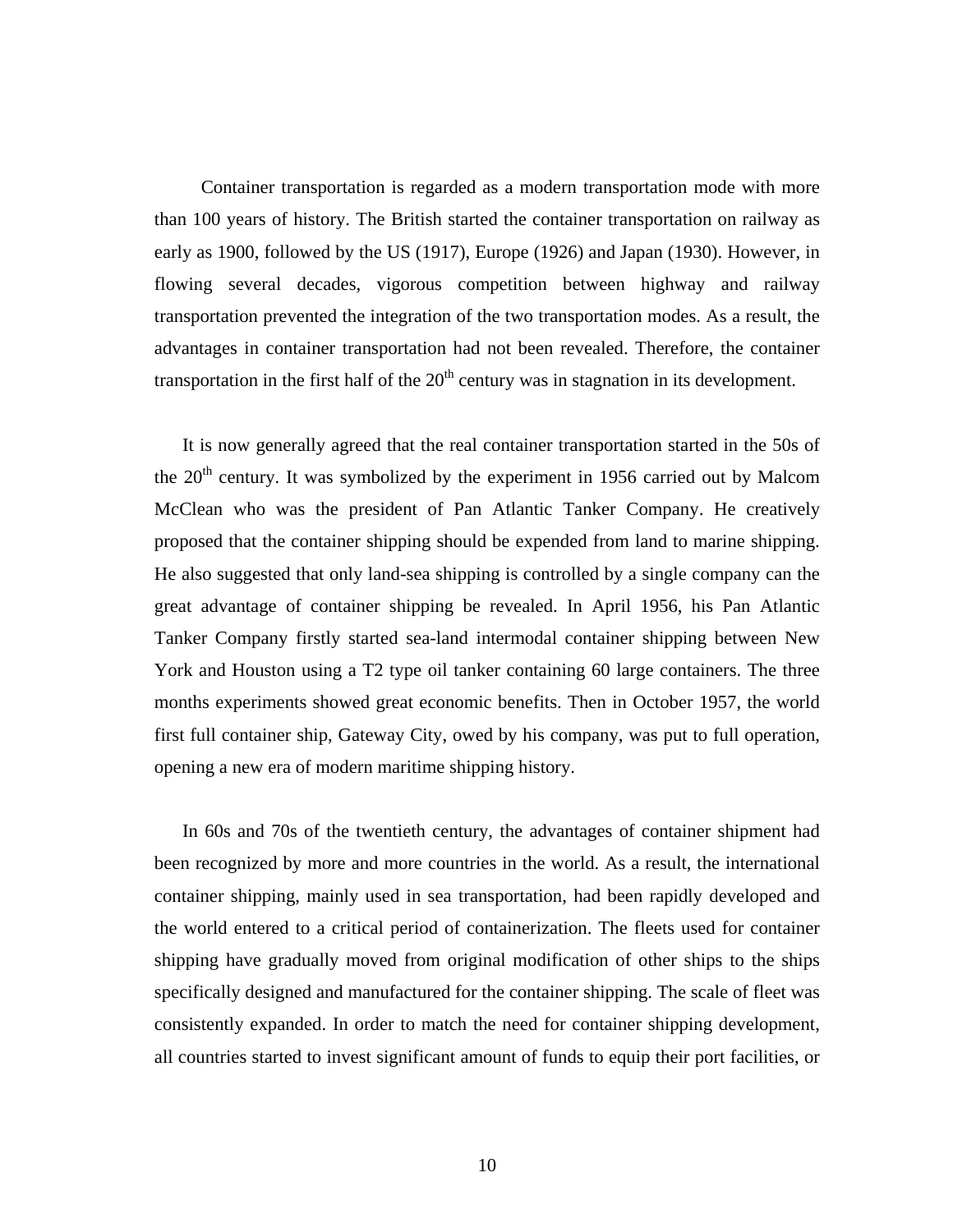to expand or re-build container piers and to equip with a special loading facility for container shipping, in order to increase the efficiency of port loading and unloading processes. These developments further promoted the development of container transportation. Between 1970 and 2004, world's total container shipping carrying capacity has increased from 230,000 TEUs to 6,544,000 TEUs, and the container ships have reached everywhere in the world. The ships are now in their 5<sup>th</sup> generation. At present, the containerization for cargo transportation in developed countries has reached more than 80%.

#### 2. The Characteristics of Container Transportation

It is the characteristics of container transportation that speed up its development and enable it to become a major means of cargo transportation. The sea container shipping has more than 40 years of history and connected with almost all sea transportation networks in the world. The containerization of cargo shipping has become an irreversible trend and container shipping is in its stage of maturity. Today's development of container transportation has following characteristics.

First, container transportation is a standard form of shipping services. The common use of container in the transportation for international trade urges to have a set of world-wide international standards related to container shipping services. The standardization for container includes the standards for container appearances and sizes, maximum weights, loading and unloading machineries, stacking machinery, and transport facilities; the specialization and standardization for transportation tools, transportation, loading and unloading, and stacking; the specialization and standardization for technology for shipping organization; and unification and standardization for shipping regulation.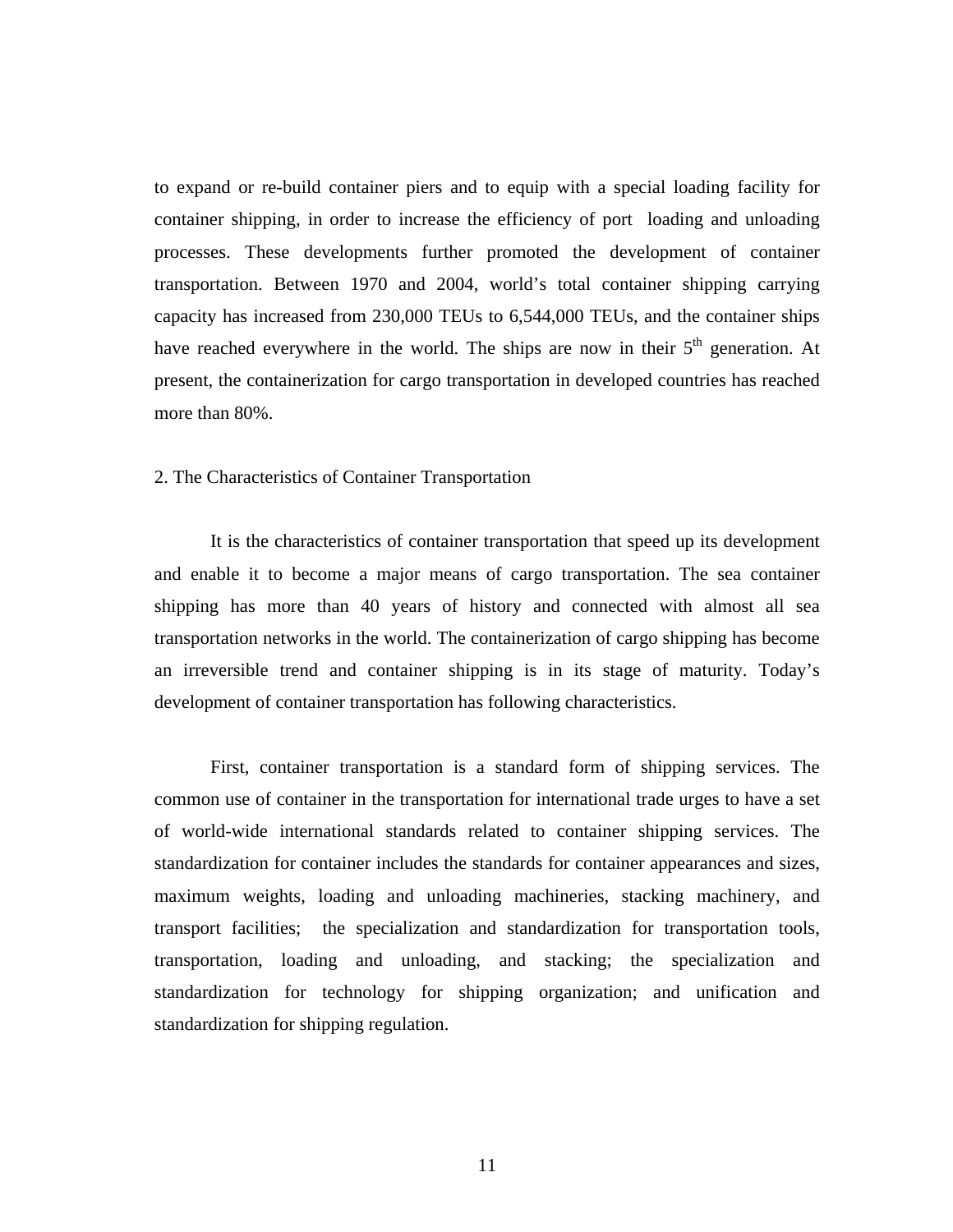Second, container transport is a form of transport with high efficiency. It possesses high efficiency in cargo handling, about 4 times of traditional non-bulk cargo and 1.7 times of tray cargo. It also reduces the port staying time of transportation tools, which increases operational efficiency and utilization rate of the stacking field.

Third, container transport is a form of transportation with high quality. It has reduced degrees of goods damage and losses during loading and unloading processes. It has also increased the speed of transportation by use of scheduled shipping services, ensuring on time delivery.

Fourth, container transport is a form of transportation requiring for large investment. Most of container vessels are large ships which cost more to build. Based on the information on container transportation, the costs to build a full container ship are 4 times more of a general non-bulk cargo ship. The large investments required for containers making and ships building change the cost structure of a shipping company. The fixed costs in many container shipping companies are more than 2/3 of their total costs. The costs are high to build special port for container shipping, stacking field and facilities. It also requires for special machinery equipments with high efficiency for goods handling. Compared to traditional port facilities and equipments, those specific to container shipping require high technology to build, which further increases original investment for operating container shipping services. In addition, the collecting and distributing System in port logistics for container shipping requires great investment as well.

Based on the characteristics of container transportation, it is clear that the main differences between container shipping and the traditional modes of transportation are as follows: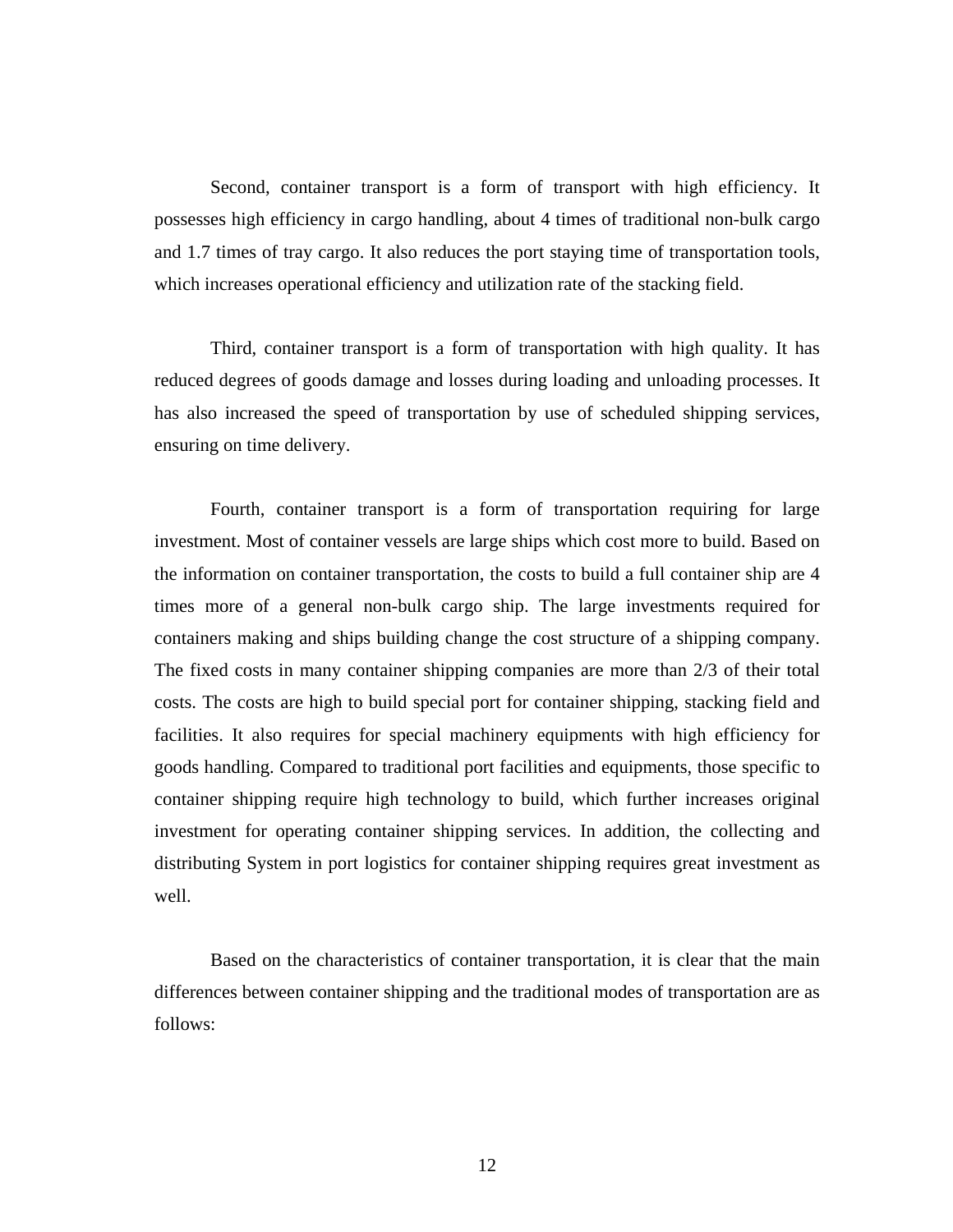<span id="page-21-0"></span>First, it has revolutionarily changed the port-to-port to door-to-door mode of transport in sea transportation services. Over the course that the goods is moves between inland shipper and consignee, the traditional mode of transport requires that the shipper (maybe seller or buyer or their representatives of a trade contract) sign separate transport contracts with carriers for different modes of transport and in different sections of the transportation course, and be responsible for all necessary intermodal transition works. The container transportation, however, has fundamentally changed the operational mode of shipping services, from single-mode and pure transportation model to multi-mode and transport plus services model.

Second, it has essentially changed uncoordinated and independent transportations between different transport modes in traditional transport process. With sea-land intermodal transportation, it enables original separated land (highway or railway) and sea transportation to become mutually coordinated and supported comprehensive shipping system controlled by a single company. Such good integration between different shipping modes has significantly reduced transport costs, increased economic benefits, and achieved rationale in transportation.

Further, it has fundamentally changed the transport modes for small batch and scattered goods organized independently by the shipper in traditional land transport, and achieved unified and organized land shipping, enabling scaled operation of land transportation.

### **2.2 Causes of empty container distribution**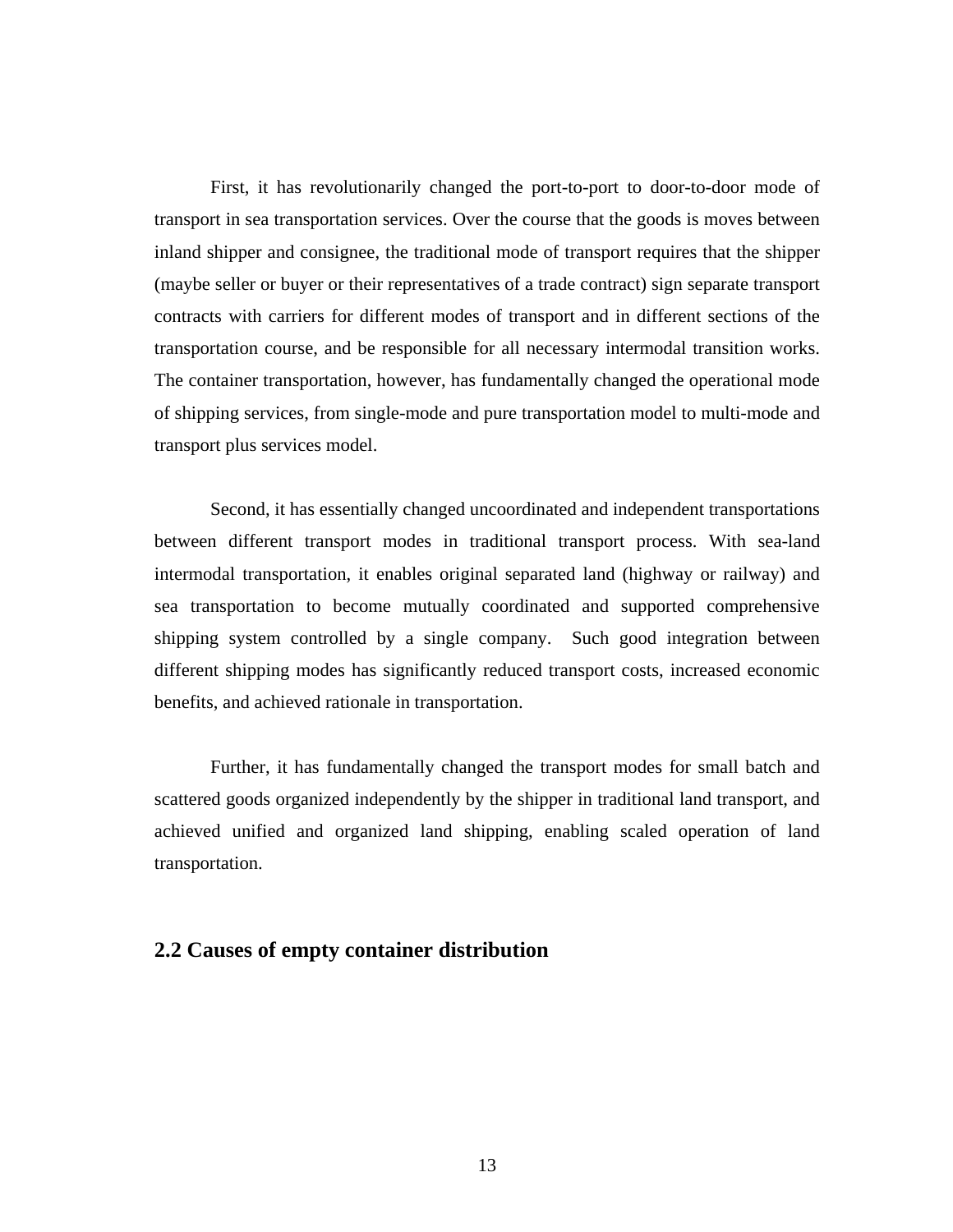<span id="page-22-0"></span>The essential reason for distribution of empty containers is the imbalance between the demand and supply for freight transportation. Some of the causes for such imbalance are objective and unavoidable, others are subjective, due to irrational scheduling.

#### **2.2.1 Subjective causes**

The subjective causes for distribution of empty containers refer to those human factors that are responsible for imbalanced container flow, leading to conflicts in demand and supply of containers. This is usually caused by improper operation policy or problems in management, mainly including:

#### 1. Backlog of empty containers

Port facilities are not well developed to become international transshipment hub port. Most of China's cargo exports need to be transported to Japan and Hong Kong for transshipment. As a result, the cargo input is greater than output in most of container ports or cargo shipping stations in our country, leading to the backlog of empty containers. In addition, the port ability in collecting and distributing goods is relatively low, causing lengthened turnover time of containers and port backlog of containers. In such circumstances, shipping companies have to transport empty containers from nearby ports for use in order to ensure scheduled cargo shipments.

#### 2. Information shortage and out-of-date communication means

Lacking of information has always been the main reason for excessive distribution of empty containers and low efficiency of transportation. Due to incomplete container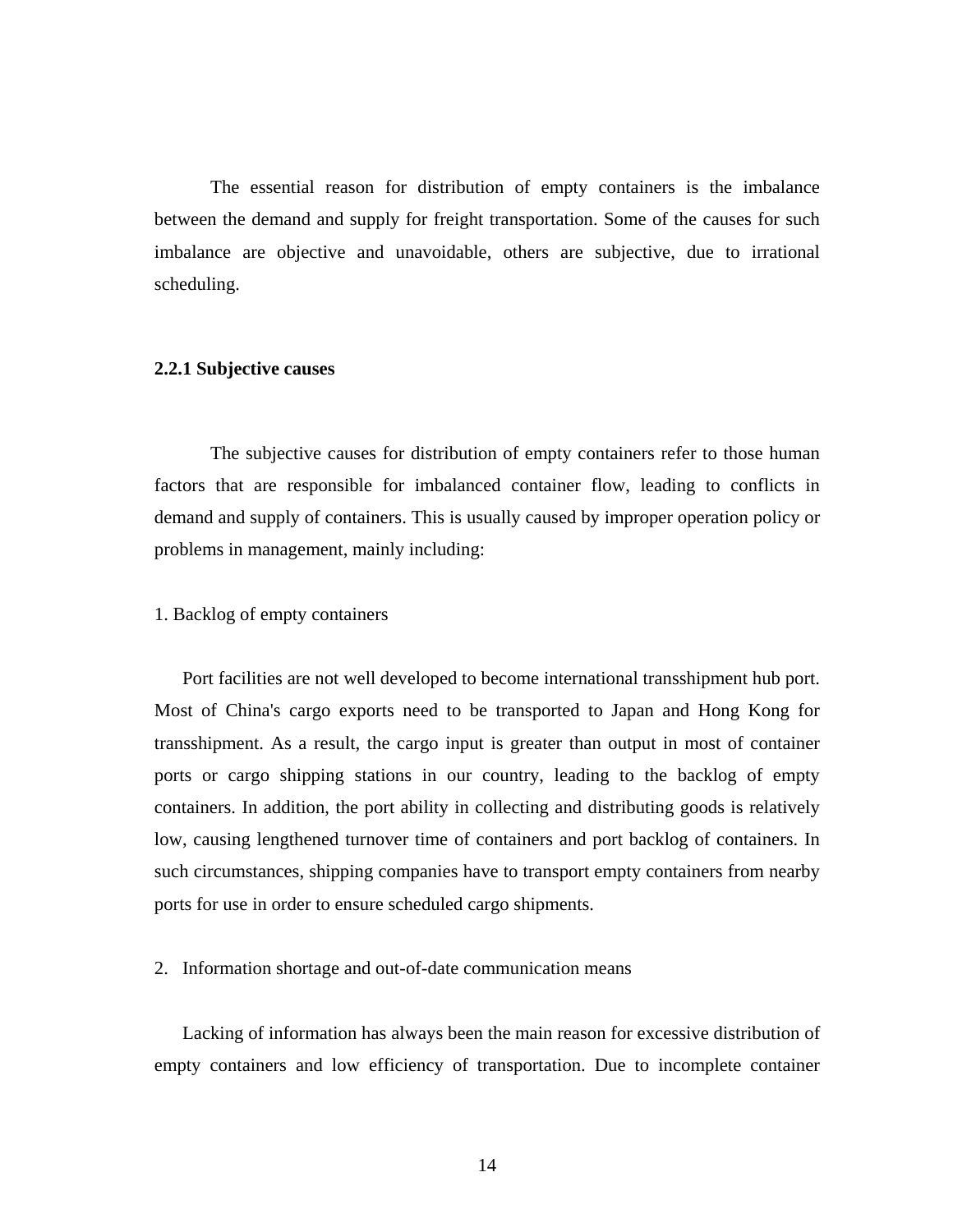information management system between shipping companies and port representative agencies and out-of-date management system, the flow of related container documents is slow and improper; connection documents are incomplete; sharing of information on containers status is retarded. All these problems have significant impacts on the turnover period and distribution of containers. In this circumstance, empty containers have to be called up in order to deal with urgent needs for shipping services.

#### 3. The restrictions to containers return sites in container rental agreement

Due to imbalance in types and quantities of the containers carried in and out of port, the distribution of the container sources is improper. In order to prevent or compensate the losses due to large container backlog caused by return of rental containers, it is strictly defined, in container rental agreement, the sites of container return and associated fees. The fees for container return vary in different regions, ranging from tens to hundreds of US dollars. As a result, container renters should return the containers to predefined sites, or the sites with lower return fees once the rental agreement expires. Otherwise, the renters have to pay greater amount of fees to the rental company for container return.

#### 4. Regional differences in container repair costs and standards

Due to differences in container repair costs and in requirements for container repair among liner companies, the companies usually ship containers to a closer port garage where repair cost is low and repair quality is high for consideration of economic benefits and quality assurance. For instance, the hourly rate for container repair in Japan is about US\$35, while US\$3.2-3.5 in our country. In addition, some port garages in other countries may over claim repaired items, resulting in irrelevant repair cost estimate.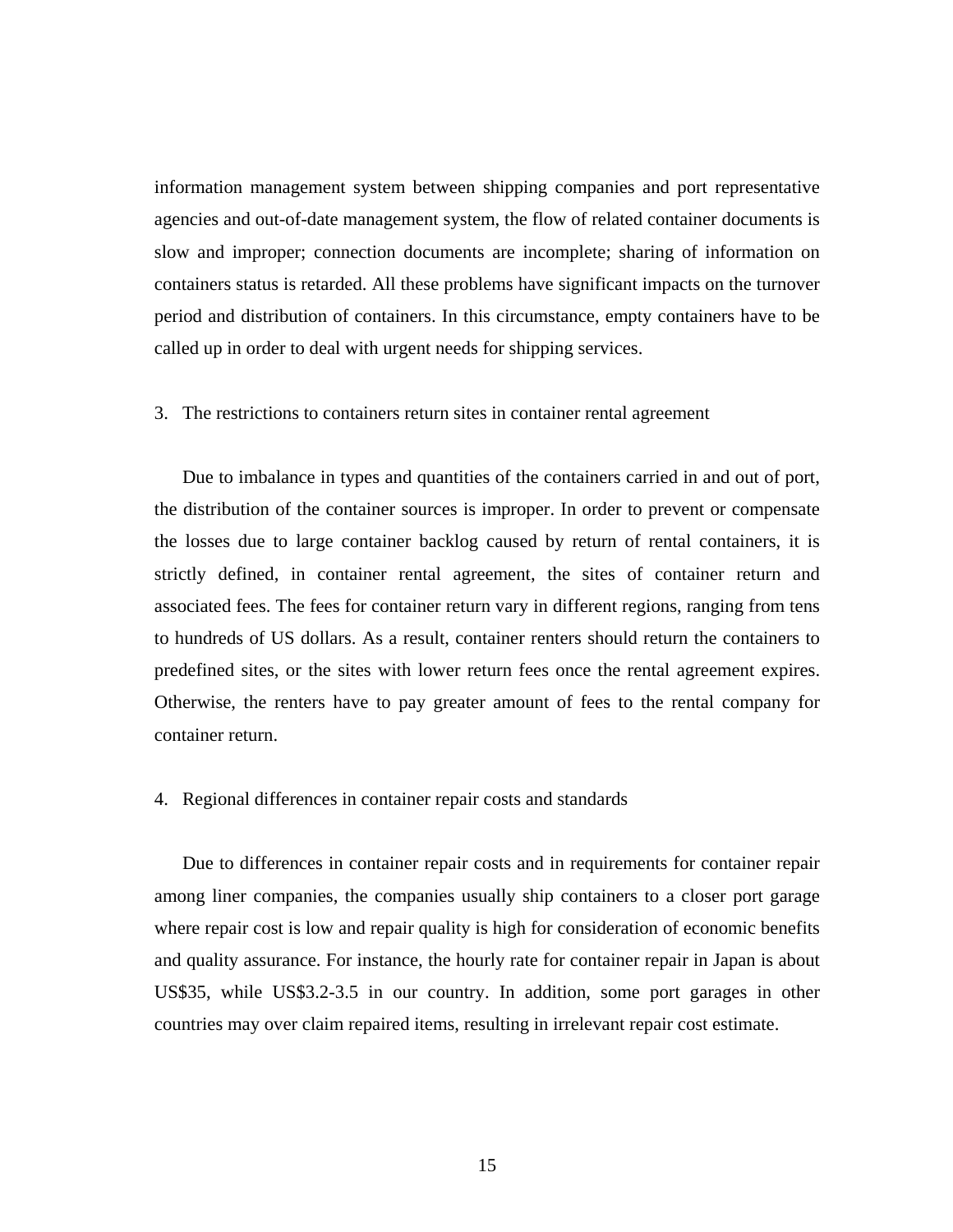#### <span id="page-24-0"></span>5. Uses of expired containers or improper containers

Expired containers are those being used by customers for longer than their expiration time. They usually refer to those containers stacked in yards or other places longer than regulated time period. The existence of expired containers has significant impact on normal container flow and reduces container utilization efficiency. Improper uses of such containers also impact on regular management of containers conducted by container management center.

#### **2.2.2 Objective causes**

The objective reasons causing distribution of empty containers are mainly those factors responsible for imbalanced goods distribution, e.g. imbalanced container transportation, but not subjected to human factors. Imbalanced container freight volume is essentially caused by differences in trade flow, including differences in volumes and differences caused by different types of equipments. For instance, special containers like reefer and tank containers have their own feature in distribution and usage circles. Generally speaking, it is common in all kinds of trades that consumer goods are usually needed in regions with high population density, which can cause surplus of containers and related equipments. In the meantime, there is a shortage of containers in areas with well developed manufacturing industries. Usually these two areas are not located in the same region. For heavy goods, small containers are used, while for light goods, large containers are required.

1. Imbalanced quantities of in- and out-of-port containers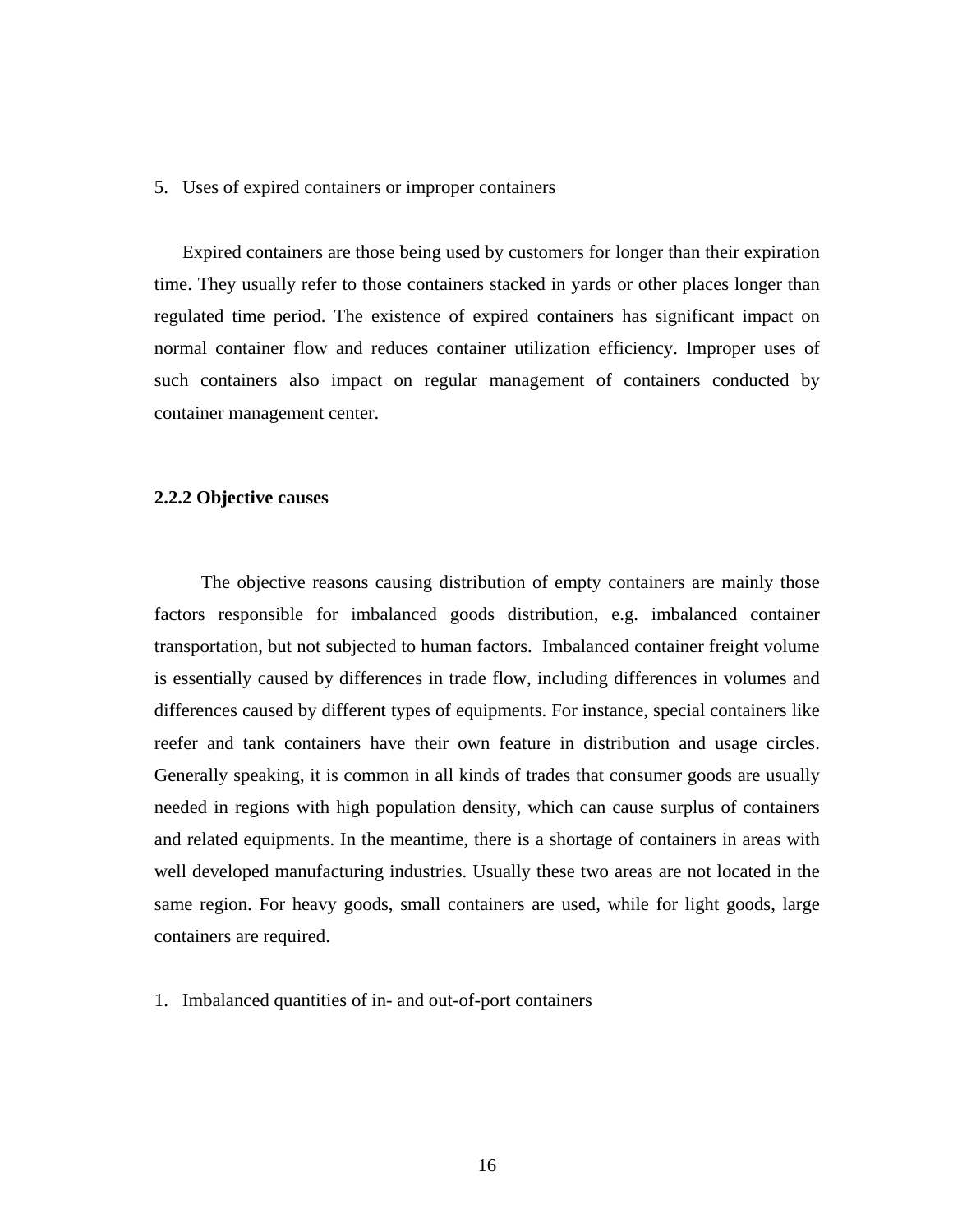<span id="page-25-0"></span>There are two major causes responsible for this imbalance. One reason is world-wide imbalanced industries and industry structures. Based on a country's industry economics, some countries are dominated by primary industries (agriculture, mining, forestry, animal husbandry, and fishing), some by secondary industries (industry and construction industry), others by third industries (information, science and technology, finance, culture, education and health industries). As a result, large volumes of logistics are formed between different countries, and these logistics have been consistently increased. For instance, China, "factory of the world", requires more containers for export than import, resulting in increased demand for imported heavy containers. Another reason is imbalanced international trade. Once again using China as an example, during the 20 years between 1984 and 2003, 7 years had excessive imports and 13 years with excessive exports (table 2.1). As shown in the table, there have never been balanced international trades for China. Its trade difference is equivalent to total GDP of a middle sized country. This imbalanced trade will definitely lead to imbalanced freight transportation.

| Year | Export | Import  | Margin    | Year | Export  | Import  | Margin |
|------|--------|---------|-----------|------|---------|---------|--------|
| 1984 | 261.39 | 274.1   | $-12.71$  | 1994 | 1210.06 | 1156.14 | 53.92  |
| 1985 | 273.5  | 422.52  | $-149.02$ | 1995 | 1487.8  | 1320.84 | 166.96 |
| 1986 | 309.42 | 429.04  | $-119.62$ | 1996 | 1510.48 | 1388.33 | 122.15 |
| 1987 | 394.37 | 432.16  | $-37.79$  | 1997 | 1827.92 | 1423.7  | 404.22 |
| 1988 | 475.16 | 552.68  | $-77.52$  | 1998 | 1837.12 | 1402.3  | 434.75 |
| 1989 | 525.38 | 591.4   | $-66.02$  | 1999 | 1949.31 | 1656.99 | 292.32 |
| 1990 | 620.91 | 533.45  | 87.56     | 2000 | 2492.03 | 2250.94 | 241.09 |
| 1991 | 719.10 | 637.91  | 81.19     | 2001 | 2660.98 | 2435.53 | 225.45 |
| 1992 | 849.4  | 805.85  | 43.55     | 2002 | 3255.96 | 2951.7  | 304.26 |
| 1993 | 917.44 | 1039.59 | $-122.15$ | 2003 | 4383.71 | 4128.36 | 255.34 |

Table2. 1 World Trade Quantity of China in Recent Years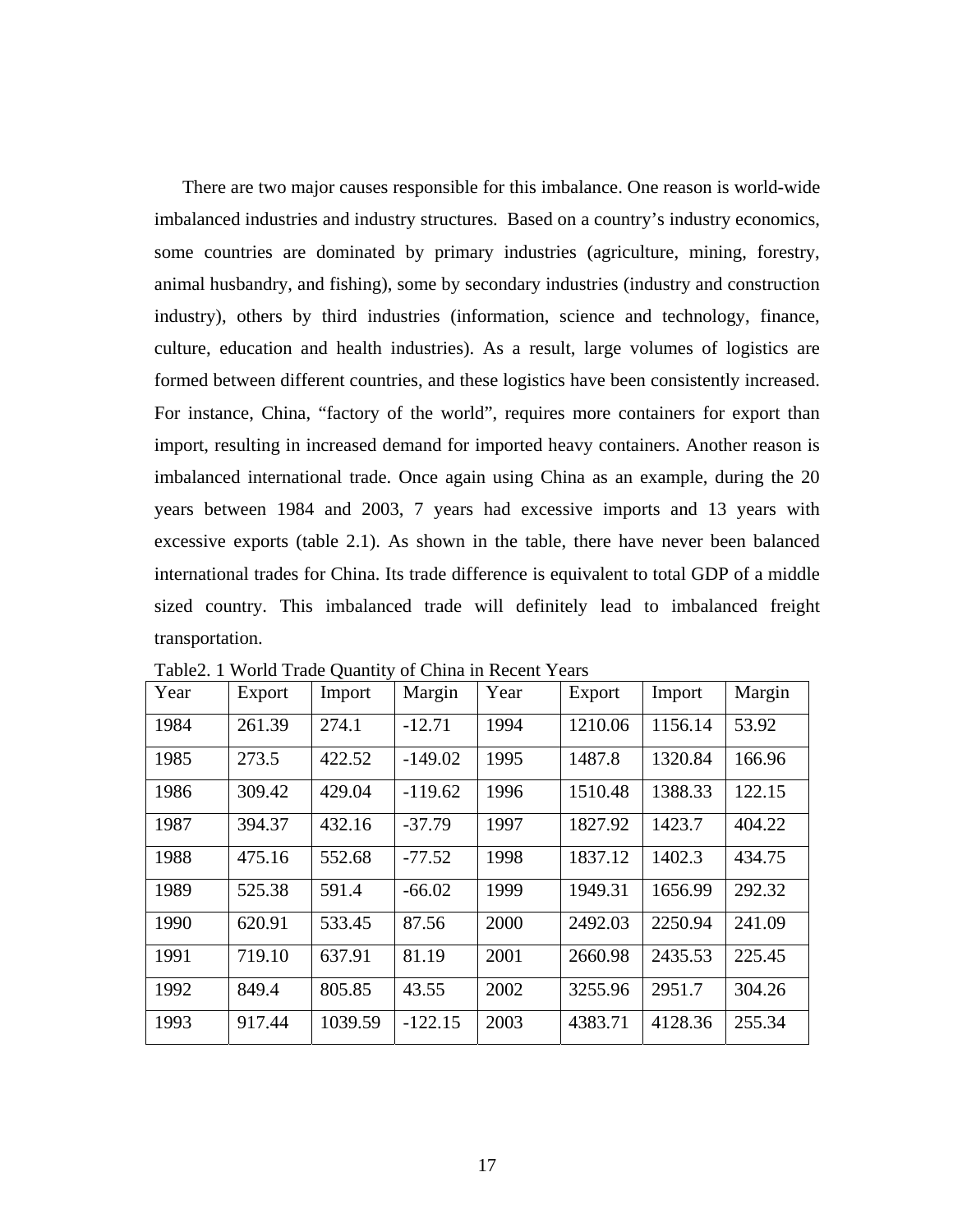Presently, for almost all freight liners across the world, imbalanced goods flow exist which are caused by seasonal variation in freight transportation and imbalanced trades between countries or regions at two ends of a shipping route. With regards to seasonal variations, western nations have their low season early in a year, gradually increase in April and May, leading to increased quantity of trade; Regarding the freight lines, there are three main container shipping routes, across Pacific (Far East / North America), Far East / Europe, and across Atlantic (North America / Europe). In 2005, 57% of global total freights are shipped via these three routes. However, significant trade imbalances are associated with these lines. Along with east-west freight line in Asia, shipping volumes from Asia to Europe in 2002 was 2,860,000 TEU, based on Far East Freight Conference (FEFC), while the volumes to the east were only 1,920,000 TEU, resulting in nearly million TEU differences in trade volumes. Looking at European and American freight lines, the shipping volumes to the west (Europe to North America) in 1998 were more than that to the east (North America – Europe), and such differences are gradually increased. For Far East / North America shipping lines, the same problems exist remarkably. The export from Asia is far more than the import to Asia. For instance, shipping companies serving for across-pacific lines in 2006 almost face to at least 7% increase in shipping costs, which are caused by serious imbalances in goods flow between the east and west ends of the Pacific Ocean. The goods flow ratio between eastbound and westbound reaches 2.8:1, causing 11% increase in costs for empty containers distribution. Table 2.2 shows the shipping volumes and increase rates of above mentioned three major shipping routes between 2001 and 2005.

According to Drewry, the cross-Pacific and Far East/Europe shipping routes have the largest volumes of sea container shipping. From table 2.2, there are significant imbalance in trade volumes between eastbound and westbound shipping along with both cross-Pacific and Far East/Europe shipping routes. For cross-Pacific shipping route, the imbalance refers to more heavy containers (measured by TEU) are shipped into North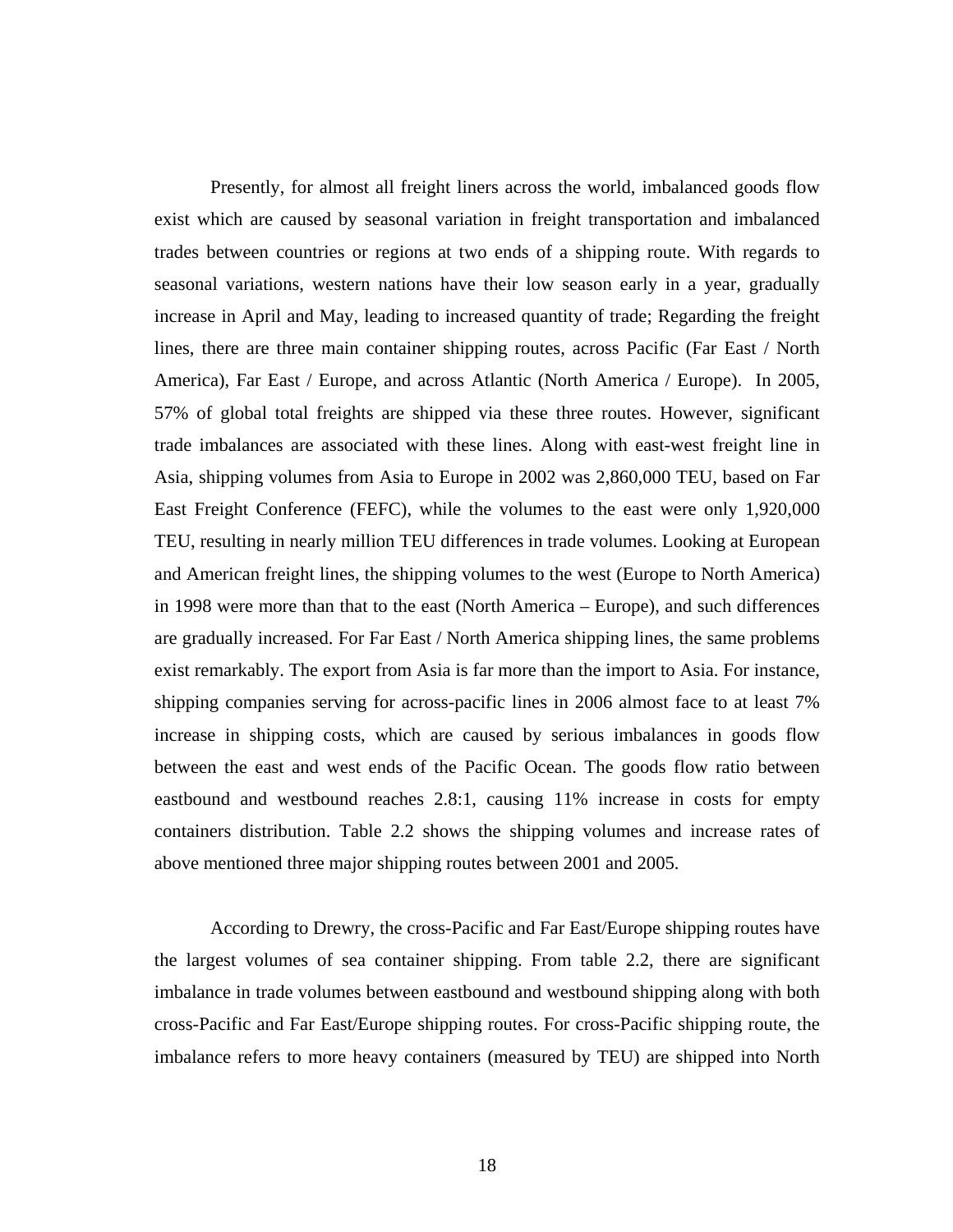<span id="page-27-0"></span>American than those shipped out of North America. Such imbalance tends to increase annually. The imbalance between eastbound and westbound shipping on Far East/Europe routes, in the same pattern, is featured that more heavy containers (measured by TEU) are shipped into Europe than those shipped out of Europe.

| Table2. 2 Container Transportation Quantity and Increase Rate of the Main Route |  |  |  |  |  |
|---------------------------------------------------------------------------------|--|--|--|--|--|
|---------------------------------------------------------------------------------|--|--|--|--|--|

| Year | Step Pacific Ocean |         |        |         | Far east----- European |         |        |         | Step Atlantic Ocean |         |              |                      |
|------|--------------------|---------|--------|---------|------------------------|---------|--------|---------|---------------------|---------|--------------|----------------------|
|      | eastbou            | Annu    | westin | Annu    | eastbou                | Annu    | westin | Annu    | eastbo              | Annual  | westin       | Annu                 |
|      | nd                 | al rate | g      | al rate | nd                     | al rate | g      | al rate | ud                  | rate of | $\mathbf{g}$ | $\mathbf{1}$<br>rate |
|      |                    | of      |        | of      |                        | of      |        | of      |                     | growth  |              | of                   |
|      |                    | growt   |        | growt   |                        | growt   |        | growt   |                     | (% )    |              | growt                |
|      |                    | $h(\%)$ |        | $h(\%)$ |                        | $h(\%)$ |        | $h(\%)$ |                     |         |              | h                    |
|      |                    |         |        |         |                        |         |        |         |                     |         |              | (% )                 |
| 2000 | 7211               | 14.6    | 3775   | 9.6     | 2687                   | 10.5    | 4077   | 6.0     | 1516                | 0.6     | 2101         | 11.1                 |
| 2001 | 7352               | 2.0     | 3654   | $-3.2$  | 2822                   | 5.4     | 4075   | 0.0     | 1543                | 1.8     | 2124         | 1.1                  |
| 2002 | 8766               | 19.2    | 3899   | 6.7     | 2978                   | 5.9     | 4432   | 8.8     | 1546                | 0.2     | 2181         | 2.7                  |
| 2003 | 9632               | 9.9     | 4375   | 12.2    | 3255                   | 9.0     | 5206   | 17.5    | 1583                | 2.4     | 2207         | 1.2                  |
| 2004 | 11091              | 15.1    | 4812   | 10.0    | 3701                   | 13.7    | 6064   | 16.5    | 1698                | 7.3     | 2298         | 4.1                  |
| 2005 | 12382              | 11.6    | 5211   | 8.3     | 3983                   | 7.6     | 7055   | 16.4    | 1834                | 8.0     | 2384         | 3.8                  |
|      |                    |         |        |         |                        |         |        |         |                     |         |              |                      |

2. Imbalance in types of containers used for import and export in a port

Based on the facts that there exist in type and nature of import/export goods, and different rate of service fees for shipping and goods handling, shippers usually use different sized containers for import and export trades from the point of view of economic benefits. Such usage often causes imbalance in goods flow with different types of containers, and in different directions, causing allocation of empty containers.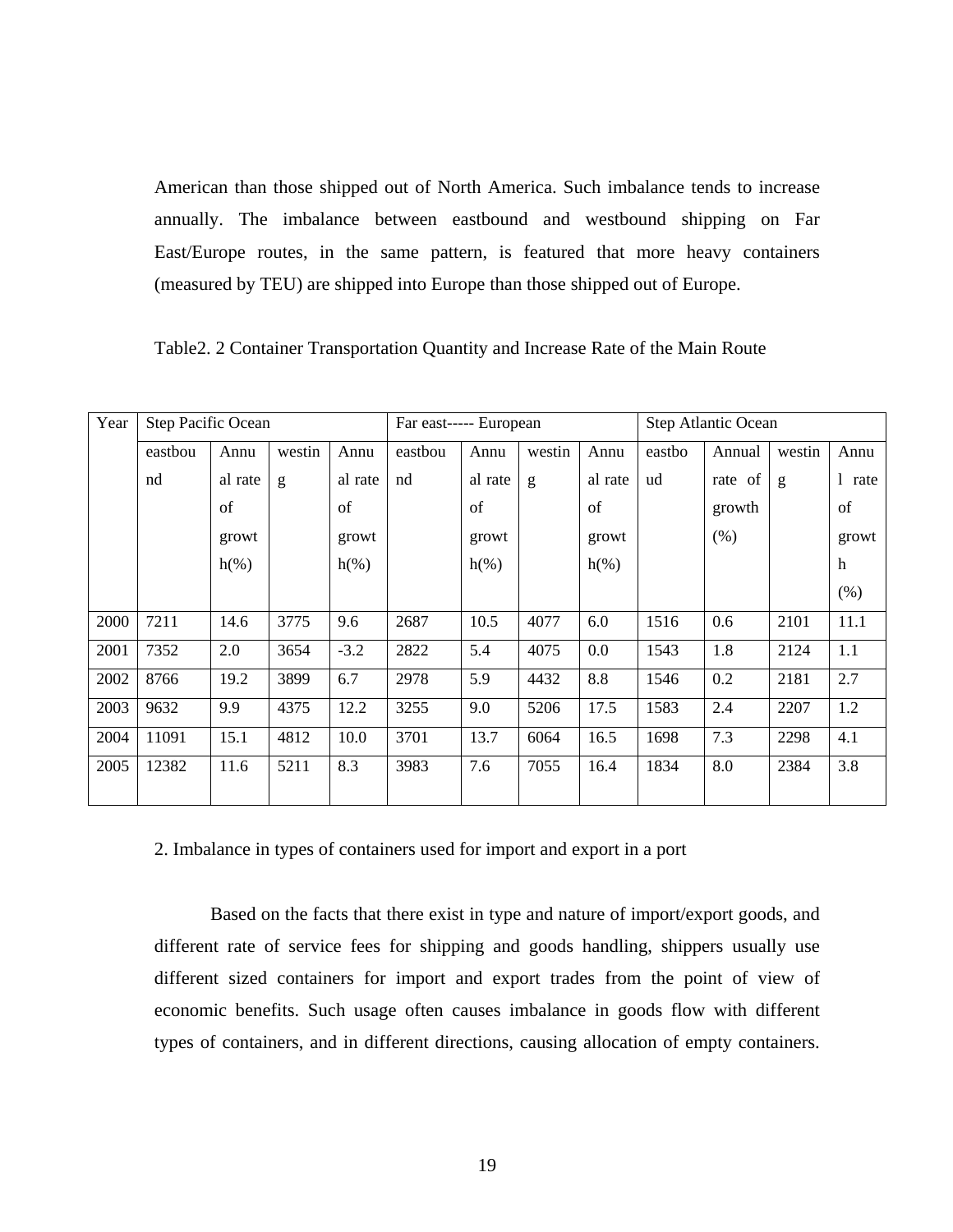<span id="page-28-0"></span>Using Far East – Europe shipping route as an example, westbound goods are more light cargo, suited to large container shipping; while eastbound goods are more heavy cargo, requiring for small containers. As a result, large containers are shortened for westbound shipping and small containers shortened for eastbound shipping. In addition, imbalance in cargo flow is more series with reefer and tank containers due to their special usage for special cargo shipping purposes.

3. Empty container transportation between where they are manufactured and used

China is dominated in container manufacture across the world, producing nearly 90% of all dry cargo containers, resulting in that all Chinese container manufactures transport their containers across the world.

In summary, objective imbalance exists in freight flow, flow quantity and types of goods. It is unavoidable to generate certain amount of empty containers. However, it is realistic to reduce the amount of empty containers allocation by means of enhanced management and modernized container usage management.

### **2.3 The characteristics of empty container allocation**

Problems with empty containers distribution are mainly manifested as below:

1. Restrictions of time and space

There are many constraints in time and space for allocation of empty containers if these containers are transported by sea. Liner container shipping must be done based on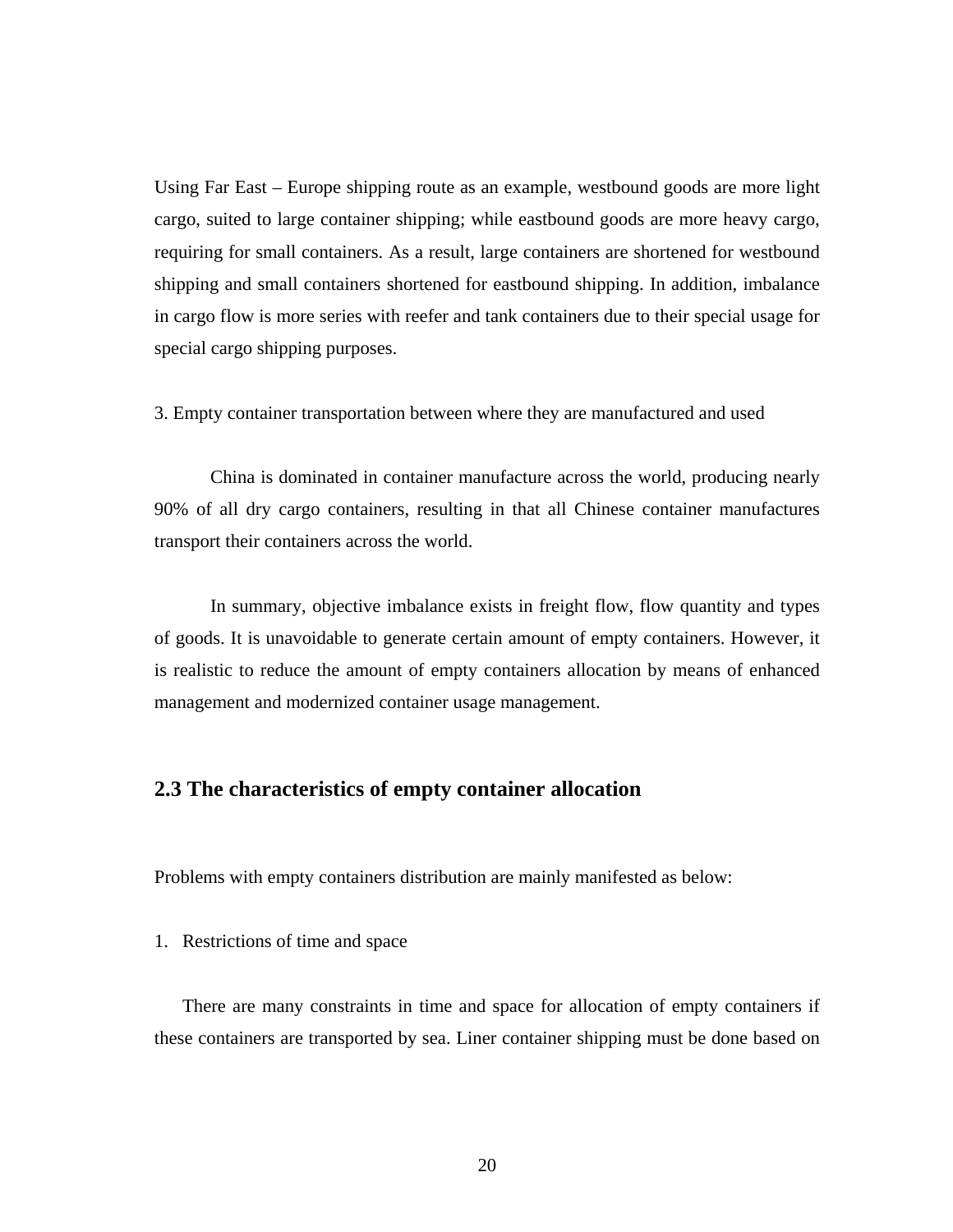predefined schedules and routes. In order to satisfy with shippers' demands for containers and ensure shippers' on-time trades, empty containers in reality must be provided within the schedules. Unmet scheduled supply of empty containers will result in loss in credits and violation of contract; early shipping of empty containers from where they are required to where they are supplied will cause loss due to costs used for stacking empty containers. In addition, the quantities of redistributed empty containers by sea are restricted by the left-over shipping spaces because heavy containers always have priority for shipping. Therefore, allocation of empty containers by sea is restricted by time and space.

#### 2. Randomness of requirements for empty container allocation

The randomness of requirements for empty container allocation is manifested by the randomness of empty container demand and supply. When shippers reserve berths to liners, the requirements for empty containers are generated simultaneously. The empty containers are usually supplied by two major sources: one is the containers returned to stacking fields or freight terminals by shippers after retrieving the goods; the other is the empty containers rented or redistributed to the port by freight liners. The first source has obvious randomness to supply empty containers in time and space while the second source is random in time when the empty containers can be supplied.

#### 3. Variability

The objective reasons causing allocation of empty containers determine that ports' demand and supply for certain types and sizes of empty containers remains consistent for certain period of time. However, season change or other unexpected events may alter ports' demand for empty containers. In addition, requirements for empty containers can occur any time, therefore, freight liners must anticipate to plan quantities and direction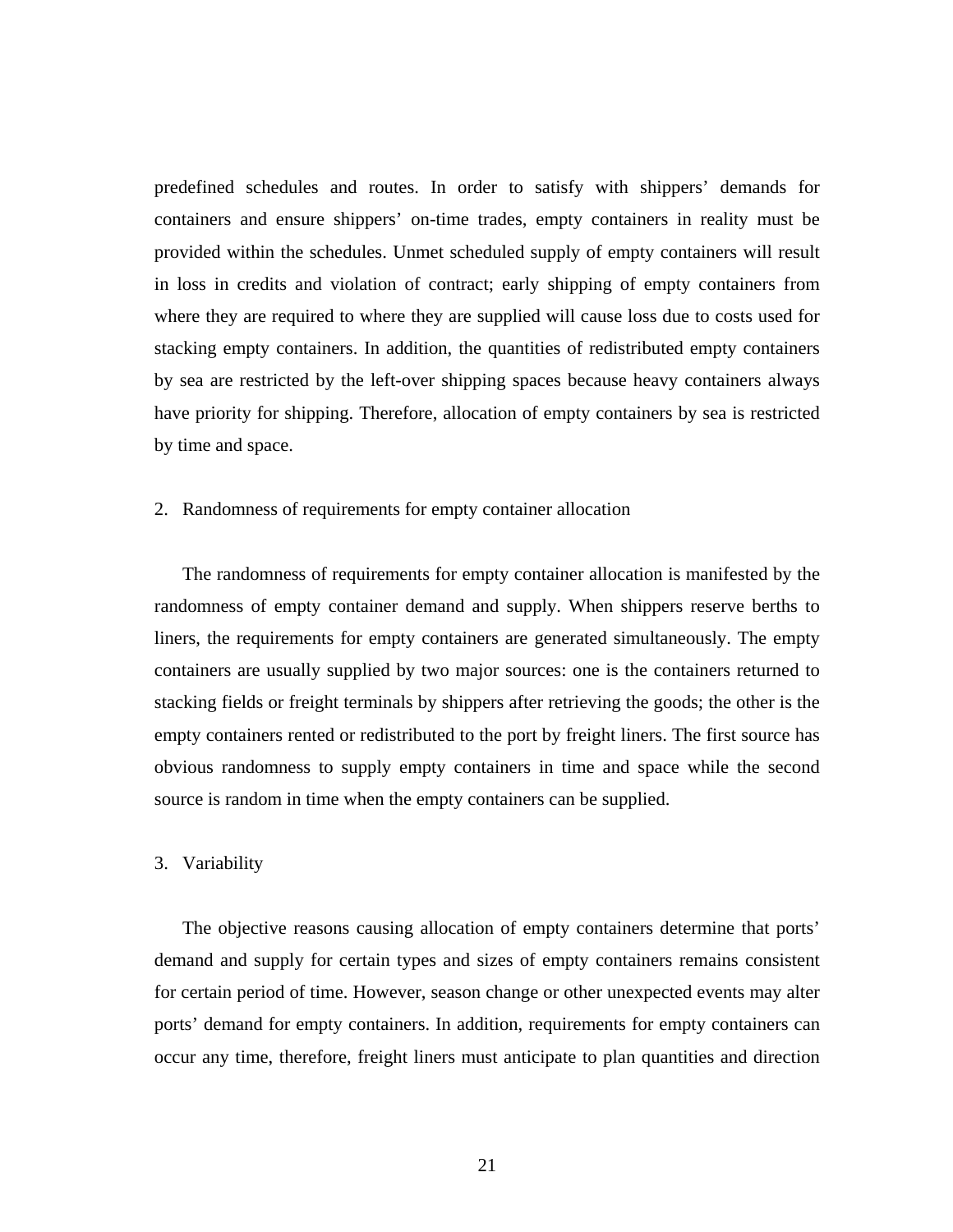<span id="page-30-0"></span>of allocation of empty containers based on actual situation. This is characteristics of variability in allocation of empty containers.

#### 4. Complexity

The randomness and variability in allocation of empty containers have already showed the complexity in empty container management. In addition, change of transportation routes, limitation of container transport, and choices of transport modes during the process of empty container allocation further increase the degree of the complexity. The transport flow of containers is involved multiple partners, which easily causes ambiguous connections. Complicated types of containers, such as 20 ft, 40 ft, 45 ft, general containers, high containers, reefer containers and so on all increase the complexity of empty container allocation.

### **2.4 Problems to be resolved in empty container allocation**

From economics point of view, freight liners and other container users will try to make reasonable purchase of containers and propose proper demand for container supply for the purpose of maximizing the economic benefits. Container users purchase definite number of containers, therefore, the number of containers circulating in the market is limited. So the resources for containers are rare. On the other hand, the supply sometimes is more than demand for containers. In such situation, the allocation of empty containers is emphasized how to distribute, how many to be distributed, and when to distribute in order to match current and future needs. When demand for containers is more than supply, it needs to consider shipping some containers from other sites. From this point of view, empty container allocation is actually to solve the imbalance of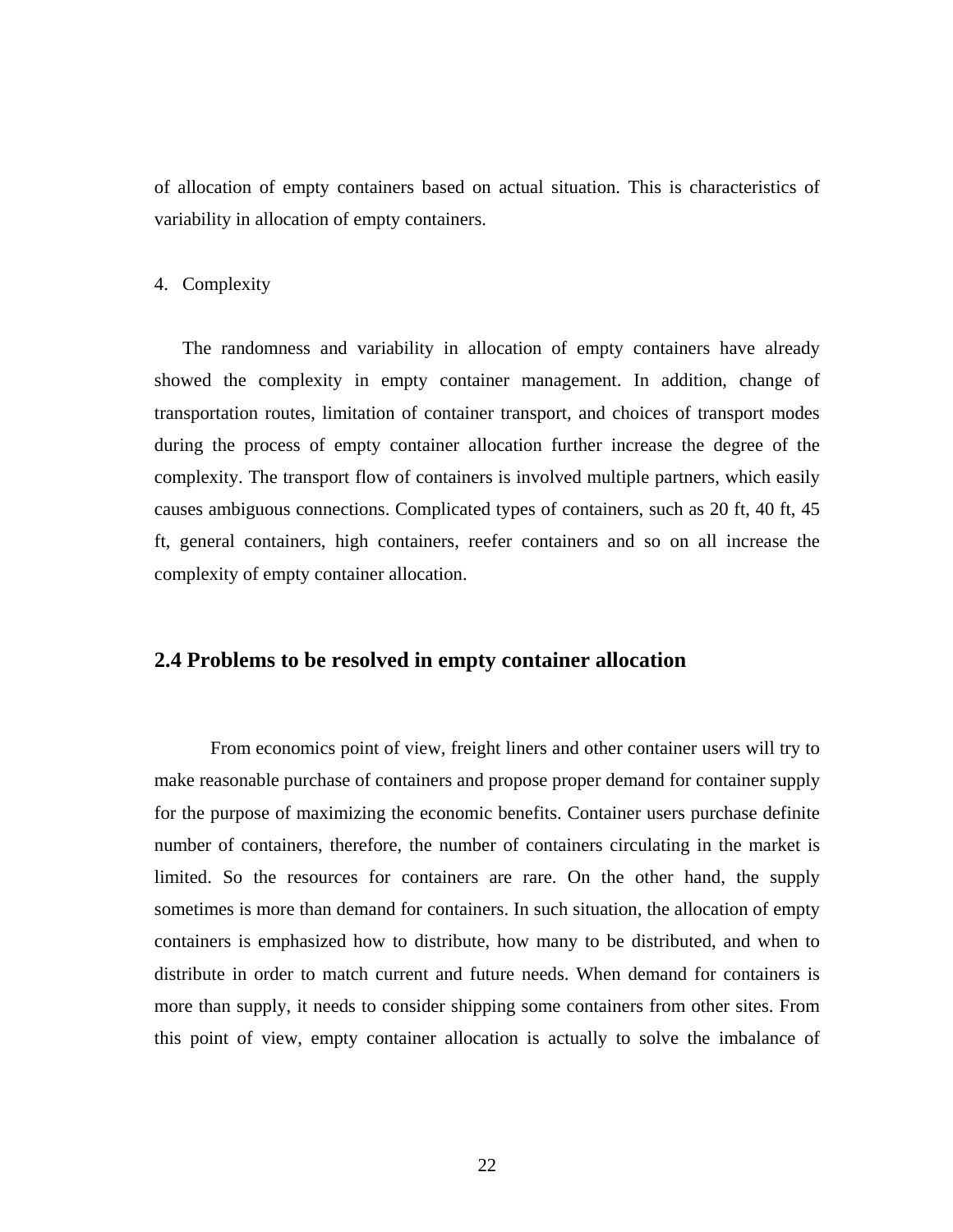supply and demand of containers. It is also to control and decide the flow of containers from the site of supply to the site of demand. The purpose to study empty container allocation is to minimize the costs and to maximize the benefits and satisfy with customers demands. The core in managing empty container allocation is to solve the following four problems:

1. Where empty containers will be shipped from – the shipping routes of empty containers from suppliers to shippers

There are in reality no fixed places for container supply and usage. Some places are at one time users of containers, and can become suppliers at other times. Therefore, it is important to determine the quantities of container supply and demand in different areas for certain time periods so that the supply and demand places for empty containers can be determined for that period of time.

2. When to redistribute empty containers – time for empty container allocation?

The time to ship empty containers is determined to ensure to provide containers for customers when required. Therefore, it must be considered what the best time is to ship the containers with available shipping facilities. Shipping by highway and railway can be generally started whenever necessary and have no significant dependence on transport tools. Shipping by sea cannot be in general started at the time when required because freight liners are generally scheduled for shipping services. In addition, shipping by sea emphasizes on the loading efficiency and prioritizes heavy loaded containers. Empty containers are only considered when extra spaces are available. Further overloading often occurs in liner shipping which may prevent empty containers to be shipped as previously planned. All these situations have increased the difficulty to ensure scheduled empty container distribution by sea.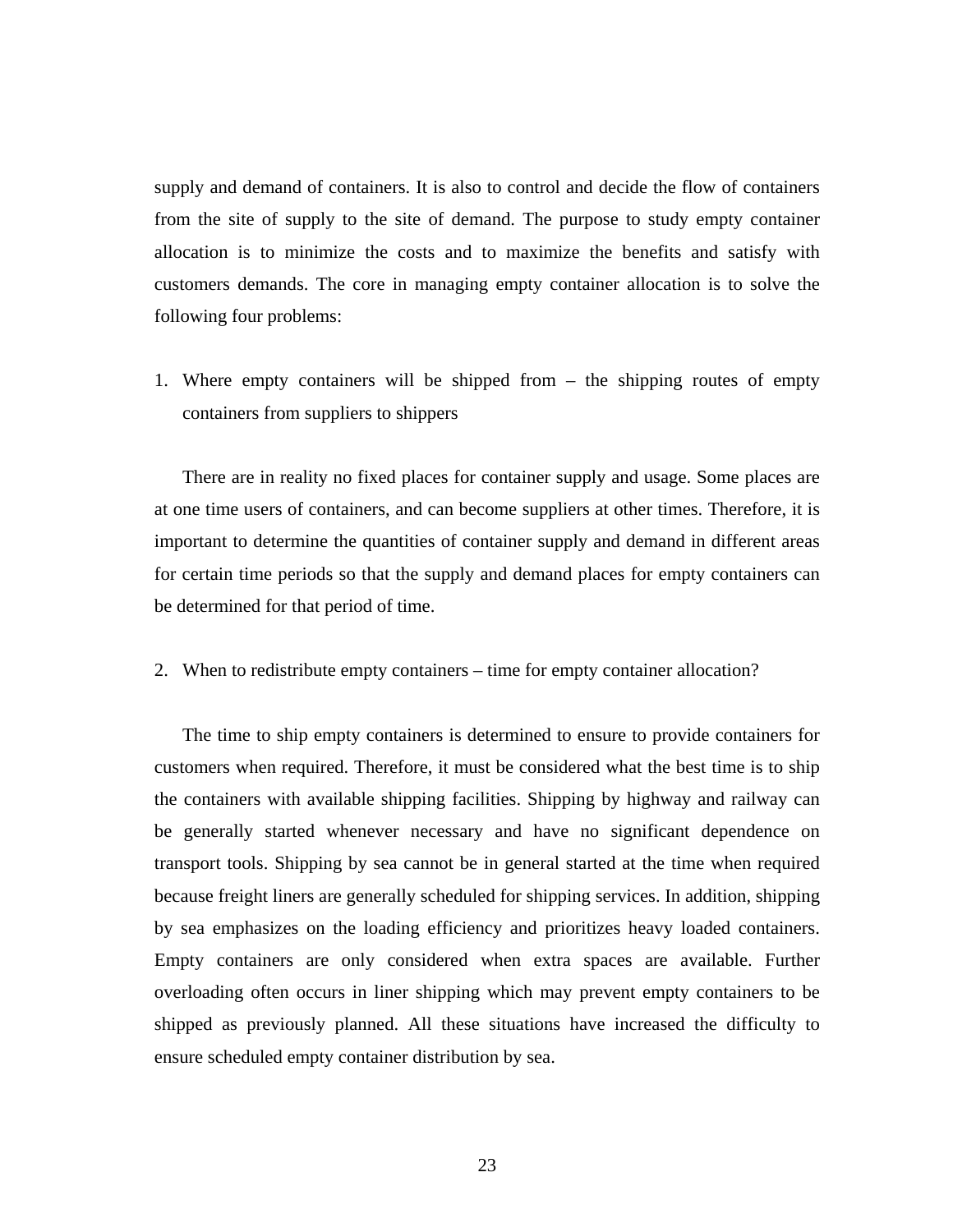3. How many empty containers to be distributed – flow volumes between the places of supply and demand?

When determining the objectives of empty container distribution, multiple factors need to be considered including (1) shipping costs such as transportation cost, loading and unloading costs, shipping costs, haulage, disassembly and assembly costs, and handling charges so on; (2) possibility to achieve objectives: to maximize profits and minimize costs, the emphasis must be put on how to achieve the maximum profits and minimum costs; for the purpose to satisfy with customers' demand, the emphasis should be put on how to provide quality services to customers in the shortest time and the fastest speed; (3) feasibility of distribution: whether empty containers can be shipped within the schedule from supplying places to the places demanded; whether the all distribution plans can be carried out successfully within scheduled timer period. With the consideration of all above mentioned conditions, staff can make a plan to decide when, where and how many empty containers need to be redistributed and implement the plan.

#### 4. How to strategically rent containers?

When a port container stock plus the containers redistributed from other ports still cannot match customers' demands, or there are enough containers that can be redistributed but the distribution costs are significant high, freight liners usually select the strategy to use their own containers with rented containers to solve the problem. How to strategically rent containers is determined by the overall objective of allocation of empty containers: to reduce the cost with primary consideration in satisfying with customers' demands.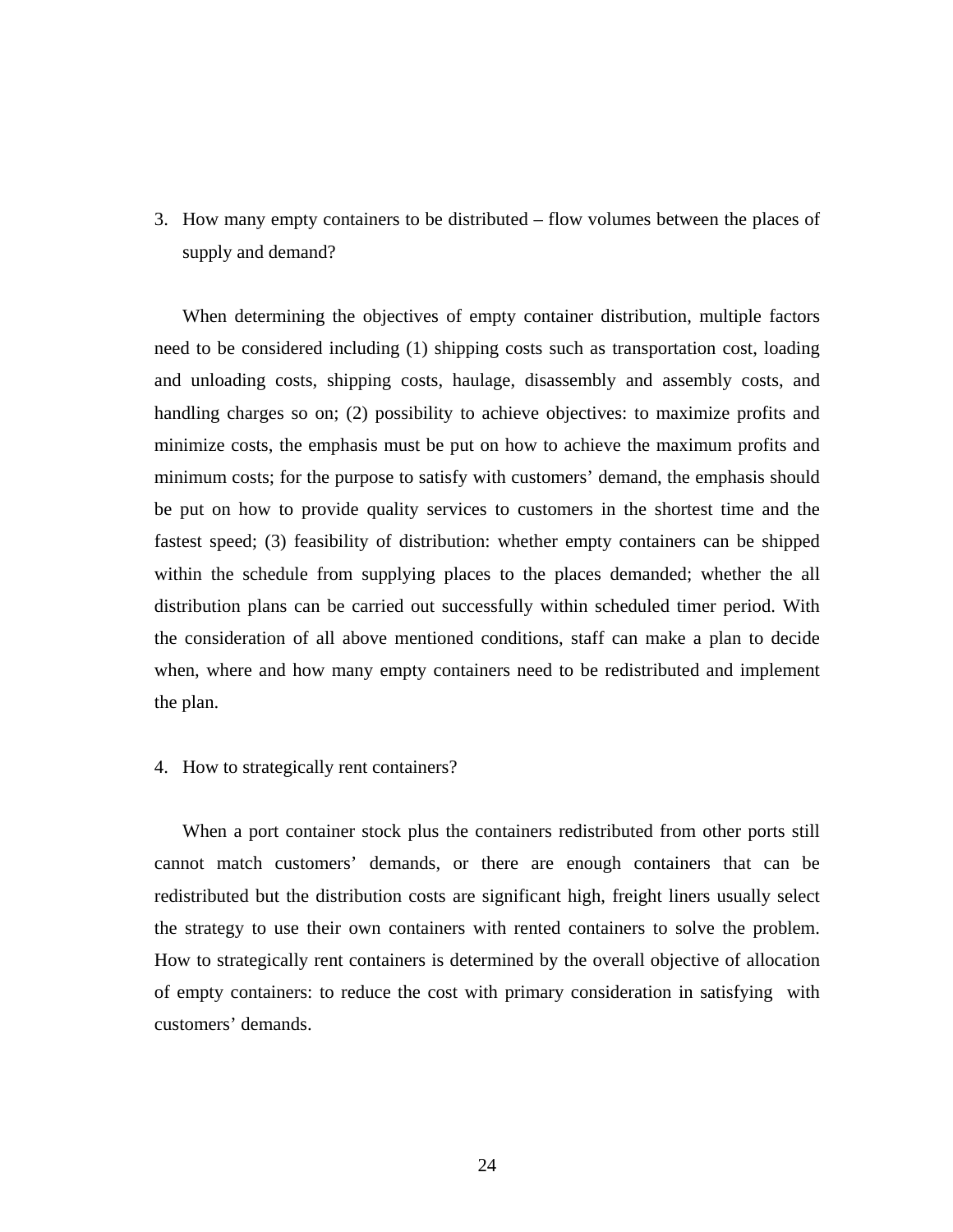#### <span id="page-33-0"></span>5. The mode of transportation

As part of the process in empty container allocation, selection of mode of transportation is an important factor which needs to be considered in optimization of empty container allocation. Due to various differences in shipping costs, objective reachability, availability of transport tools within certain time periods among different modes of transportation, different shipping modes will all contribute differently to the overall objectives. Therefore, staff for container distribution is required to choose the best mode of transportation with consideration in pros and cons of all different modes, company's objects and feasibility.

## **2.5 The practice and current trends in empty container allocation within marine shipping services industry**

#### **2.5.1 The practice of shipping empty containers in marine shipping industry**

At present, the main container liner companies operate their business across the world and its service outlets are located in most of main ports and regions in the world. Different regions have different volumes of goods import and export, different shipping destinations, and varied types of goods for shipping. This, together with other factors, will impact on the trades in different regions, resulting in imbalanced quantities of containers that are stacked in different ports and regions. As time goes, the same region may have excessive empty containers stacked and may be short of containers other times. As rapid development in container shipping business, allocation of empty containers has become the major problem that must be dealt with. At the time when containers are used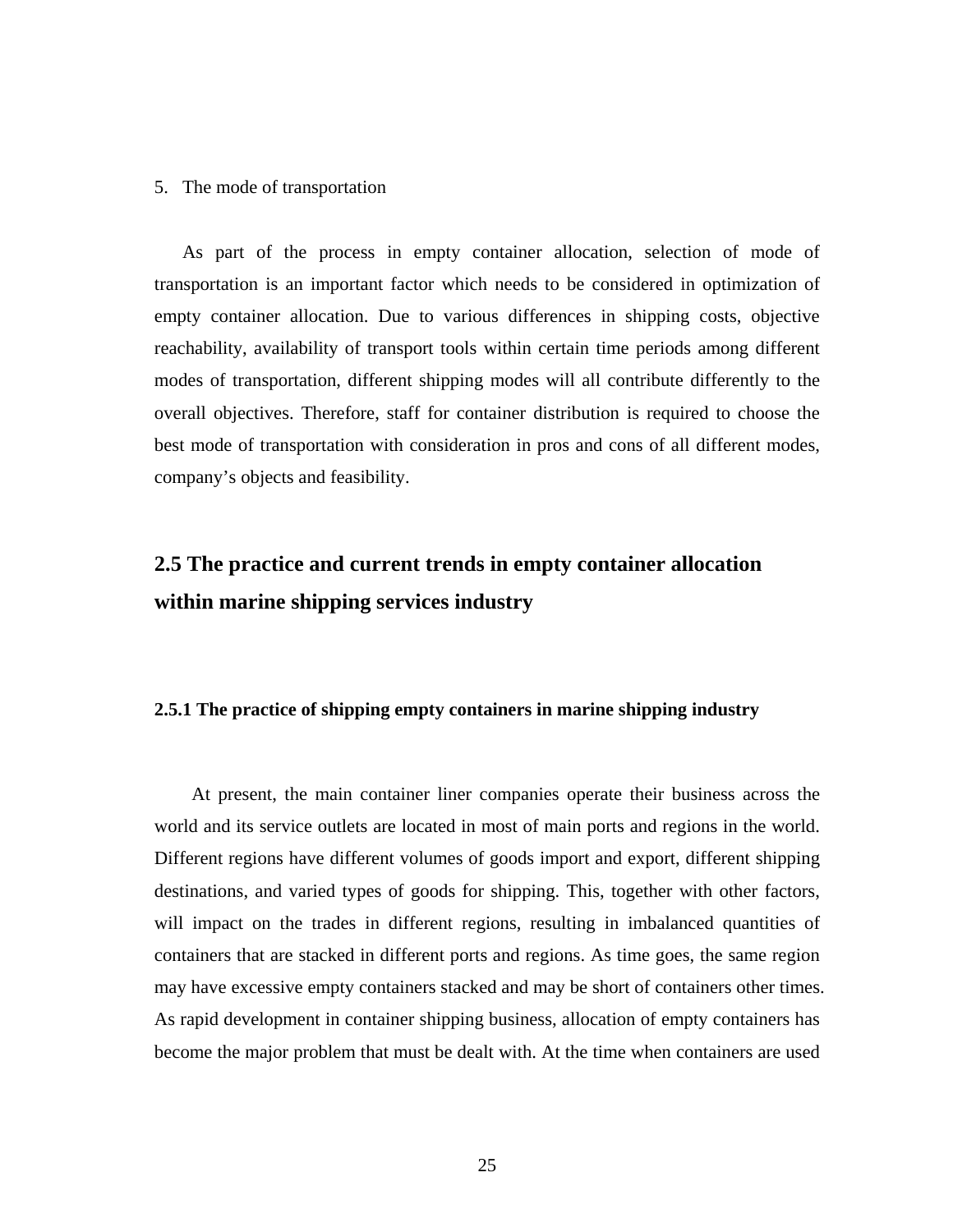for shipping business, containers need to be moved multiple times, including shippers retrieving empty containers, loading containers, inland transportation, hauling heavy containers to port, cargo loading, transport by sea, uploading, hauling containers away from ports, container disassembly by recipients, and containers returned to port and so on. Every move may always require for special transport tools, generating certain costs. Therefore, the volumes of required empty container allocation is directly related to matching container quantity and rented container quantity of a freight liner, which will directly determine the costs of container shipping for that liner company. Low efficiency of empty container allocation management will not only waste large quantity of empty container resources, but also significantly increase the costs of container shipping services, which generate very significant impact on the economic benefits of container shipping companies.

#### 1. Problems in empty container allocation management with Cosco

The Container Management Center of Cosco group is responsible for container allocation, for the corporation as a whole. Centered by the department of the company's container management, shipping route operators and representatives of port container management are all part of the corporation's container management system. This is socalled one-level scheduling and three-level administration system. This system monitors and tracks cooperation's containers across the world and enhances its overall management ability of containers. The key is that empty container scheduling and allocation is based on accurate prediction of its cargo flow volumes. For management operation of containers, the core to manage demand and supply of empty containers is the container management system which is an important component of container shipping management system (EDI). It belongs to web-based management information system, networking computers across all ports. This system can track its dynamics of containers. The data is refreshed daily by container management administrators in each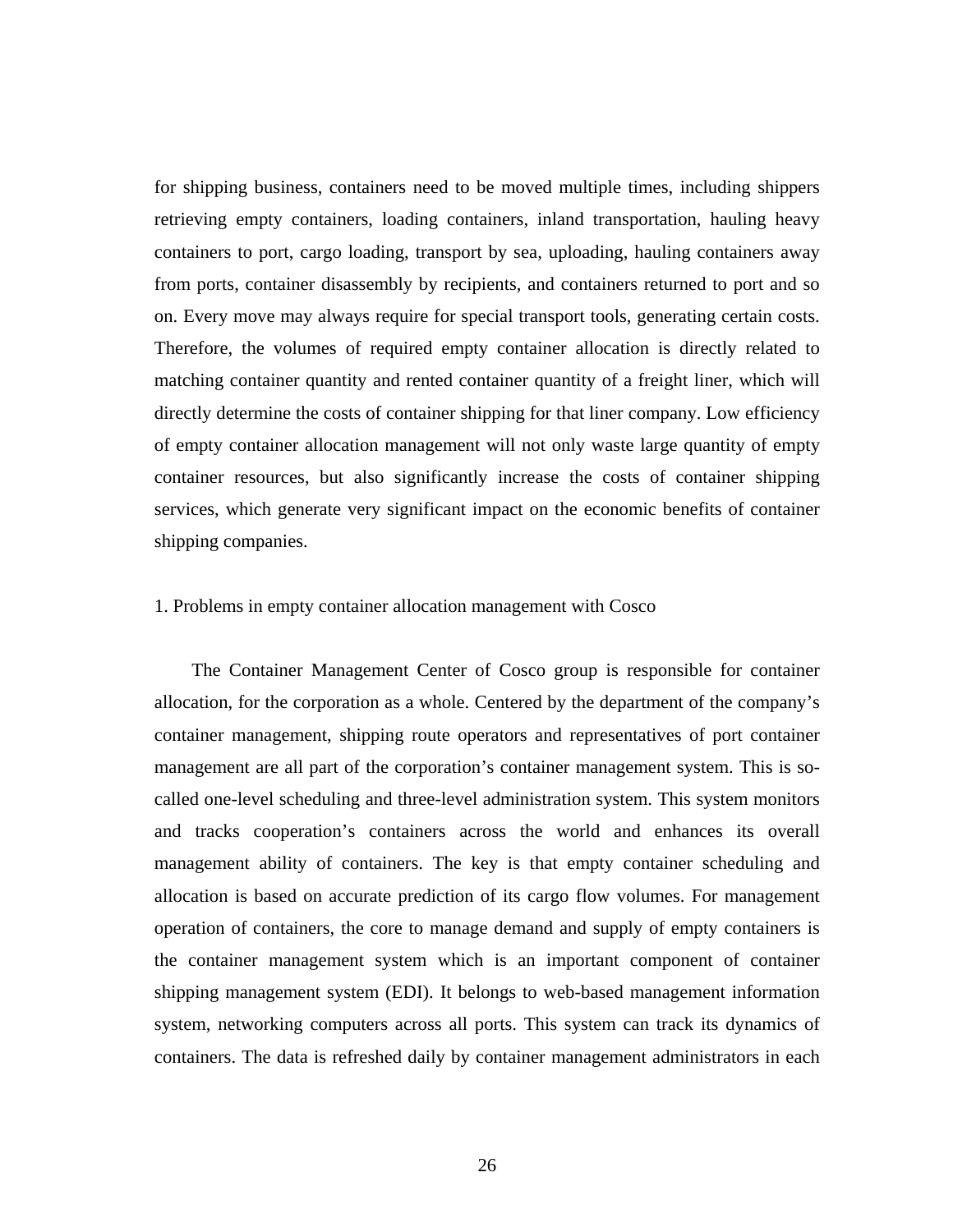port. The statistics for demand-supply of containers and currently available containers at any time is then generated as evidence to make the allocation plan for empty containers, which optimizes empty container allocation. When planning container allocation, the PDCA general quality management system is used, which is a repeated cycle like: statistics – prediction, plan – implementation – summarization. The department of container management generalizes the information, sends orders for empty allocation to sub-branches of container management and liner operators. This will be repeated several times in order to achieve balanced container allocation and satisfy with demand for empty containers from all aspects. Finally, the department will make the decision and implement the plan for empty container allocation.

#### 2. Container allocation with China Shipping

Issues in empty container allocation exist in almost all shipping routes managed by China shipping Co. The ratio of redistributed empty containers to total used containers is 20 percent. The overall management system of empty containers by the corporation is that the Container Management Center in the corporation headquarter is responsible for overall container usage planning. The representative centers in all affiliated ports are responsible for the actual management of the containers stacked in and outside of the ports. The principle for the corporation to redistribute containers is to do one time shipping of empty containers from the ports with excessive empty containers to the ports with shortage. The overall allocation plan (where, how many and when to redistribute empty containers) is made by the management center and based upon the information of shipping profiles of all shipping routes, including shipping schedules, utilization rate, freight cargo, and shipping plan for containers. Orders based on the plan will be issued to all container management representatives of all affiliated ports and shipping routes operators. The overall plan is finally implemented by the management center after balancing the demand and supply for empty containers from all aspects. In addition, a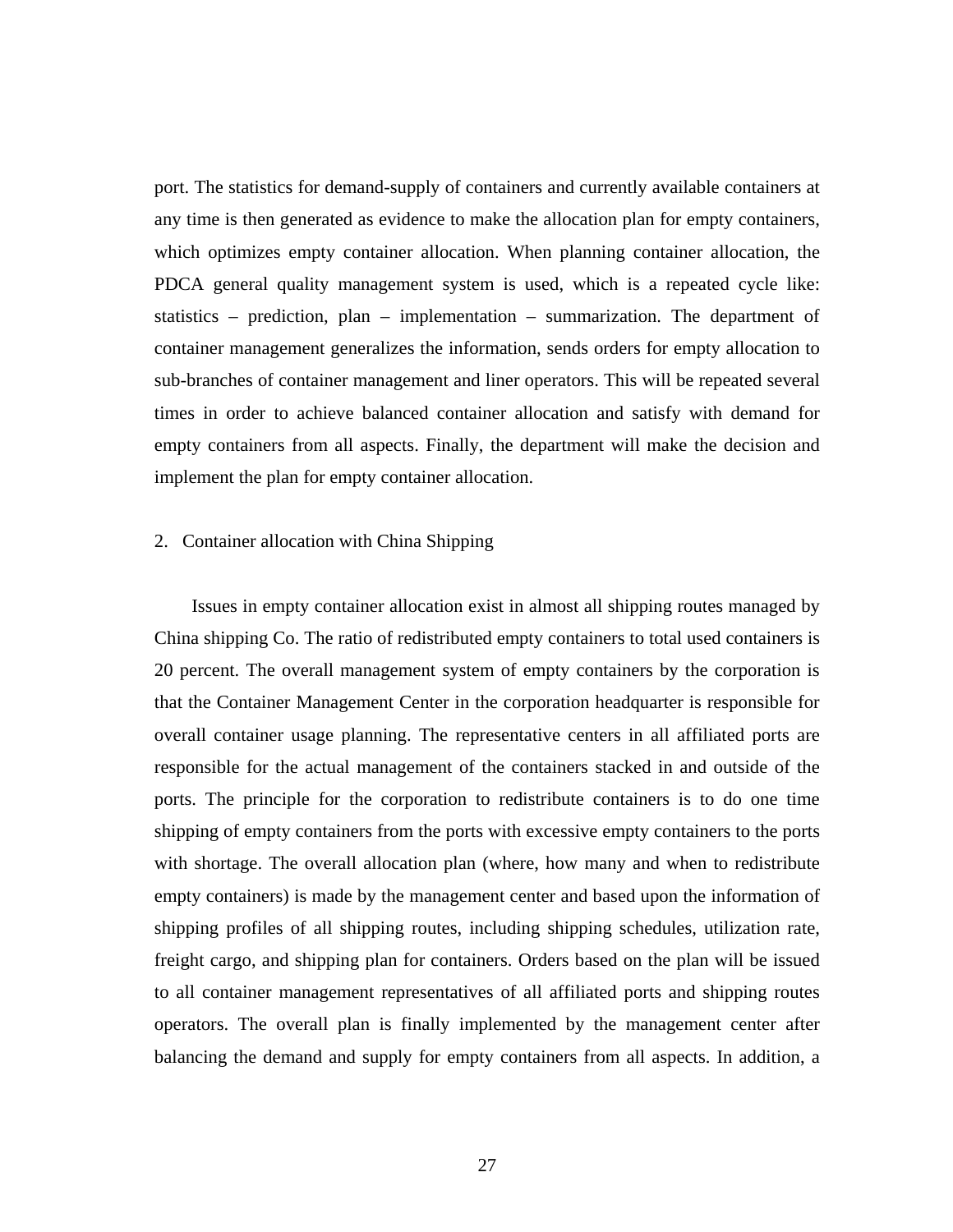department in charge of heavy container shipping services is established in the headquarter of the corporation. This department produces statistical probabilities related to total container usage, produced empty containers, and container demand in order to assist in the management of empty containers in the department of container management.

## **2.5.2 Current situation and problems in management of empty container allocation**

In all distribution networks for containers, the flow of empty containers is essential to the flow of heavy containers. Therefore, irrational management of empty containers will reduce the efficiency of shipping operation. In addition, shipping companies must speed up the circulation of empty containers in order to reduce their portions of the costs associated with container usage. As a result, batches of empty containers are shipped from places with surplus to the places with shortage every day, which creates a situation that many containers are shipped around without profits.

Data from US showed that 20% of the containers shipped by sea is empty containers. The data from major ports in north Europe showed that at least 15% of the containers input/putout of a port is empty ones. Statistics from ports Hanberg and Lutedan indicate that 13-14% of all the containers moving in and out of these two ports is empty containers; similar statistics for the ports of Anteweipu and Masai/fusi, the other two large ports in Europe, show as high as 20% of the containers is empty. The empty containers exported from the Port Masai are very low, but more than 1/3 of the imported containers to the port is empty. The three largest ports in western costal USA, including Los Angeles, Long Beach and Oakland, have as high as 26% of empty containers. In Asia, the empty container ratio reaches to 16% in Japan.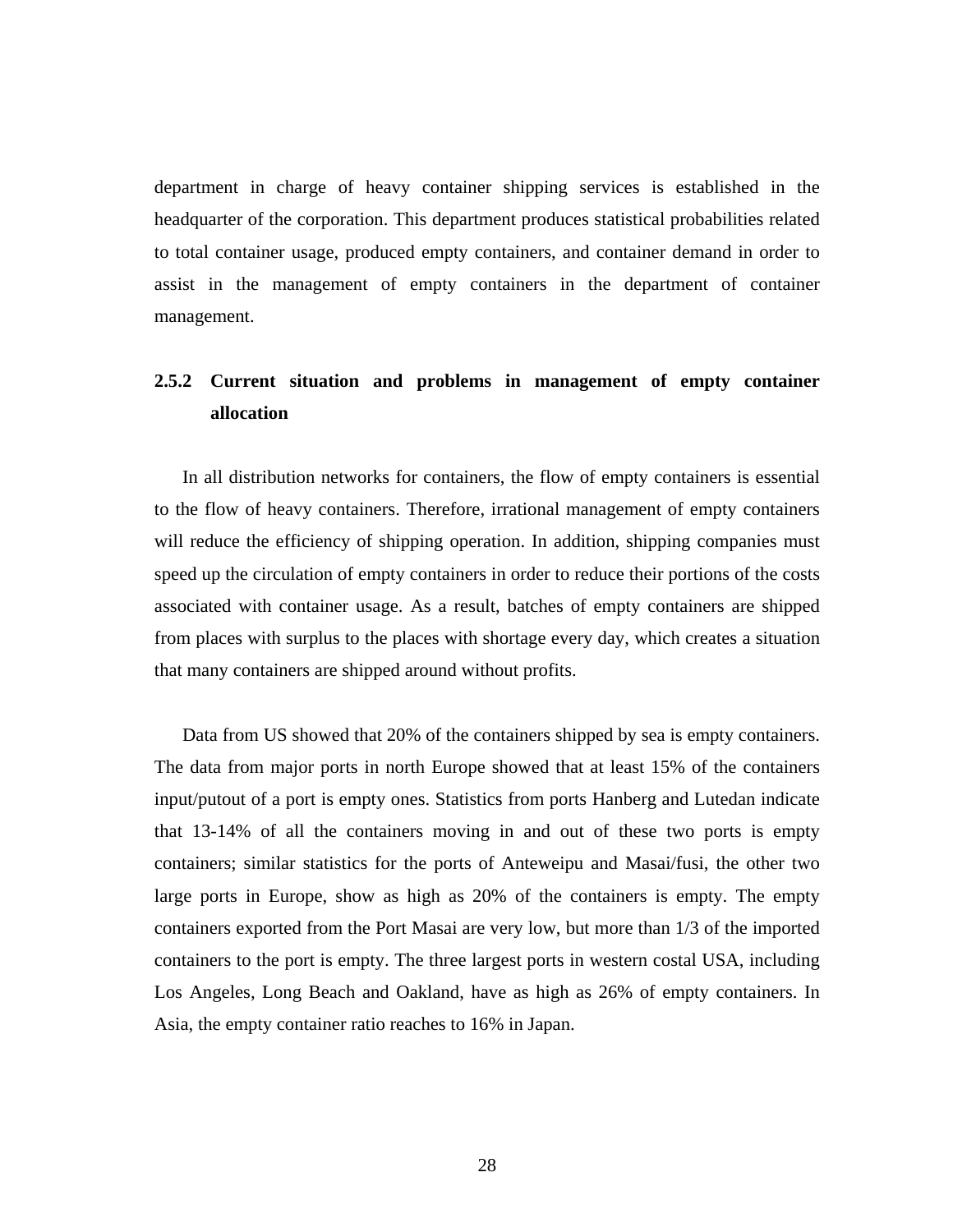According to the report of the survey conducted by Drewry Marine Shipping Consultation company, the costs for shipping empty containers in all container shipping business across the world are as follows: costs related to directly or indirectly redistributed empty containers in 1997 was as much as US\$1.05 billions, which reached to US\$1.20 billions in 1998. In 2001, the global container allocation is about 20% of total shipped containers, 50% for some shipping routes, and total costs related to global empty container shipping reached to US\$2.5 billions. As this trends goes, total costs for global empty container shipping will reach to US\$ 5 billions in 2010. The empty container allocation costs magnificently, it is one of the most common and dominated problems related to container management among all shipping liners, and is directly related to economic benefits in the business of container shipping. Therefore, how to scientifically and rationally redistribute and manage empty containers and how to control and reduce the costs related to empty container allocation have become a key factor that determines business success of container shipping services operators. Whether or not the empty container allocation strategy of a shipping liner is rational and the quantity of the empty containers required to be redistributed will, on one hand, have impact on total containers required for the shipping liner, and on the other hand, will directly influence the business success of the liner. To minimize costs related to container allocation is generally a standard in empty container allocation by shipping liners.

Presently shipping companies have gradually recognized the importance in empty container allocation. Most of marine shipping companies have formed container management center responsible for empty container allocation, and adopted integrated system to manage empty containers. The solution for empty container allocation, however, mostly relies on their practical experience in empty container management. The management is that company container dispatching staff collects data of demand and supply for empty containers from different places, analyzes the data to balance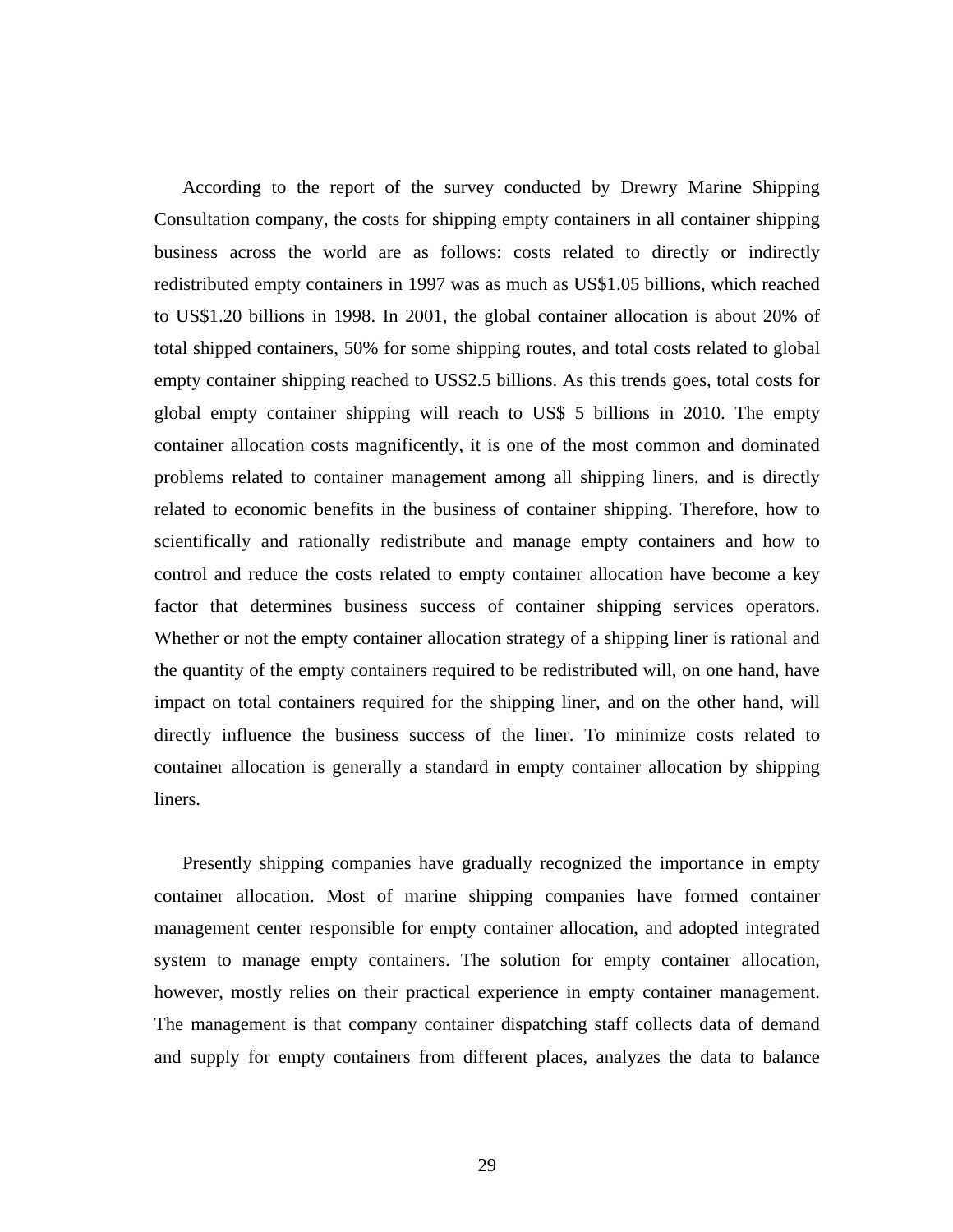different situation, and then issues the order for empty container allocation. Then the representatives and branches in different places complete the implementation of the orders. In order to manage excessive quantity of empty containers, to deal with too many affiliated marine shipping liners, and to ensure effective control of empty containers, many large shipping corporations have invested significantly to develop computer management system for tracking empty containers globally so that the corporation can get information on time on situation of the empty containers. Small and middle sized shipping companies invest relatively less on such development. These companies use out-of-date management mechanism, often have some of their containers lost.

The on-site management level varies among shipping liners, which is often determined the quality of services the port can provide and integrated operation level in stacking fields. The shortages in operation management among shipping liners are mainly indicated by the following:

- 1. It is often lacking of scientific support to form appropriate match in supply and demand of containers for shipping services. The inappropriate prediction for the demand for container usage causes significantly over-stacked empty containers in some regions, and no containers available for the areas requiring for.
- 2. Low level in management of representative ports, low quality in information tracking, and unable to provide accurate base data for container allocation.
- 3. The on-site allocation is improper, often causing repeated allocation, which increases costs for empty container allocation and uploading.
- 4. Incomplete system for container retrieval and return, without standard forms for container retrieval and return, causing confused retrieval and return, unclear responsibility, and even lost containers.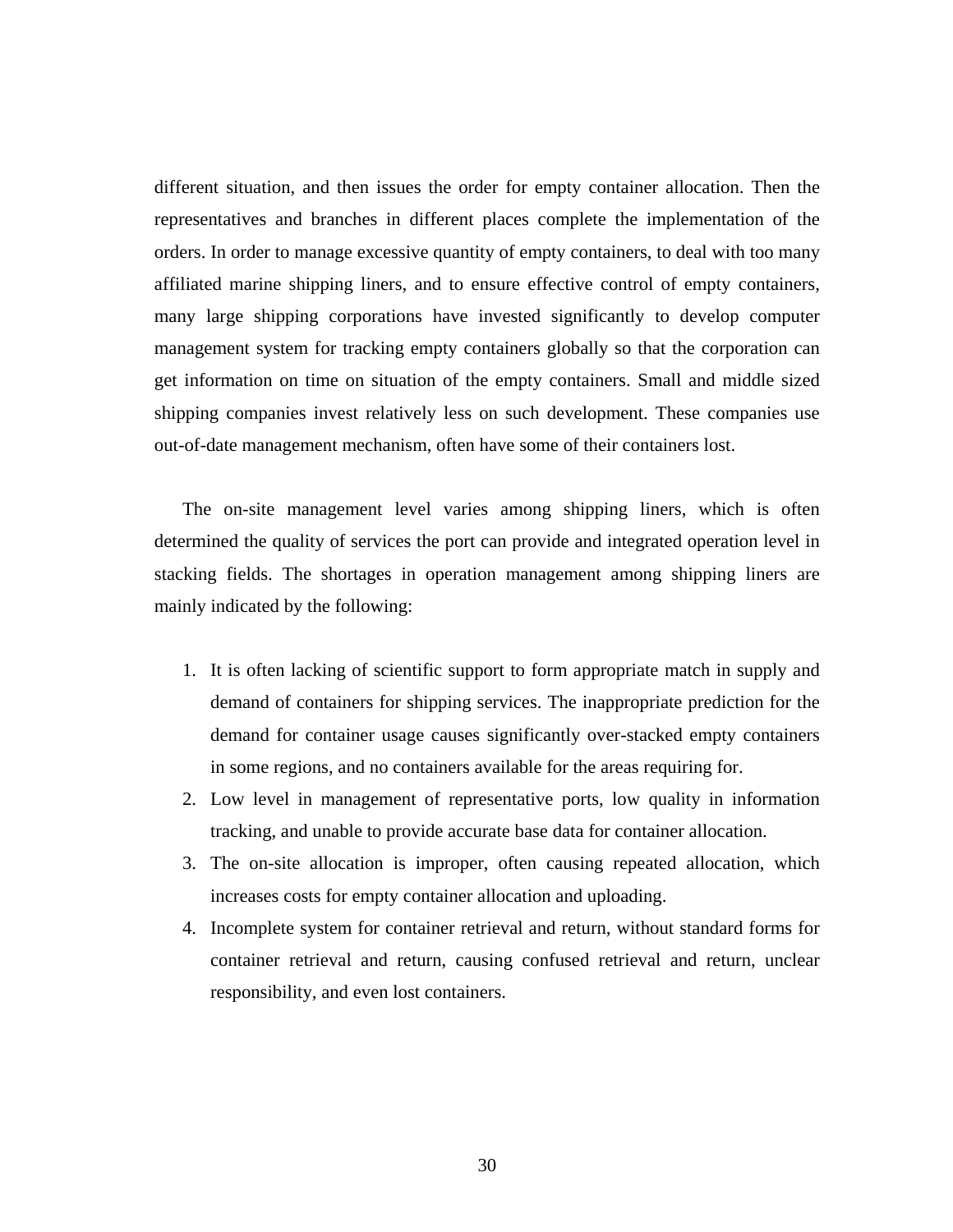It is generally accepted that current management for empty container allocation cannot be matched to the requirements for the development of the shipping services. For instance, it still has relative longer circulation period of containers, low efficiency of cargo shipping, out-of-date approaches in container tracking, low ability in macro-level control, and lost containers etc. It is an urgent issue we are facing to enhance management of empty containers to rapidly form a rational and scientific management system in containers.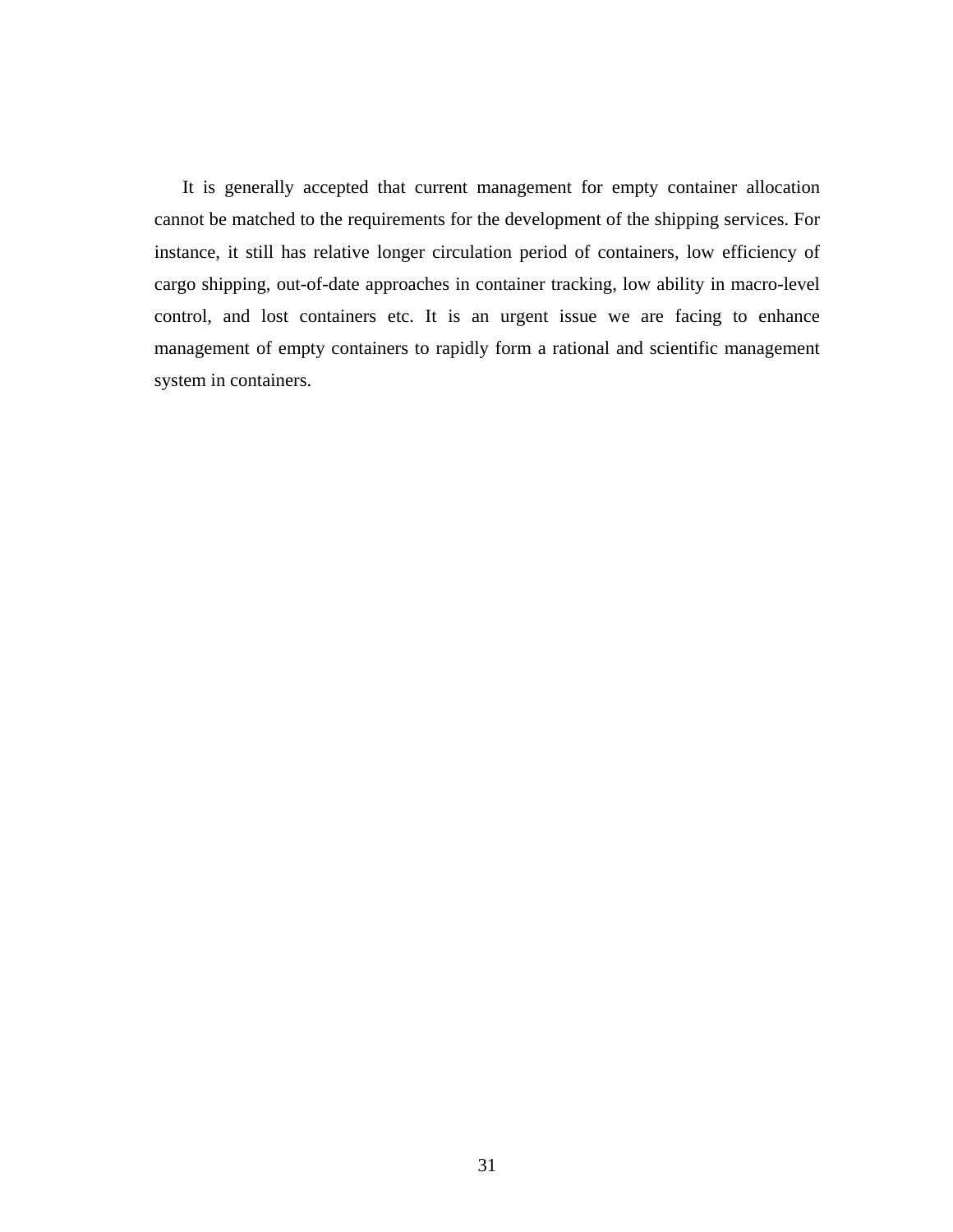# **Chapter 3 Study in Strategy of Empty Container Allocation in Marine Shipping Services**

Given how empty containers are generated, it is possible to find an optimal strategy for empty container allocation through research. Therefore, empty containers can be moved from where excessive empty containers exist to where they are lacking. The allocation will be only done once. Avoidance of twice or more than twice allocation of empty containers will reduce the cost of allocation.

## **3.1 Build Port as International Container hub port**

The input and output in all ports in China are relatively too small to become connection port of containers. The well know ports in Asia include Busan, Kobe, Tokyo, Yokohama, Kaohsiung, Hong Kong and Singapore where a large portions of containers in our country are connected for the next shipping. Therefore, it is necessary to build container connection port in our country. In 2003, the input and output of containers in Shanghai was 1.128 million TEU, the  $3<sup>rd</sup>$  world largest container port. It has gradually played a more and more role in international marine shipping services. Shanghai port has now been assigned to many important duties by the government. The establishment of Shanghai Marine Shipping Exchange Institute and Shanghai Marine Shipping Management Center are the foundation upon which Shanghai will become international marine shipping center. As of November 2008, Shanghai port has completed a total of 25.78 million TEU of container input and output shipping, 108.1% of the same month in previous year, and reduces the difference to Singapore and Hong Kong.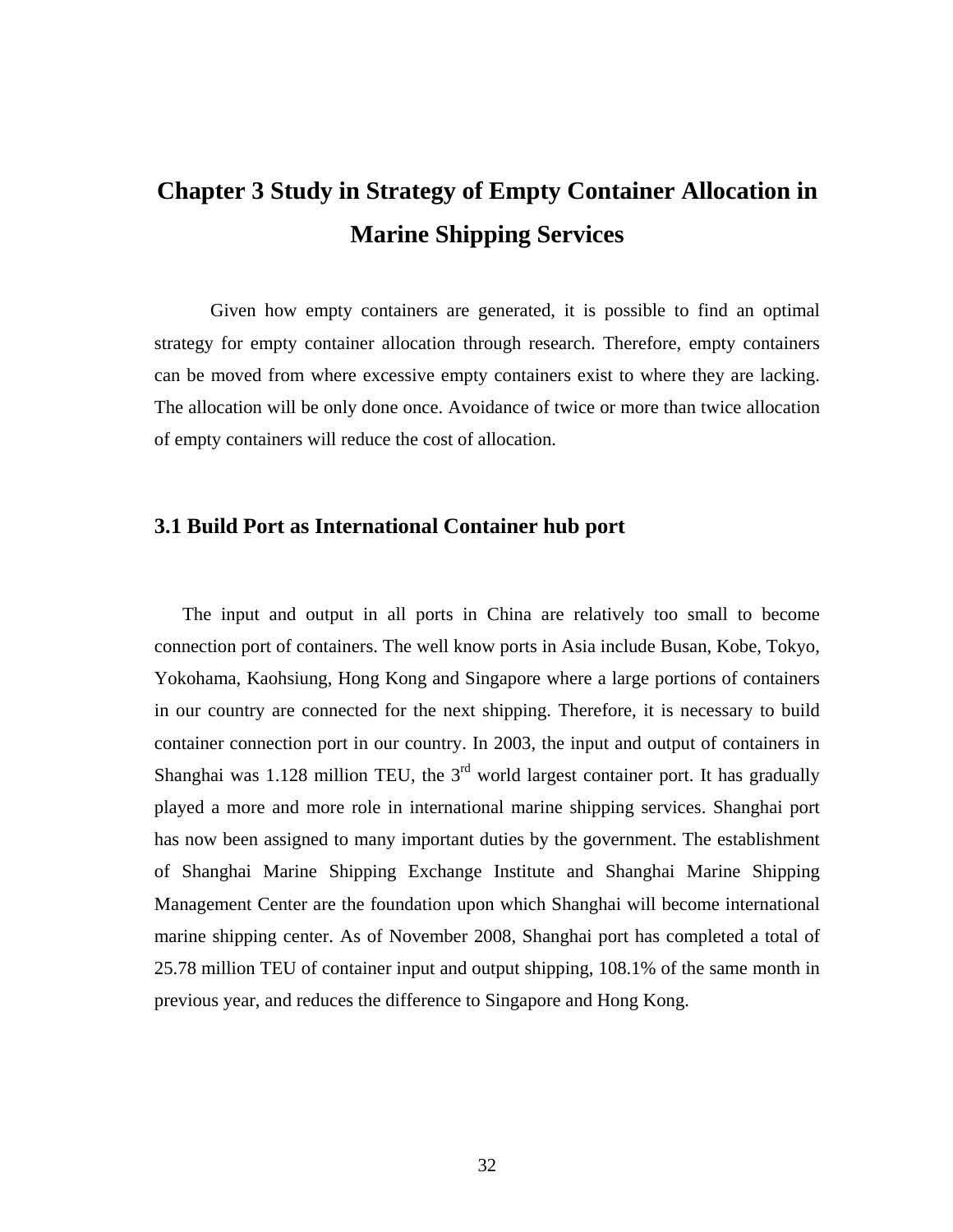At the same time, the port input/output in our country has been increased rapidly. The port production has made remarkable achievements. As showed by figure 4.1, the input/output of containers in Guangzhou port continues to increase, far advanced to Tianjin port. Actually, the increase in input/output in Guangzhou port tops among all ports in China, becoming a series threat to its neighbor ports, Shenzhen and Hong Kong. This indicates a successful change in production mode in Guangzhou port. In addition, Lianyungang port with more and more success in container input/output first time entered to the top 10 largest ports in 2004. It is even better in 2008, exceeds Yingkou port, ranked at the  $9<sup>th</sup>$ , and continues to grow. Ningbo port, implementing strategy of low price and good quality services, has gained significant amount of import cargo sources in Zhejiang province and partner with some freight liners to operate destination end marine routes.

| Rank           | Port Name     | Cumulative<br>since | Since the beginning |
|----------------|---------------|---------------------|---------------------|
|                |               | beginning of<br>the | of the same period  |
|                |               | the year, 10K, TEU  | last year, %        |
| $\mathbf{1}$   | Shang Hai     | 2578.59             | 108.1               |
| $\overline{2}$ | Shen Zhen     | 1973.25             | 104.9               |
| $\overline{3}$ | Guang Zhou    | 1031.2              | 122.4               |
| $\overline{4}$ | Ning Buo      | 1016.62             | 118.3               |
| 5              | Qing Dao      | 919.65              | 106.4               |
| 6              | Tian Jing     | 776.06              | 119.6               |
| $\overline{7}$ | Xia Men       | 464.28              | 110.3               |
| 8              | Da Lian       | 410.83              | 118.4               |
| 9              | Lian Yun Gang | 262.98              | 148.4               |
| 10             | Ying Kou      | 188.32              | 149                 |

Table3. 1 2008 China international standard port container throughput top 10 rankings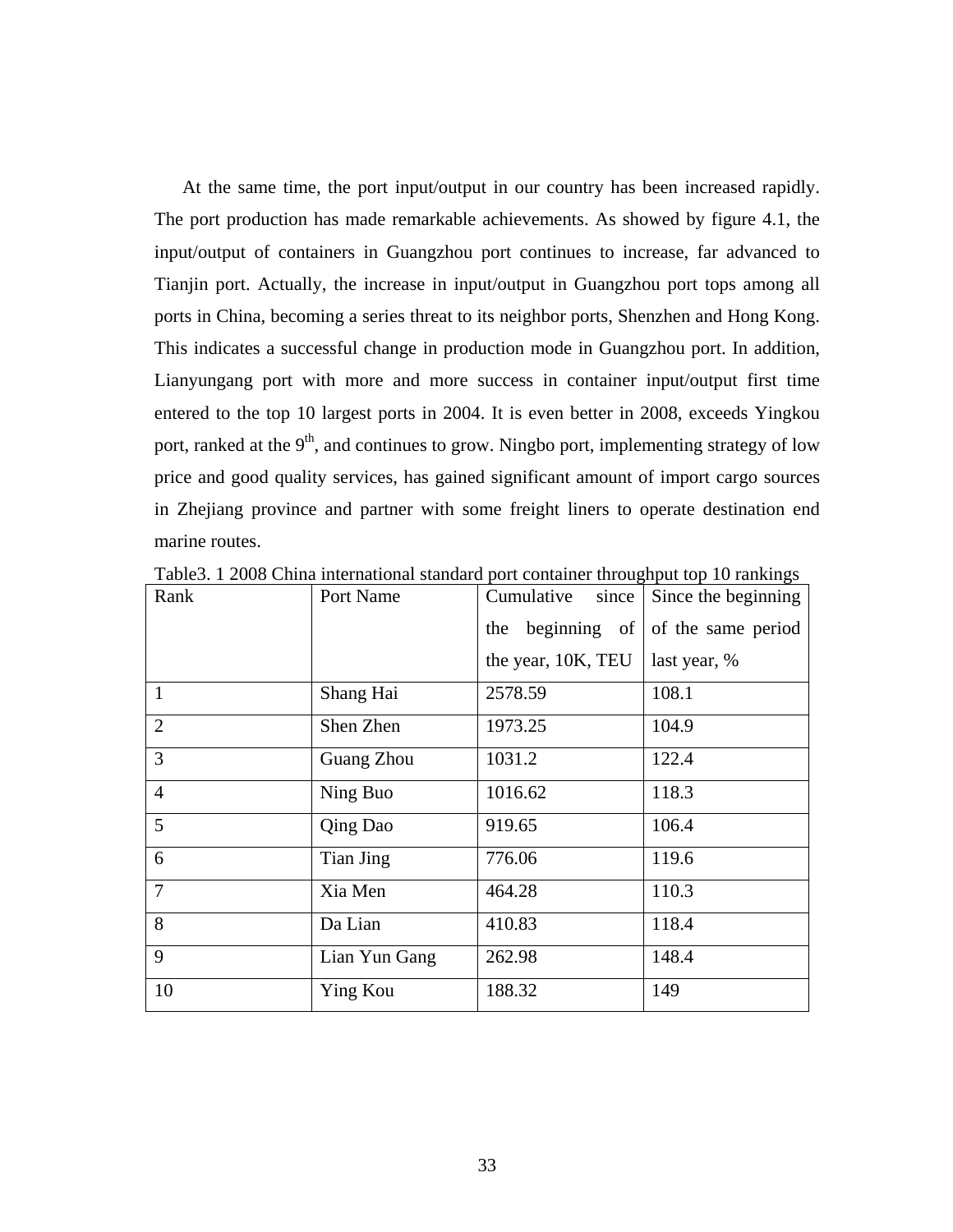Near sea shipping service routes attract the most competition among shipping liners in our country, with most shipping liners participating in the competition, with the densities scheduled shipping liners. A large portion of the cargo shipped in these routes requires for connections and exchanges. For instance, 48% of shipping to Korea are connection cargo. Most of our exports to US need to be connected in ports in Japan, Korea and Singapore. With gradually increased shipping routes in China and the changes in connection ports, the flow direction after connection of the cargo shipped by near sea routes will also be changed. The current port competition pattern shows that ports in Korea are still in developing stages, the connection port function in ports in Singapore, Taiwan and Japan are gradually downsizing, while Shanghai port is gradually emerging as a new connection port. Therefore, to speed up development of Shanghai international marine shipping center, and to enable it to become international connection port will stop our country's cargo to be connected in other countries. This will fundamentally avoid imbalanced ratio of exist and entry of containers, so reduces allocation of empty containers.

# **3.2 Alliance and Cooperation of All Related Enterprises (Shipping Liners, Container Rental Companies and Container Manufacturers)**

## **3.2.1 Alliance between Shipping Liners**

Theoretically, the more container spaces a freight liner has, the more shipping service routes it has, the more options it has for empty container allocation. For a freight liner, its alliance and cooperation with other shipping liners will help expand its services and achieve sharing containers. Development of such alliance networks among those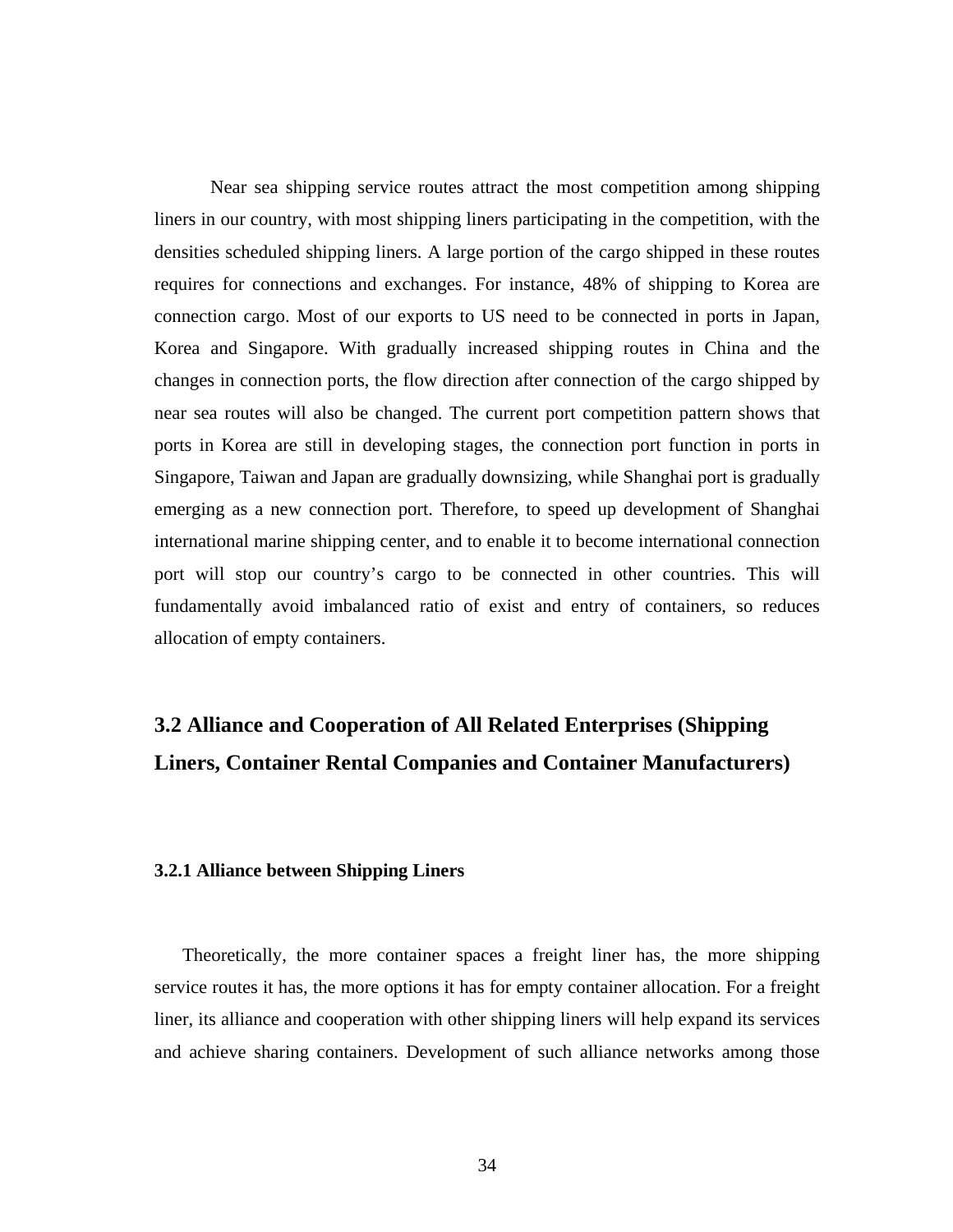main trade shipping routes will enhance and promote container exchanges between shipping liners so that empty containers can be efficiently shipped by shipping liners.

Today the competition among international freight liners is no longer between individual companies, rather more and more between business groups. This is because that customers not only require for high quality services on every shipping route, but also ask for rapid cargo connections, high density scheduled liners and low cost for shipping services. All these requirement force liners to be alliance or cooperated.

Cooperation between liners can be many kinds, such as liner space rental or exchange, shared ship agreement or strategic alliance etc. Among all different types of cooperation, liner space rental is the simplest, commonest and feasible one. Temporarily rented liner spaces can increase shipping capacity in certain shipping routes.

Exchange of shipping spaces is another close cooperation between shipping liners. The exchange is actually dural space trade, e.g. one side sells its space to another side and buys other side's space in the same time. The space exchange can occur in different shipping routes, but mostly occurs in the same shipping routes. It is an approach to expand service area, and has become an important component for main shipping routes of some freight liners. For instance, COSCO, Hanjin and K-Line, YangMing have achieved mutual space exchange along Atlantic and Aisa-Europe shipping routes.

Line sharing agreement refers to sharing liner in specified shipping routes. It can cover one or many shipping routes. It doesn't require every member of the agreement to share certain shipping services, but every member can have shipping space defined in the agreement in every scheduled shipping service. The typical example in this aspect is the liner sharing agreement in Atlantic shipping route.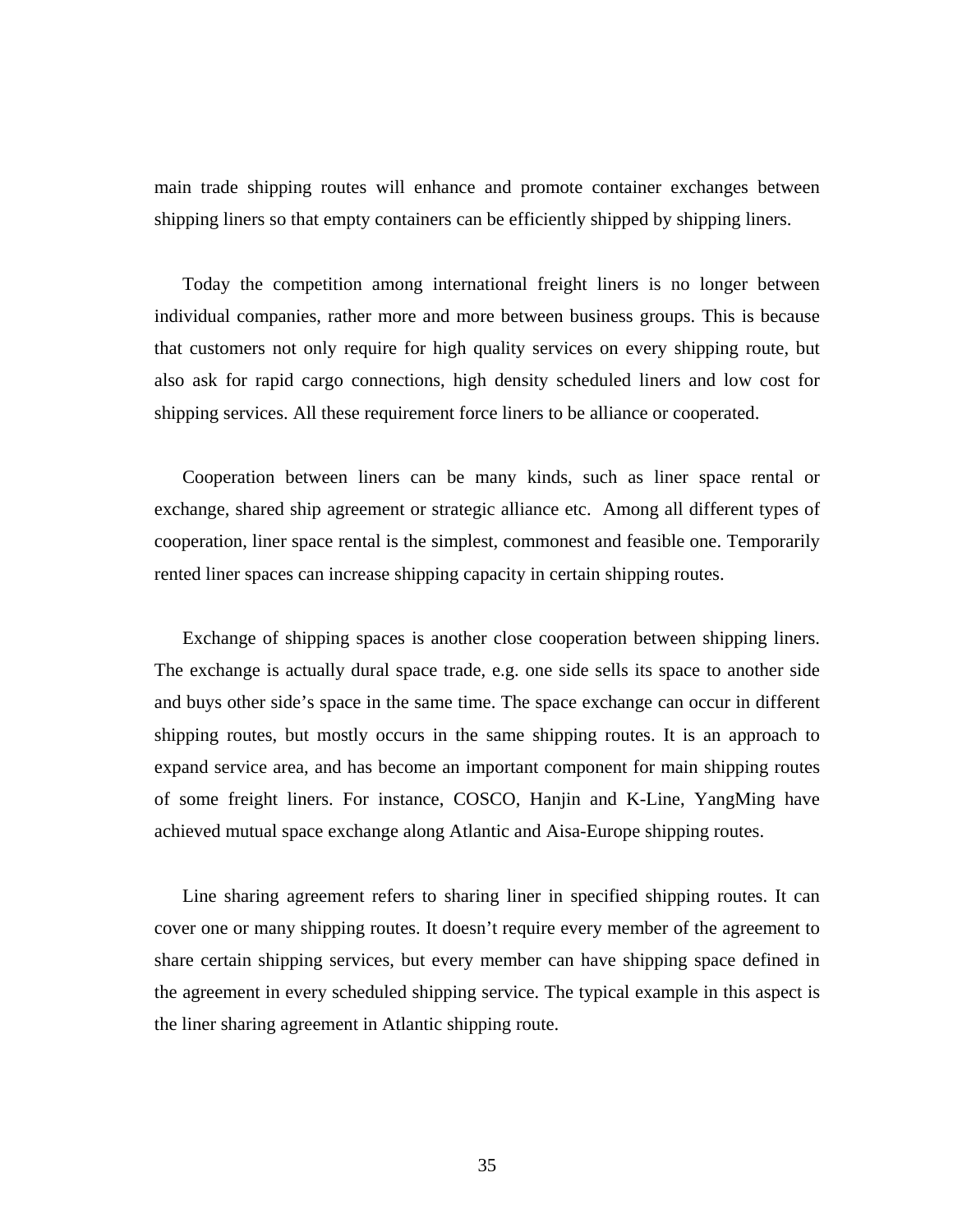For strategic purpose, members of strategic alliance have reached long term cooperation agreement. This alliance of liners can increase utilization rate of liners for container shipping and utilization rate of containers, and reduce shipping services for empty containers.

This cooperation among freight liners will increase utilization rate of container equipments, reduce allocation of empty containers, and reduce the costs for container management. Because every shipping company has varied cargo shipping quantity and demand for containers in every port or origins of cargo, the places where some companies have excessive and stacked empty containers may be the same places where other companies have large demand for empty containers. With carefully made plan, mutual exchange and allocation of these empty containers can reach win-win objective. For instance, Cosco has actively cooperated with K-Linei, Yangming and hanjin in use of containers. Presently, this named as CKYL alliance has become the largest container alliance group in the world. The excessive containers of Cosco in some ports have been rented, or free to other freight liners. Cosco then collects their containers in the places requiring for containers or places with lower cost for empty container allocation, greatly improving the situation that Cosco requires containers for services. There are many agencies in North America and Europe who specialize in this type of business. The purpose is to allocate excessive empty containers of a company to those shipping companies in the same area requiring for empty containers, and then the empty container users will return the container to designated regions. Such operation will reduce quantity of redistributed empty containers of all shipping companies.

## **3.2.2Alliance and cooperation between shipping liners and container renting companies**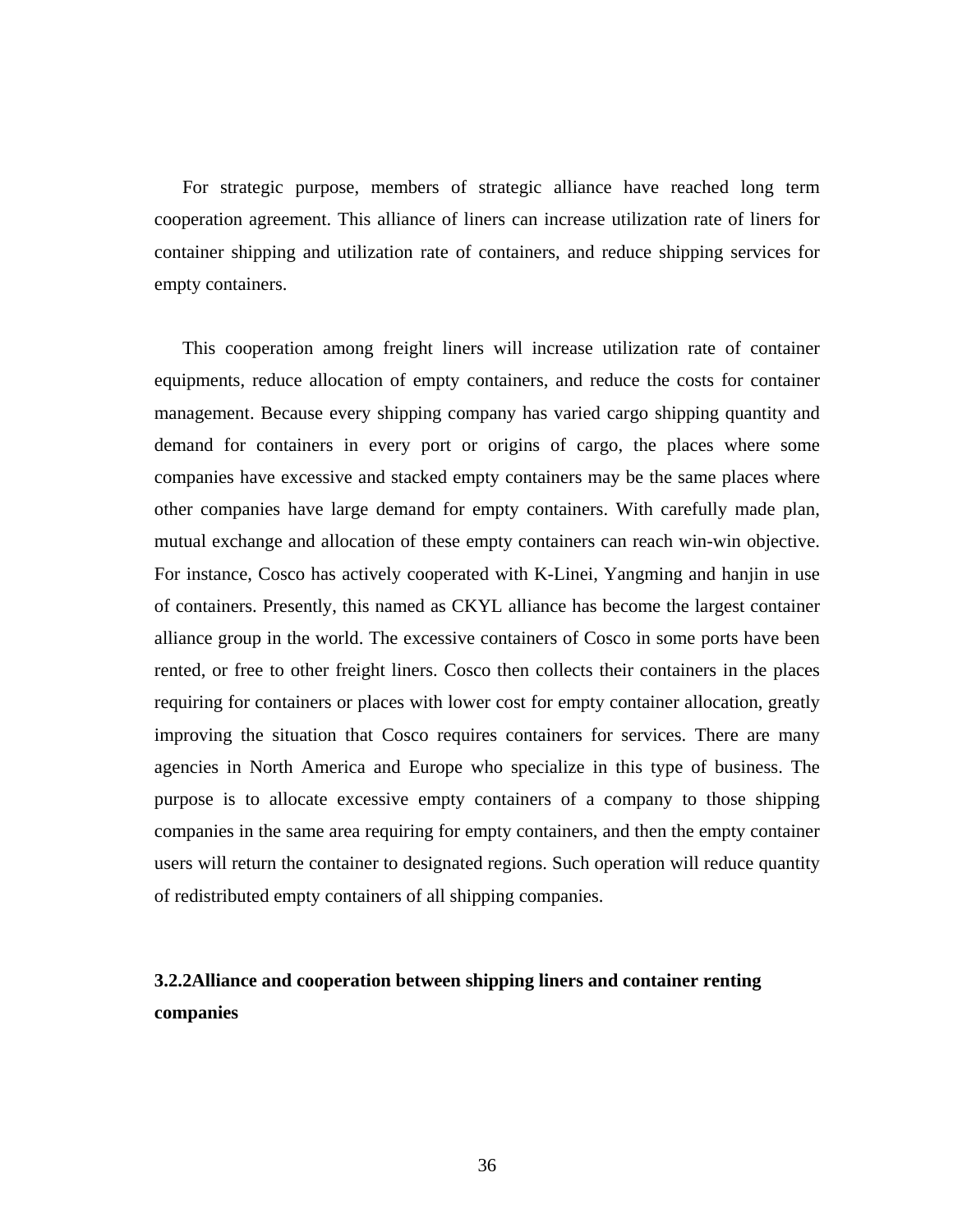Shipping company can compare the costs between renting and redistributing empty containers, and rent containers to match the demand when renting cost is relatively low. Freight liners can sign a favorite contract with container renting companies. Based on actual demand for container usage, the company can rent containers in places where containers are lacking and cost of allocation is high, then return rented containers to renting companies in places where excessive empty containers exist. This way, on one hand, will satisfy for demand for containers, and on the other hand, save fees for container stacking and allocation. Freight liners can be secondary container owner, subletting their rented containers. Some companies may only temporarily sublet a few extra empty containers, others have made large scale container rental plan. For instance, the American President Liner (APL) has recently sublet about 10% of rented containers to other shipping liners.

Participation in use of spare spaces of shipping liners on a shipping route may enable shipping liners to move around empty containers in high efficiency. Container renting company can also take charge of overall management of all containers of a shipping liner, which can reduce the cost for small size container shipping companies.

## **3.2.3 Cooperation between shipping company and container manufacturers**

The liner companies can cooperate with container manufacturers to provide free shipping services for the containers that the manufacturers build and need to be shipped to users, in the meantime, enjoy free or low cost in using new containers made by the manufacturers. Given that China will still be the center of container manufacture in the world in next several decades, it can be predicted that there will be at least 150,000 TEU new containers provided to shipping liners. The manufacturers will be happy to cooperate with liners in order to reduce the costs for new container delivery. For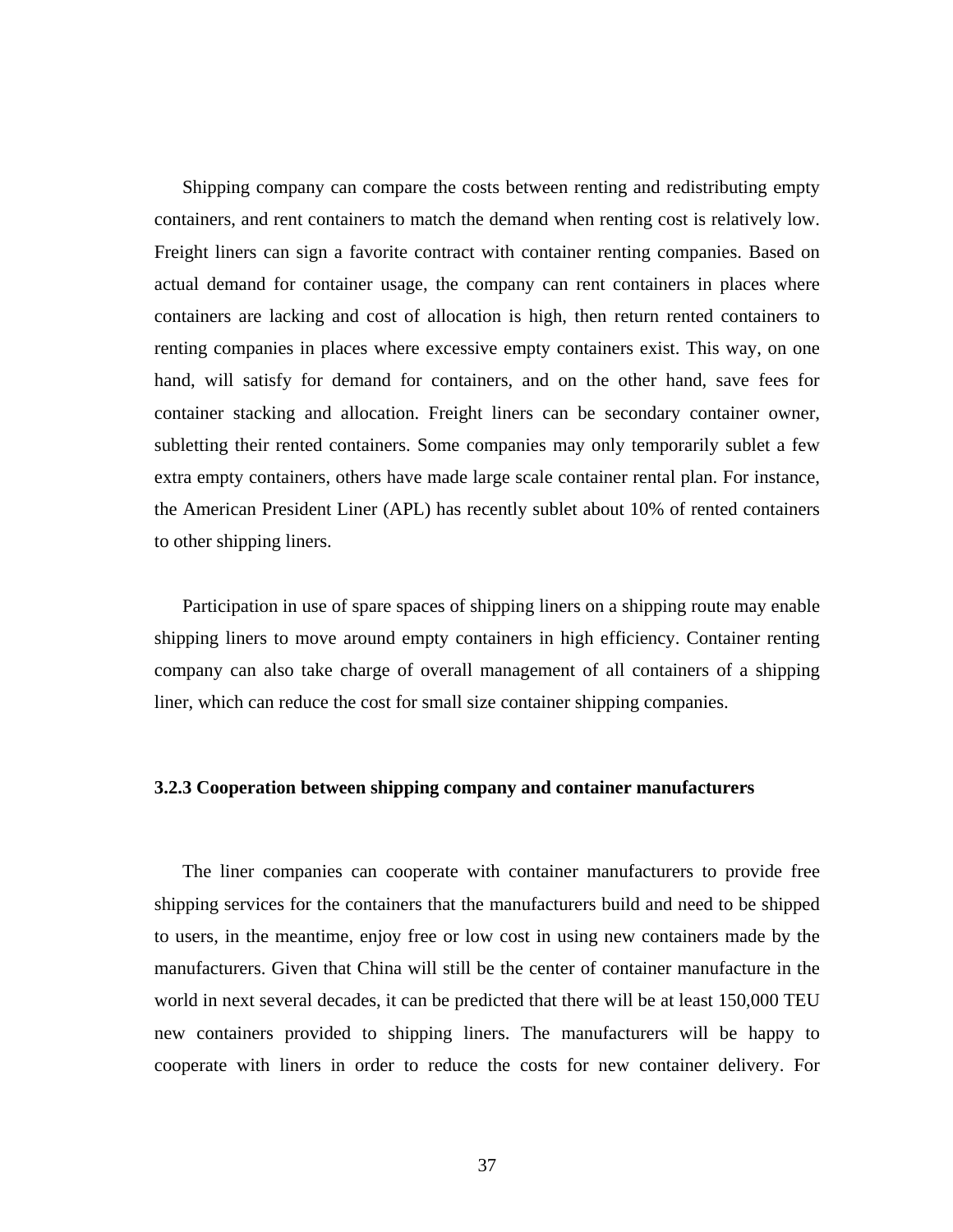instance, Cosco cooperates with container manufacturers and other associated container owners, providing shipping services for new container delivery while enjoying free use of container or one-way free use of containers, saving significant amount of costs for container usage.

## **3.3 Other strategies**

#### **3.3.1 Rational design and adjustment of shipping routes**

Through adjustment of the operation of shipping routes, traditionally required docking to ports can be changed to reduce the quantity and distance of redistributed containers, then reduce the loss due to imbalanced shipping volumes of containers. This is a common and effective approach currently used by freight liners. If there are fair amount of cargo suited for container shipping within short distances around the regions with excessive empty containers, the adjustment of shipping routes may be easily made to ship those cargoes, reducing cost for container allocation. Middle East and Australia are the places with large amount of cargoes suited for container shipping in Far East and South Asian regions. Therefore, liners on Maersk Europe/Australia shipping routes all dock to ports in north Singapore. At present, due to large amount of cargoes in Middle East areas, many shipping liners have used shipping routes of Europe-Middle East-Far East-Europe and Europe-Middle East-South Asia-Europe more and more. In addition, in the eastbound of Australia-Europe shipping route developed by Maersk, lines dock in Santos Brazil because of increased amount of export cargo. Due to increased export in Mumbai and Karachi, more and more container shipping companies have started a new shipping route Far East-Middle East-South Asia-Far East in order to make use of large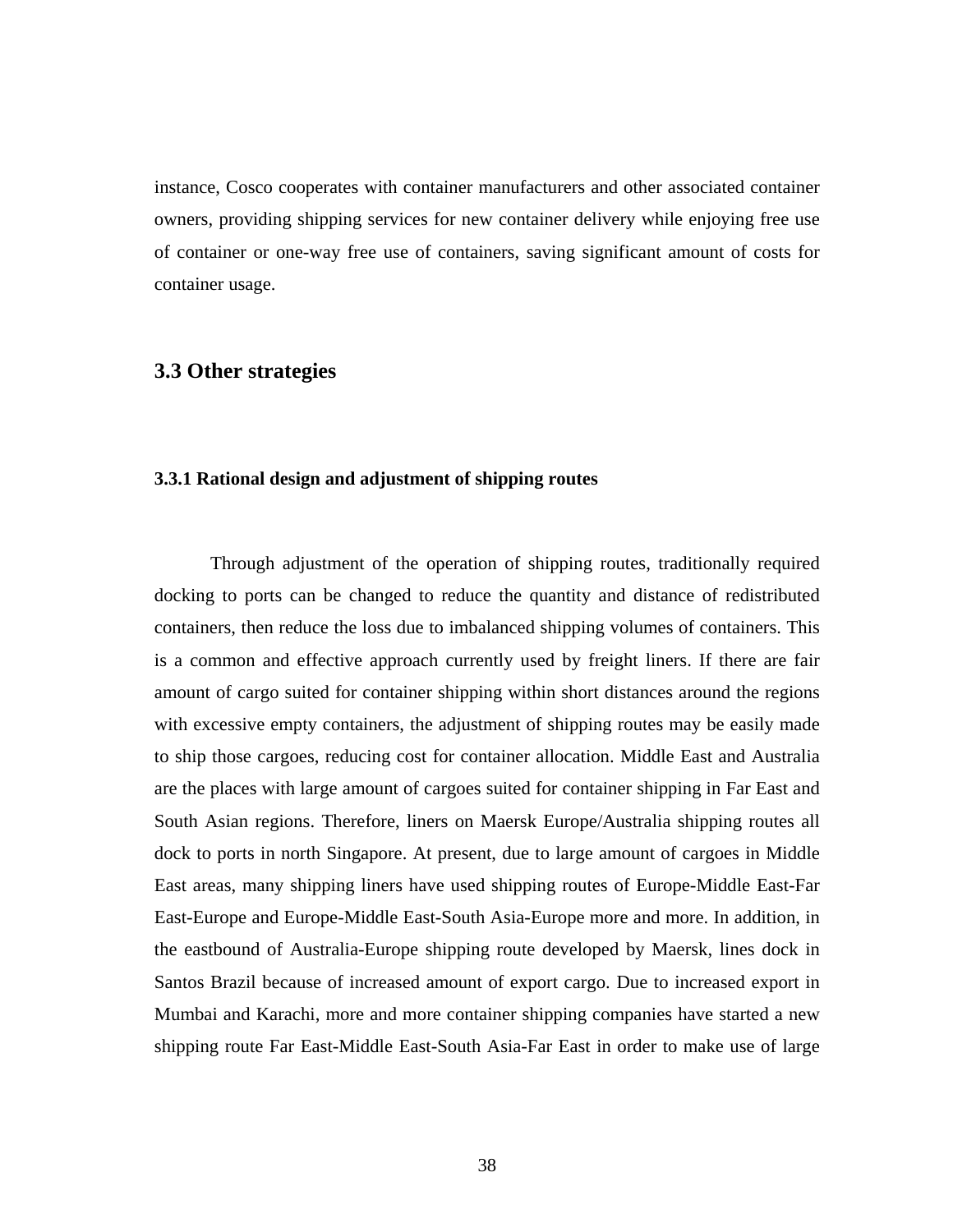amount of Far East, India and Pakistan exports. APL has developed a shipping route connecting Singapore and Red Sea via Gulf of Aden so that it can use Singapore as international connection port to redistribute empty containers from Australia and Saudi Arabia and make use of Colombo and Aden as connection ports in Gulf to ship import and export cargoes from Gulf region, India and Pakistan.

In addition, the CMA's global route is an examplenary shipping route to reduce requirement for empty container allocation. In this Europe-North America-Australia-Asia-Europe global shipping route, only the shortest portion of Australia-Asia is the weak point of the whole shipping route. Such a route has significantly reduced the cost. Wilson William's North America-Australia-Asia-North America is also a good shipping route which can reduce cost of shipping services.

Although this kind of route can reduce allocation of empty containers and cost of shipping services, the use of many regional connection transportation rather than direct shipping routes has increased shipping times and reduced the quality of services. In addition, such routes require high level management of shipping liners and need to build high efficiency local transportation networks.

## **3.3.2 Strengthen control of land shipping services for empty containers and costs for allocation of empty containers along with common regional shipping routes**

Because it is rare that the main route ships owned by liners directly dock the ports, more and more containers need common regional routes and hauling to move containers to other ports and sites in inland for container return. This will cause fair amount of work that the liner owner need to arrange land hauling of empty containers and allocation via common regional shipping routes. Generally speaking, such costs are even higher than the cost for long distance marine empty container shipping by liner owners' main route ships. Because allocation of these empty containers is usually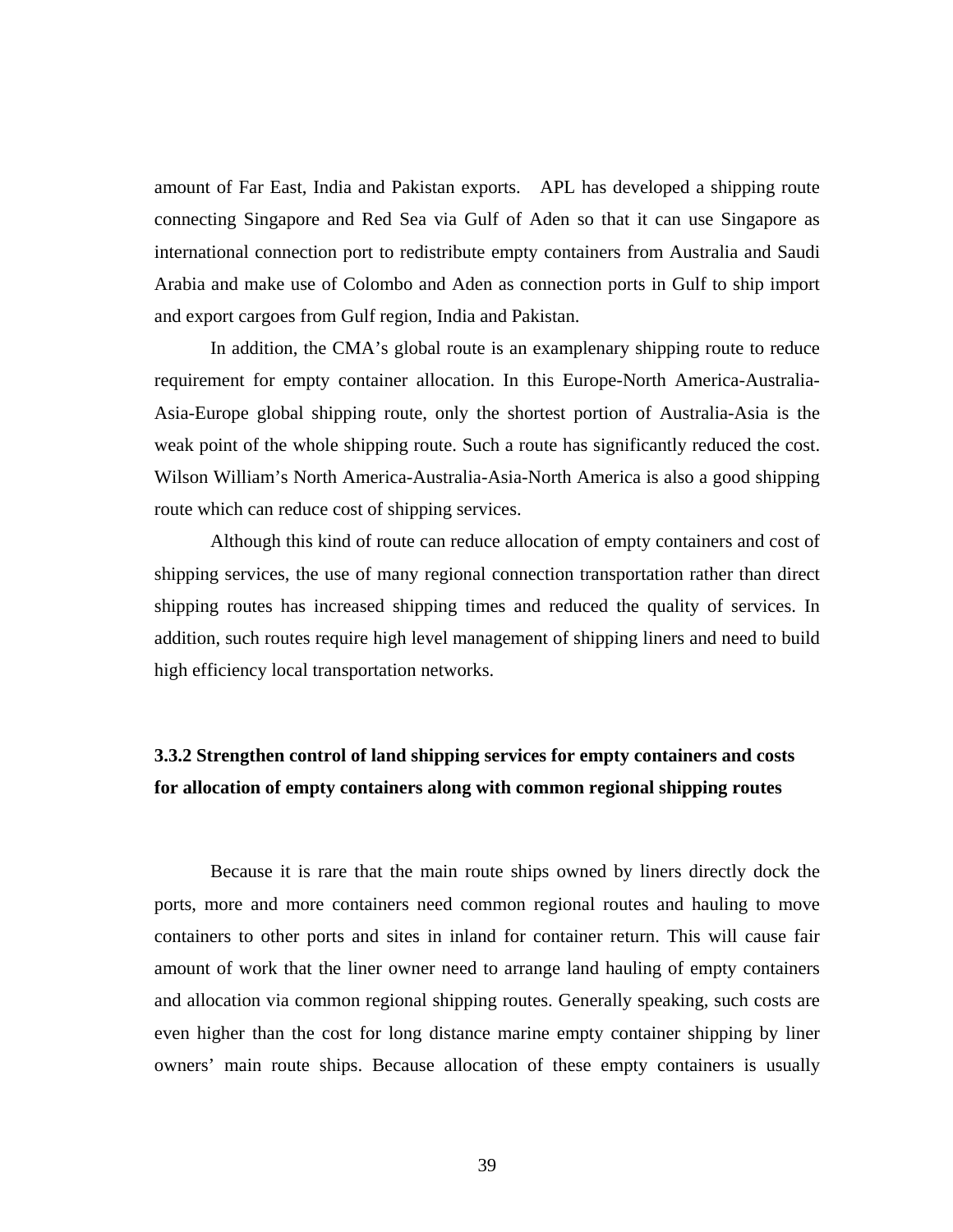arranged by local regional representatives, plus complicated allocation routes and varied fee rates etc, it is difficult for ship owners to control the details of operation, so that it is difficult to know if the fees paid are appropriate. For a company with annual 300,000 TEU container shipping volumes, the costs for hauling and common regional routes allocation of empty container in a year can reach to millions of US dollars. It is necessary, then, to study regional liners and hauling fees in nearby regions in order to confirm rationale of representative service costs.

## **3.3.3 To accelerate container flow circle by multi-intermodal shipping services**

While containers are circulated in use, the turnover speed can be increased by enhancing logistics system and control the length of time when containers on routes. By increasing efficiency of cargo handling in port, increasing direct exchange ratio in multiintermodal shipping services, the time of containers in port will be reduced. By close coordination among different shipping systems as railway, highway, marine and inland waterway shipping services, the time used for containers circulating inland will be reduced so that the utilization rate of containers will be raised, providing more container sources and reducing quantity of empty containers to be redistributed.

## **3.3.4 Appropriately using various types of containers**

When shipping cargoes, selection of appropriate containers can be made by considering the input-output volumes of all ports on the shipping routes and whether or not containers can be used out when returning from the destination port. Such selection will help appropriate utilization of containers and reduce allocation of empty containers.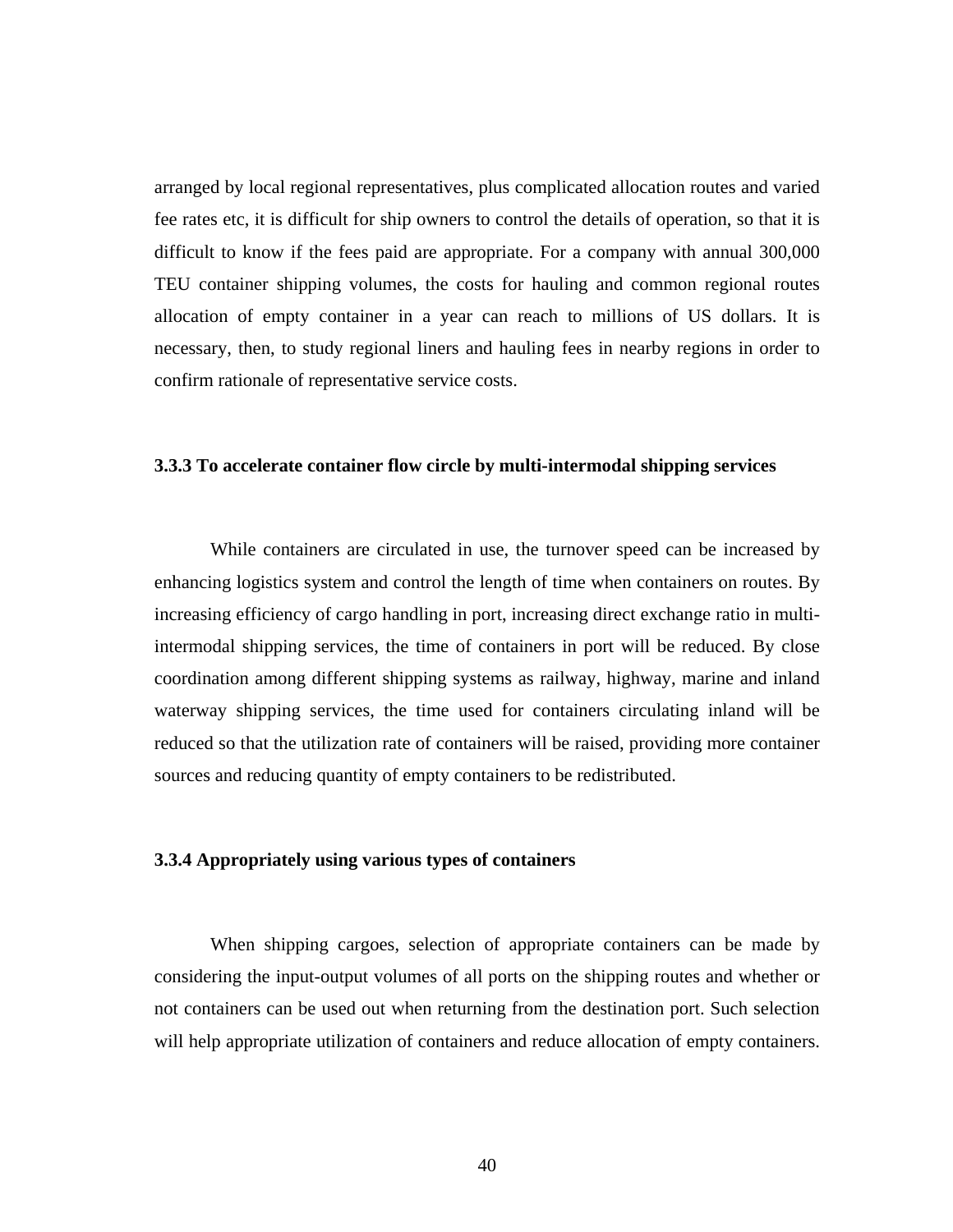For the routes with relative smaller batch cargoes, containers with middle sizes need to be selected for use. For instance, if there are more light goods in import-export trades, large sized containers can be considered for use. For those routes with imbalanced in-out volumes of cargoes, foldable containers should be considered for use. To fold such foldable containers, three people are needed as one working group. The whole process to fold a container requires about 15 minutes. Selection of such foldable containers can reduce the losses in shipping spaces and varied handling fees when liners come back from the destination.

 In addition, when shipping non-risky liquid chemicals, containers specific to liquid cargo should be considered for use. Bags for liquid cargo weighs only about 2% of the cargo weight when emptied. A 20 feet long ISO standard container can return 15 foldable liquid bags and other accessories. Therefore, originally required space for 16 20 feet containers can now be done in one container space. This will no doubt save fairly amount of money for marine shipping services.

When required for container exchange with foreign shipping liners, internationally used containers should be selected for use. In actual operation, when selfpurchased containers and long-term rented containers occupy certain proportion of overall port's containers, the container shipping companies will be responsible for costs for containers stacking fees and allocation fee. When rented containers constitute certain proportion of equipped containers and when shipping cargoes are decreasing, the costs for empty containers and allocation will be reduced. Freight liners need to rationally determine ratios among feasible renting containers, long term renting and self-purchased containers in order to improve container circulation circle and raise the degree of their usage.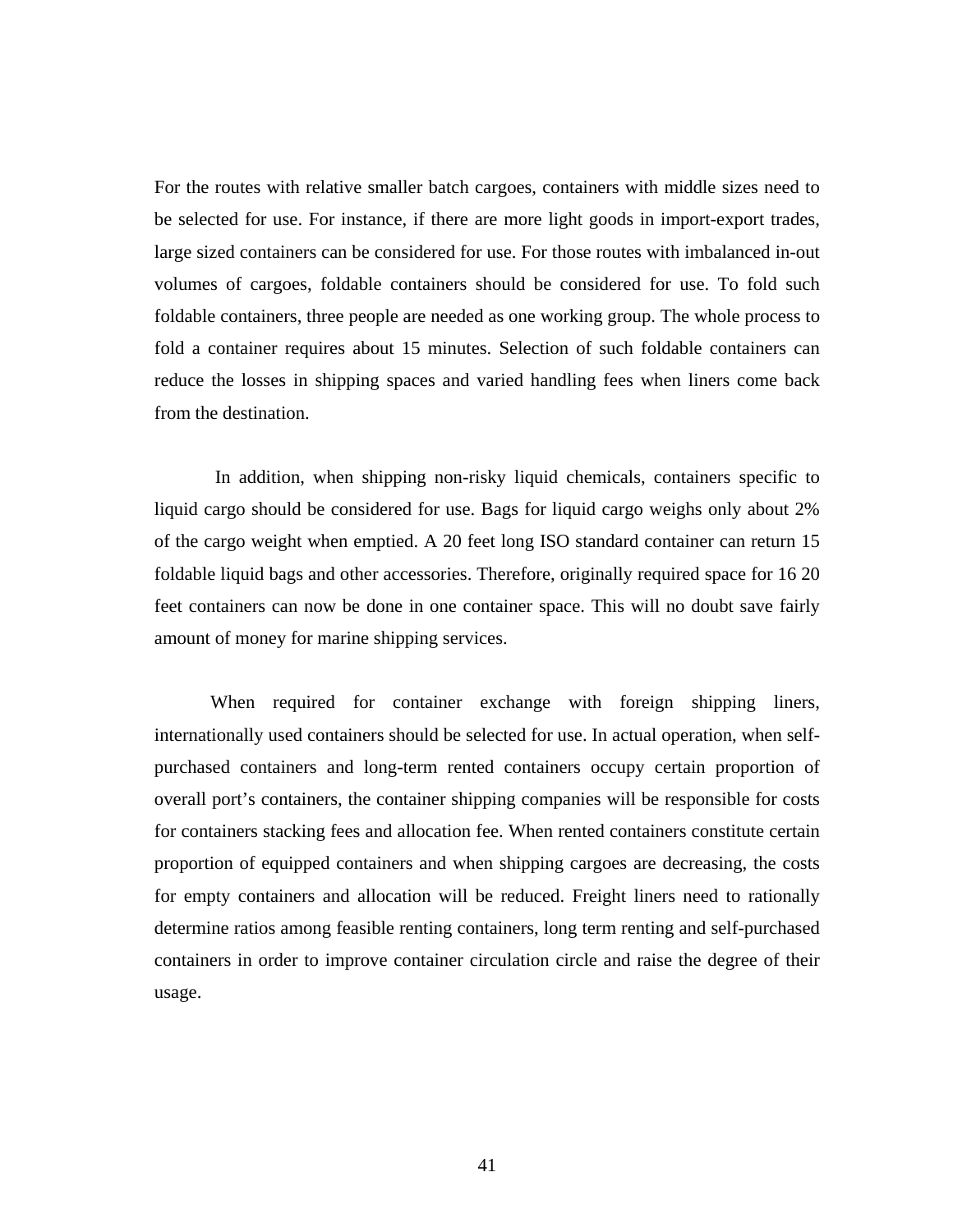## **3.3.5 To strengthen the development of information system**

Large shipping companies should develop and improve information system for global container management in order to obtain container status and related information, so that the companies will be in an active position to control self-needed empty containers to avoid passively redistributing containers. For instance, Hapag-Lloyd studied problems specific to empty container allocation and improve its management flow, which resulted in the best achievement in 1999-2000 in company's 154 year history. Income was increased from 3 billion Euros to 3.6 billion Euros. The profit increase, after considering depreciation, was 109 million Euros, equivalent 130% increase.

## **3.3.6 Operation scales**

Maersk's success in merging P&O has become super marine shipping group, which proposes a new pattern in resolving imbalanced container transportation in the world. Maersk has developed global transportation network, together with its ownership of series of connection ports and advanced computer management system across the world, it can determine the best allocation location of any container in any time, and can use the cheapest approach to redistribute containers.

Although scale operation required high level hardware in operation network, computer system, connection ports and business management, this operation is the best approach in reducing imbalanced container transportation. Although current alliance and mutually rental spaces can reduce original investment, this incomplete cooperation and complex partners in different shipping routes, and competition among partners all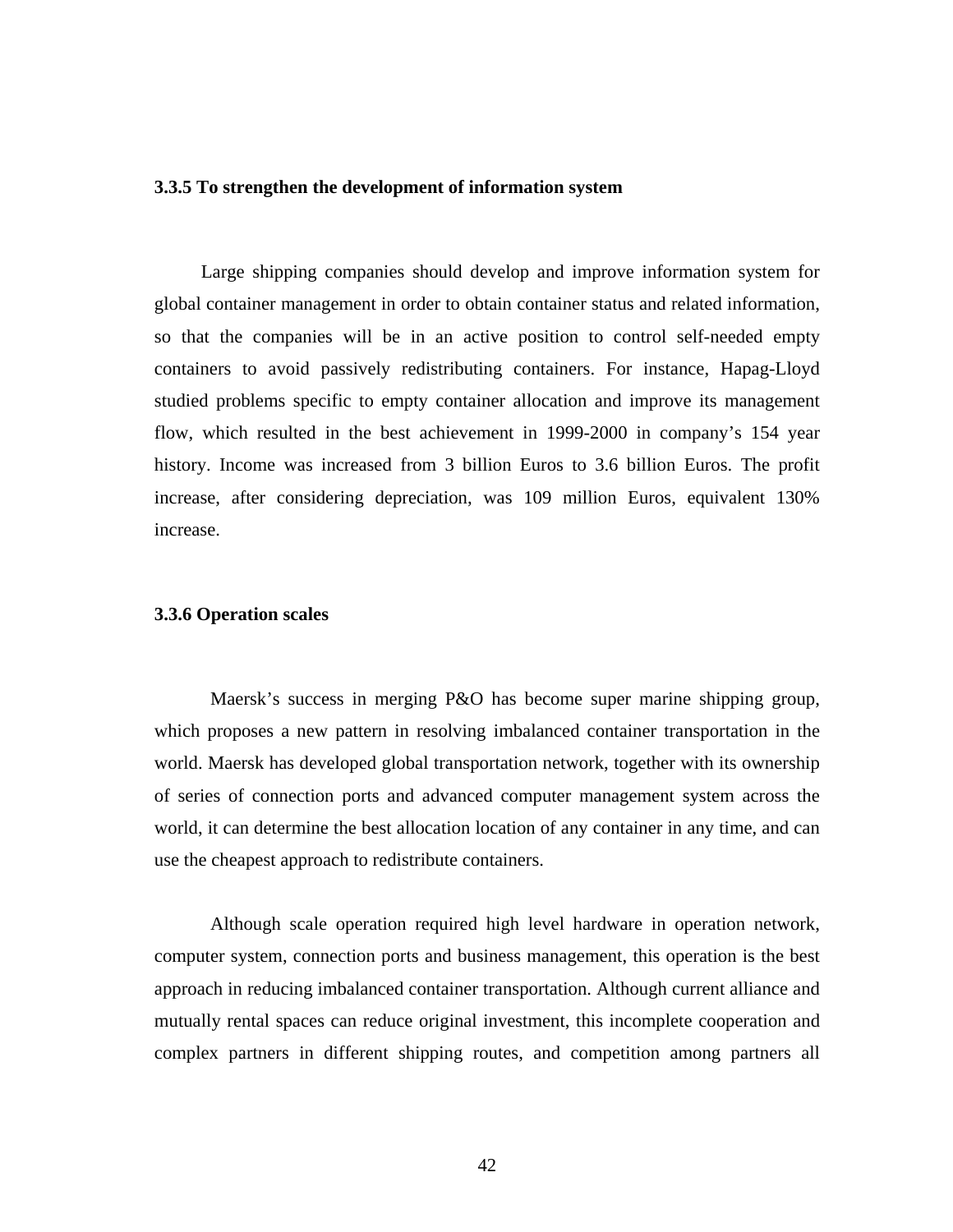significantly reduce economic benefits of scale management. Given the economics of scale management in container transportation, Maersk's global network will be more and more adopted by other container shipping companies. This will no doubt cause a wave of business merges. As showed in figure 3-2, the top 10 container shipping liners in the world have owned 60% of total business. Therefore, any of their movements such as merge, cooperation and alliance will generate huge impacts on overall market of marine container shipping services.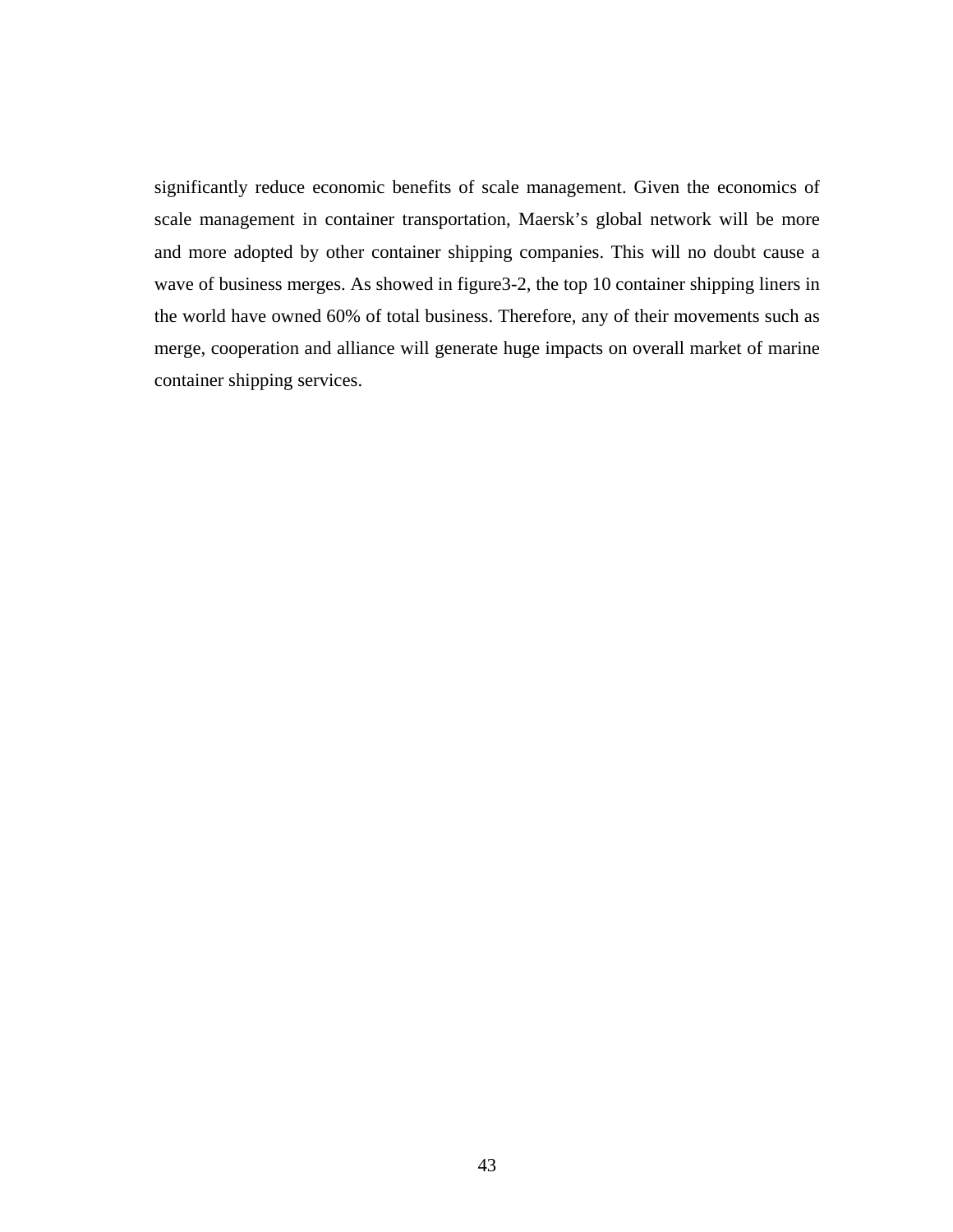| Company      | Rank           | Global           | <b>TEU Total</b> | Total                   | Self-owned | Total          |
|--------------|----------------|------------------|------------------|-------------------------|------------|----------------|
|              |                | capacity, %      |                  | number<br><sub>of</sub> | ship, TEU  | number<br>of   |
|              |                | quota            |                  | ships                   |            | self-owned     |
|              |                |                  |                  |                         |            | ships          |
| Maersk       | 1              | 16.3             | 1,974,889        | 546                     | 1,046,384  | 193            |
| <b>MSC</b>   | $\overline{2}$ | 10.3             | 1,248,702        | 382                     | 712,015    | 214            |
| <b>CMA</b>   | 3              | 7.5              | 904,396          | 381                     | 282,257    | 90             |
| Evergreen    | $\overline{4}$ | 5.2              | 623,851          | 176                     | 363,425    | 102            |
| Hapag-       | $\overline{5}$ | 4.1              | 496,914          | 139                     | 256,581    | 61             |
| Lloyd        |                |                  |                  |                         |            |                |
| <b>COSCO</b> | 6              | 3.6              | 441,014          | 142                     | 242,561    | 95             |
| CS           | $\overline{7}$ | 3.6              | 431,718          | 139                     | 251,192    | 87             |
| <b>APL</b>   | 8              | 3.4              | 409,207          | 126                     | 134,798    | 37             |
| <b>NYK</b>   | 9              | $\overline{3.3}$ | 399,585          | 120                     | 245,632    | 49             |
| Han Jin      | 10             | 3.0              | 359,802          | 86                      | 126,821    | 24             |
| <b>MOL</b>   | 11             | 3.0              | 359,725          | 112                     | 179,498    | 40             |
| <b>OOCL</b>  | 12             | 2.9              | 253,977          | 83                      | 204,915    | 36             |
| K-Line       | 13             | 2.6              | 309,382          | 94                      | 169,306    | 34             |
| Hamburg      | 14             | 2.4              | 286,461          | 119                     | 116,209    | 38             |
| Sud          |                |                  |                  |                         |            |                |
| <b>ZIM</b>   | 15             | 2.4              | 286,082          | 113                     | 136,009    | 42             |
| Yang Ming    | 16             | 2.3              | 274,281          | 83                      | 172,825    | 51             |
| <b>CSAV</b>  | 17             | 2.3              | 272,589          | 91                      | 21,208     | $\overline{4}$ |
| <b>HMM</b>   | 18             | 1.9              | 234,721          | 53                      | 76,465     | 14             |
| PIL          | 19             | 1.4              | 173,832          | 111                     | 103,358    | 72             |
| Wan<br>Hai   | 20             | 1.2              | 142,981          | 83                      | 101,237    | 52             |
| Lines        |                |                  |                  |                         |            |                |

Table3. 2 The latest top 20 rankings of two big liner companies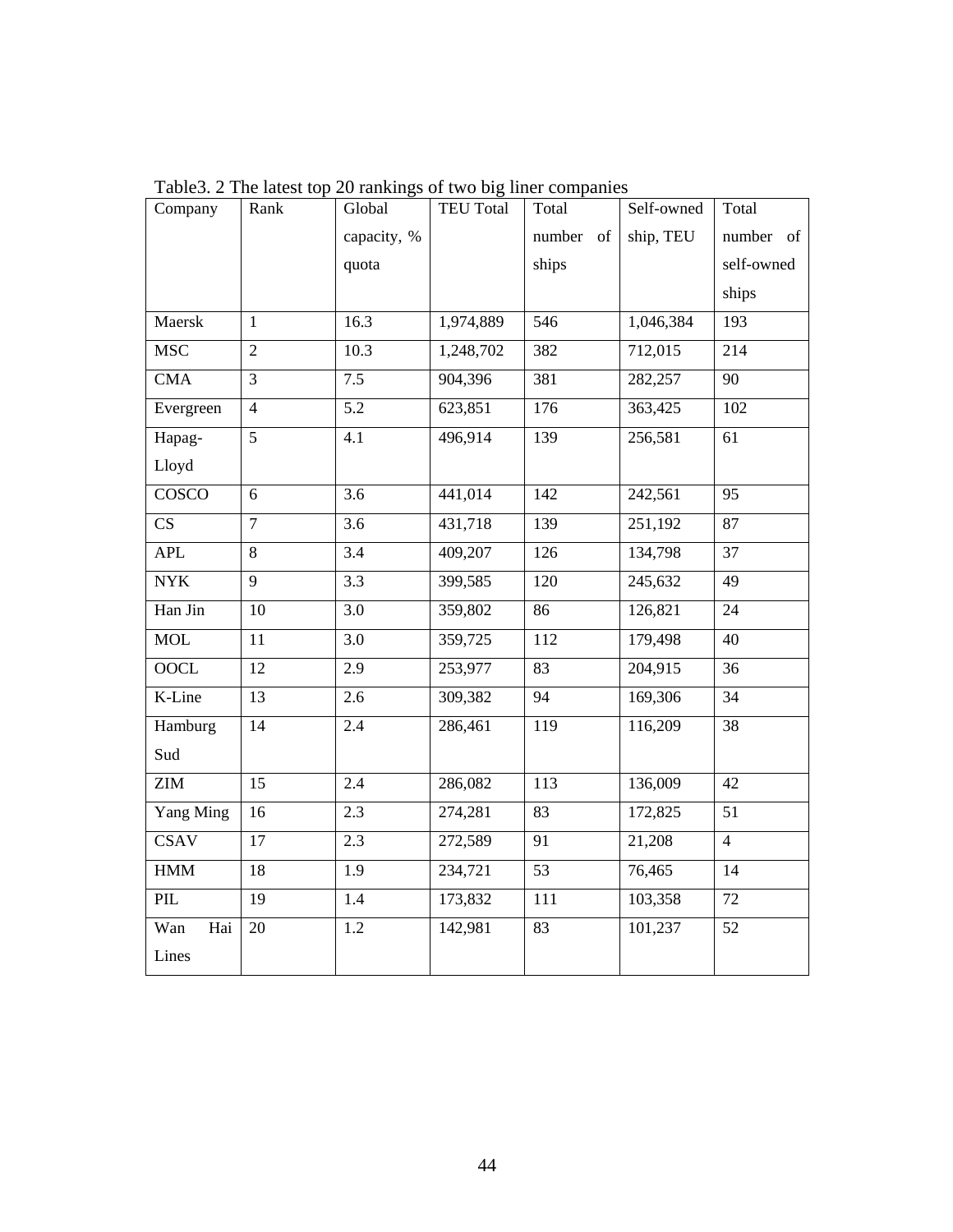# **Chapter 4: The Choice for Land Empty Container Allocation for shipping company**

With the development of international multimodal transportation system, more shippers choose door-to-door shipping services. The shipping company deliver cargo directly to recipients' factory or warehouse, which provides great convenience to shippers. The shipper only needs to select a single shipping operator and pay one-time fee. When conflicts occur, shipper only needs to deal with the operator. However, this brings another problem to the liners. There are no profits to be generated from recipients back to the port. How to better manage empty containers and to reduce cost is a realistic question. Usually there are four options available for shipping liners when redistributing empty containers by land: seeking for empty container shipping operator in the market, signing contract with railway shipping company; use of highway transportation trucks, or via IMC providing shipping services.

# **4.1 Periodically seeking empty container shipping operators in the market**

So-called periodically seeking for empty container shipping operators "spot reposition" is that shipping liners chose operators providing empty container transportation services periodically from market. There are many operators providing land container shipping services in market. Shipping liners contact with service operators via telephone, fax or email and inform them the origin and destination and time for container allocation. Shipping market can provide fee rate based on the number of empty containers, distance of allocation and time. If both sides agree with the contract,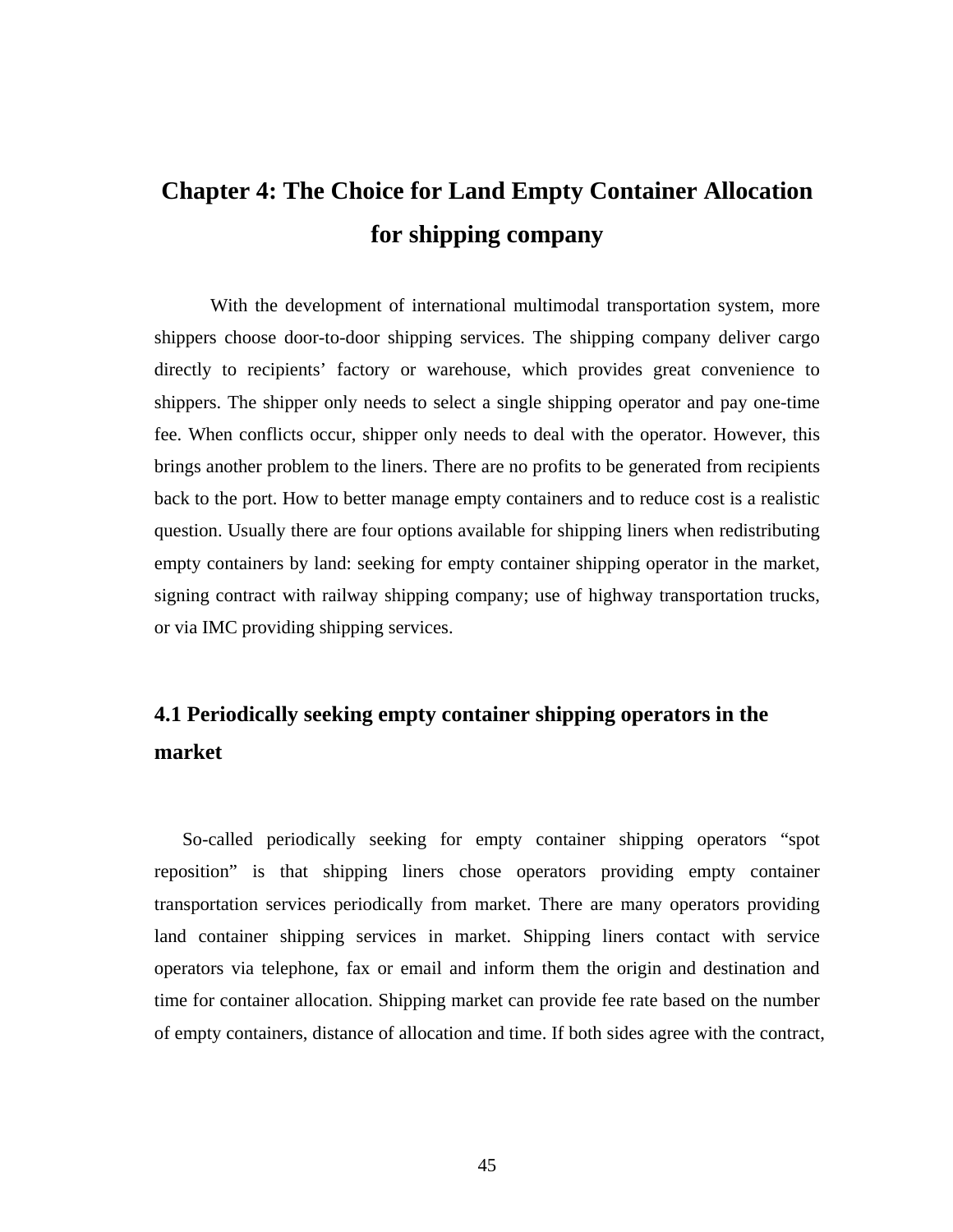the contract is effective immediately. Such trade is characterized by rapid agreement and short contract. However, there are many deficiencies in such trade:

- (1) When the agreement can be reached is an unknown factor. Such uncertainty may not be a problem if no time limit is applied to the allocation of empty containers. For shippers however, they often need to have empty containers delivered within certain period of time.
- (2) If no proper operators can be found in the market by shipping liners, containers will be left in the port, which generates costs (US \$2 per container daily storage fee in New York port).
- (3) It is difficult to sign contract with railway shipping companies. In United States, for example, railway shipping companies, which dictate transportation market, only sign contracts with large liners for large trade contracts. For railway shipping companies, large trade contract can bring them stable sources of cargo for shipping, and can save a large amount of fees for trades (as for shipping liners, a contract with railway company can obtain low priced transportation).
- (4) Due to fixed price of shipping services for empty container allocation, it is not feasible to reduce the price any more by negotiation

Therefore, shipping liners do not often seek for shipping operators directly from market. For example, shipping liner company CMA has only 2% of its trade in such a way.

## **4.2 Allocation of empty containers via railway shipping services**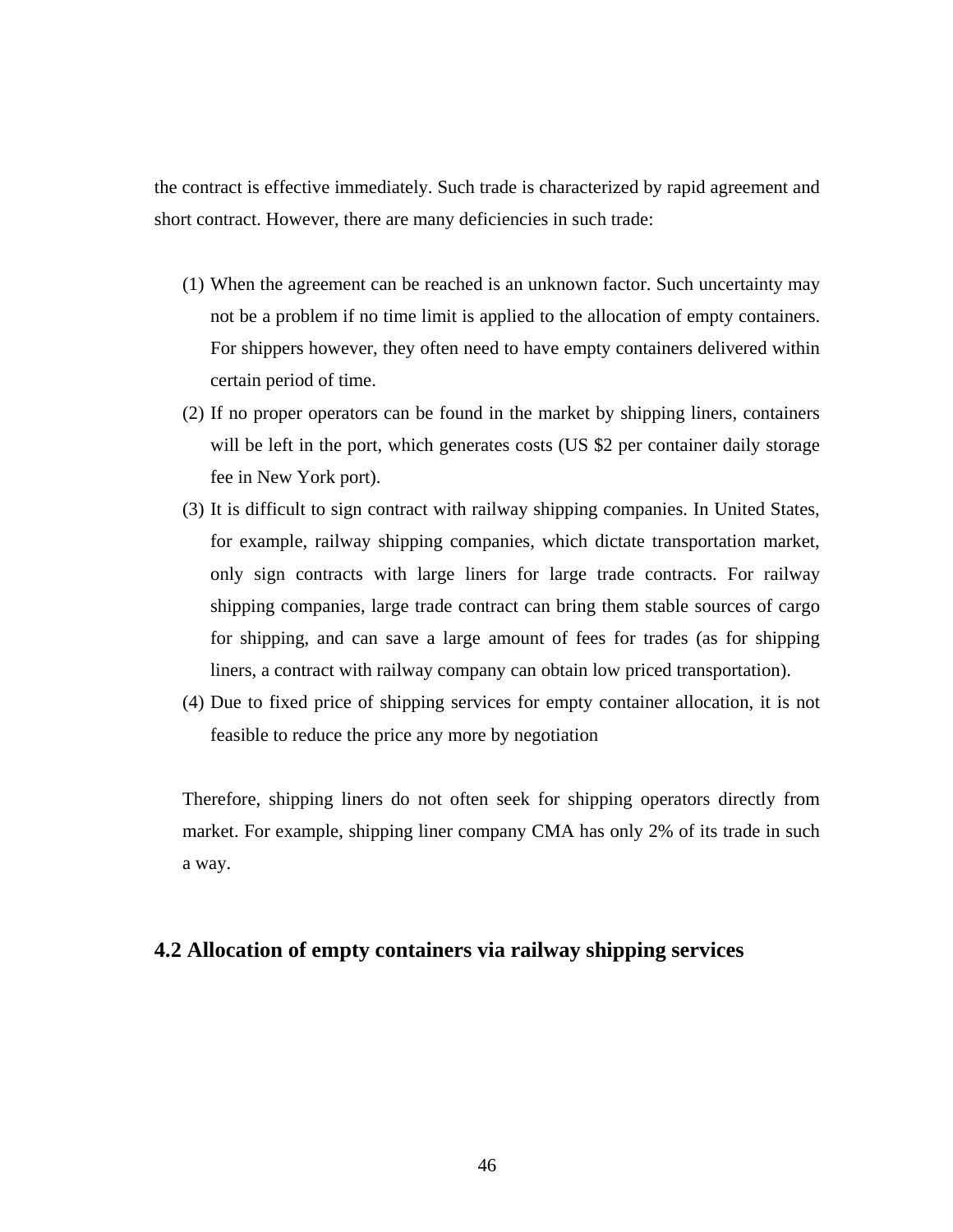Shipping services by railway usually provide large shipping volumes with relatively low price. If shipping liners can sign transportation contract with railway shipper, they can gain rather large quantity of empty container shipping with lower prices.

Using railway system for empty container allocation by shipping liners can often be seen in the US. The four major railway systems in the US including UP and BNSP in the west and CSX and NS in the east have taken a large portion of empty container transportation. Just in September in 2002, total container shipping volumes have reached to 4.6 million TEU.

Large shipping liners may consider signing a yearly-based contract for shipping services. Based on liners' previous required shipping volumes and the container shipping volumes in the new contract signed with shipping liners, a railway transportation company can sign a new contract with new price if actual transported containers are more than the specified in the contract. If actually transported containers are less than specified in the contract, the liners still have to pay the prices according to the contract. For instance in the contract signed between CMA and BNSF, it is clearly stated that 50,000 TEU needs to be transported in a year through BNSF. If actual containers from CMA are less than 50,000 TEU, costs based on transportation of 50,000 TEU still have to be paid. If actually transported containers are more than 50,000 TEU, a new contract needs to be signed. Usually it is unclear if a railway company is willing to do the business. Even it accepts the contract, costs can be increased.

 It is generally impossible for shipping liners to merge railway shipping company to carry out the empty container shipping services. On one hand, shipping liners do not have large amount of funds for railway infrastructure development, on the other hand, anti-trust agencies do not support any merge between shipping liners and railway shipping companies.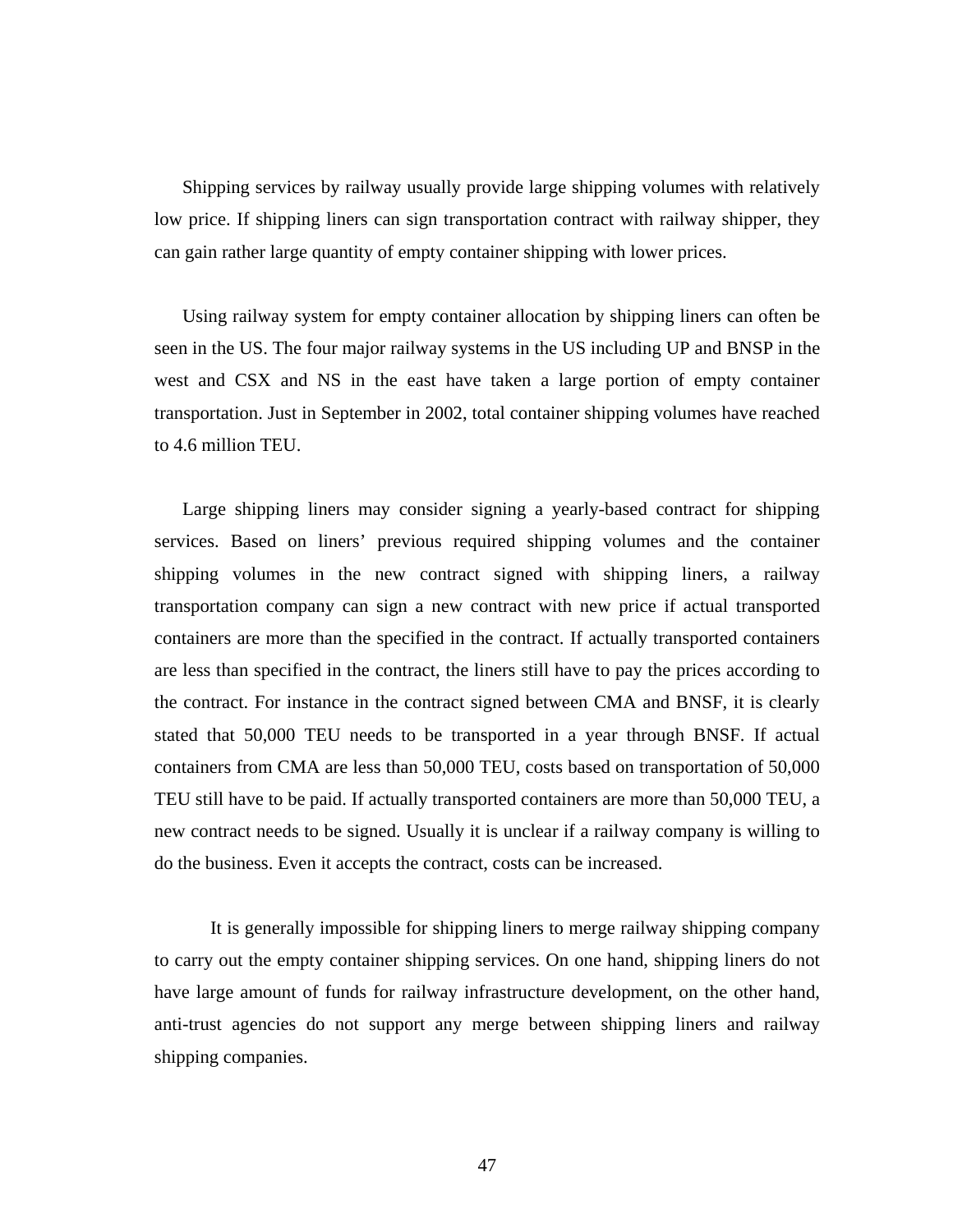## **4.3 Empty container transportation by highway trucks**

Highway trucks are the commonest mode for empty container transportation. Shipping liners can carry out truck transportation in two ways, one is to invest to its own truck fleet, other outsourcing services.

For shipping liners, it is much easier to develop proprietary highway transportation than railway shipping services. The investment to the hardware of highway transportation includes truck fleet, EDI and GPS application, which is affordable for a shipping liner. However, there are also problems related to highway truck transportation. Too many destinations and containers have complicated the process of empty container allocation via highway truck shipping services, which prevents shipping liner to invest enough human resources and capital for its operation. Large shipping liners like Maersk-Sealand, P & O, NOL/APL, K-Line and so on are not involved in this type of shipping business.

Professional truck fleet equipped with well developed information network and professional management is the first choice for shipping liners to outsource highway shipping services for empty container allocation. Outsourcing highway transportation has advantages in several aspects.

Shipping liners are dominated in business relationship between liners and truck fleet. Truck fleet has to provide high quality services as required by shipping liners. For example, the vice-chairman of Transus transportation alliance said "shipping liners are the main customers, we have to satisfy with their needs if we want to become their service providers". The highway transportation company has developed a shipping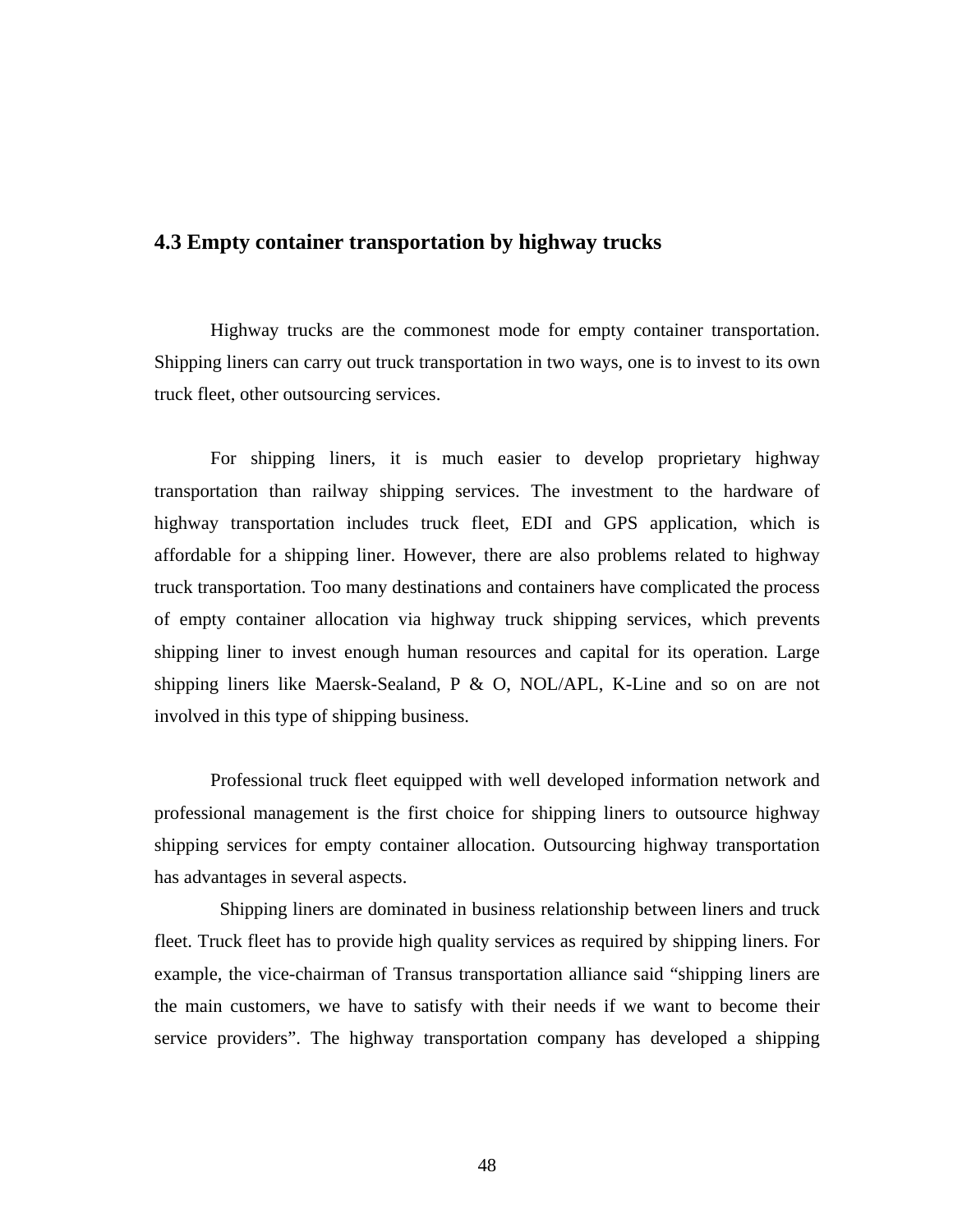network which covers areas where other transportation services (including railway) cannot reach to. Of course, shipping liners do not require highway transportation to provide inter-continent shipping services which will cost high due to too long distances. In regional allocation of empty containers, shipping liners usually choose highway shipping services first, making use of well distributed and covered transportation network to achieve door-to-door delivery services.

 Another advantage for liners to outsource highway transportation is that they can negotiate trucking service prices. Liners have relative more containers and can get good service prices. For instance, the services prices of Transus alliance companies are related to the number of containers provided by liners and their business relationship.

 In addition, highway shipping service market is over supplied. In such more supply than demand market, liners have options to choose service providers based on their needs. For instance, CMA liner develops a list of truck house carriers and clearly identifies their requirements for possible candidate providers in on-time delivery, information system, and transportation technology for reefer container etc. Only truck fleets satisfy with these requirements can become the service candidates.

## **4.4 Services provided through Intermodal Marketing Company**

Intermodal Marketing Company (IMC) here mainly refers to those who can provide railway shipping services but do not own transportation tools (a third party to lines and railway shipping companies).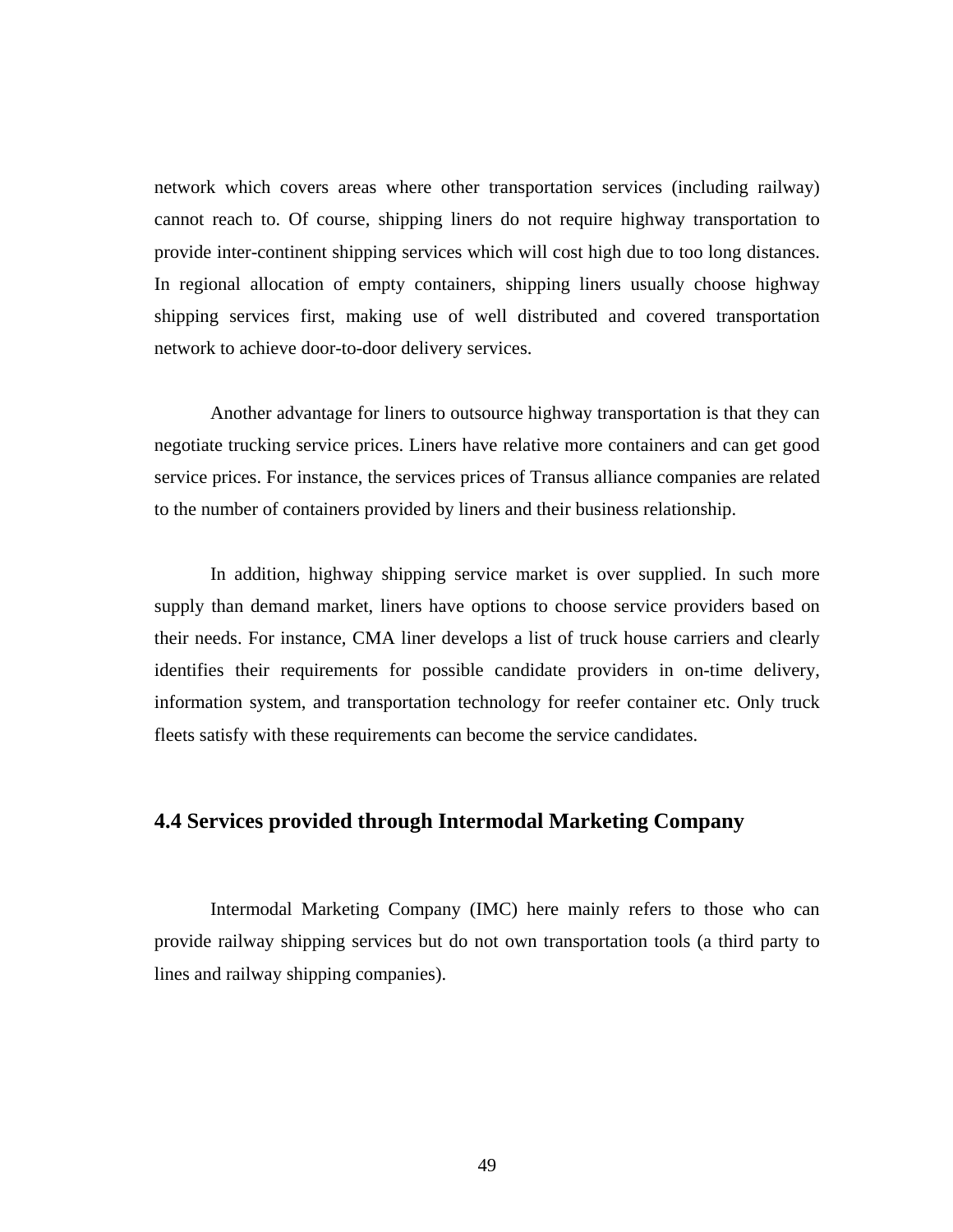As mentioned previously, railway shipping service operators are not willing to negotiate with liners for contracts with short term and small volume of shipping services. Comparing relationship with railway shipping operators, IMC has better position than liners. When liners select railway shipping services, they can directly contact with a railway company, and also can obtain railway shipping services via IMC.

IMC mainly coordinates multimodal transport of goods. With a fixed rate, IMC provides liners or domestic shippers with services including container retrieval, goods loading, storage, and transportation. In order to attract liners, IMC also provides valueadded services including logistics, warehouse storage, EDI, insurance, and cargo tracking. In addition, IMC can provide to liners lower than railway services for empty container allocation. The reason that IMC can provide lower price service is that IMC can provide services to many liners, which can form scale services, that IMC has very good business relationship with railway shipping services so that they can negotiate a good price.

 HLX is one of large American IMC with as many as 7,000 containers shipped daily. It has 30 representative agencies forming a network covering every regions of USA, close to inland, railway and highway shipping companies. It owns 6,000 transportation trucks and can become complete connection between railway transportation and customers' warehouses. It has 25 years experience in business and has become leader in related technology with well developed information exchange system which can provide real-time information on payment status and physical status of containers etc. It has established good business relationships among all railway shipping companies, the major customer of the four largest railway shipping companies. Liners like P & O Nedlloyd, Hapag-Lloyds, NYK, Yangmin, CMA-CGM like to use HLX for the IMC for land transportation of containers.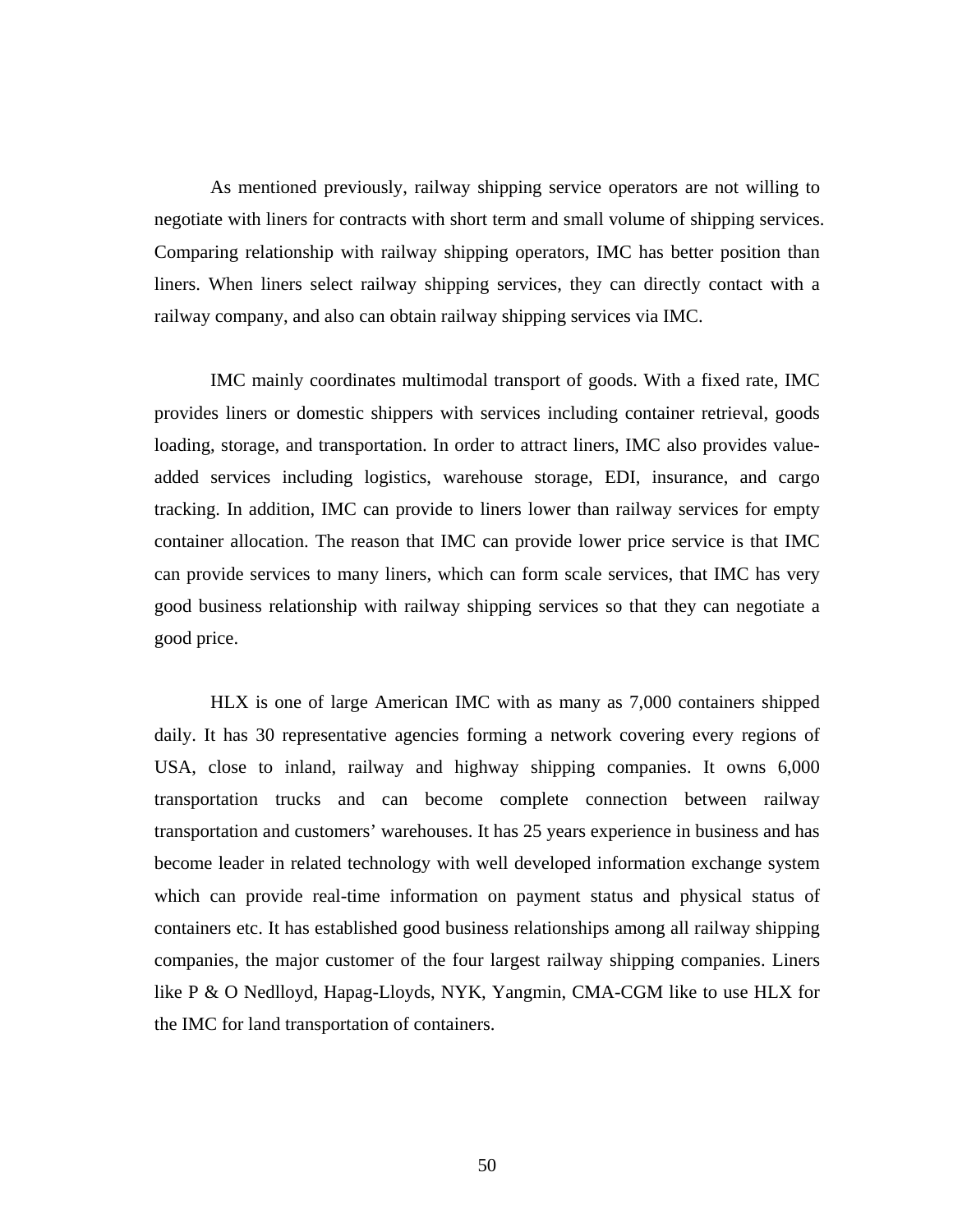The advantages that liners use IMC for empty container allocation include (1) that IMC can obtain shipping spaces and much lower prices for small quantity goods transportation from railway shipping companies based on their well developed business relationships. For such, railway transport does not normally like to deal with liners; (2) that IMC provides door-to-port complete services. Its business experience, information system and technology are all better than liners, therefore, it can provide better quality services.

| The<br>market   | Target       | Highway                                                               |
|-----------------|--------------|-----------------------------------------------------------------------|
| carriers<br>for | Condition    | No fixed objectives: no restrains on amount of containers, distance   |
| in sight        |              | and time                                                              |
|                 | Utilization  | Rarely used (e.g. shipping company - Tamiflu only used 2%)            |
|                 | Coordination | Price adjustment mechanism                                            |
|                 | mechanism    |                                                                       |
|                 | Limitations  | No economic scale effect, May produce container stranded              |
| Rail carriers   | Target       | Railroad companies                                                    |
|                 | Condition    | Long distance, More boxes, Big shipping companies, Shipping           |
|                 |              | company and the railway company have good cooperation                 |
|                 |              | relationship                                                          |
|                 | Utilization  | Often used                                                            |
|                 | Coordination | Railway company monopoly prices                                       |
|                 | mechanism    |                                                                       |
|                 | Control      | Railway company quotas, Predict quotas in the contract based on the   |
|                 | mechanism    | past.                                                                 |
|                 | Limitations  | Stipulate in the contract have strict terms, Shipping company         |
|                 |              | vulnerable, the railway company controls price and quantity; Contract |
|                 |              | negotiations limited.                                                 |
| Highway         | Target       | Highway transportation suppliers                                      |

Table4. 1 Several of the transportation organization chooses empty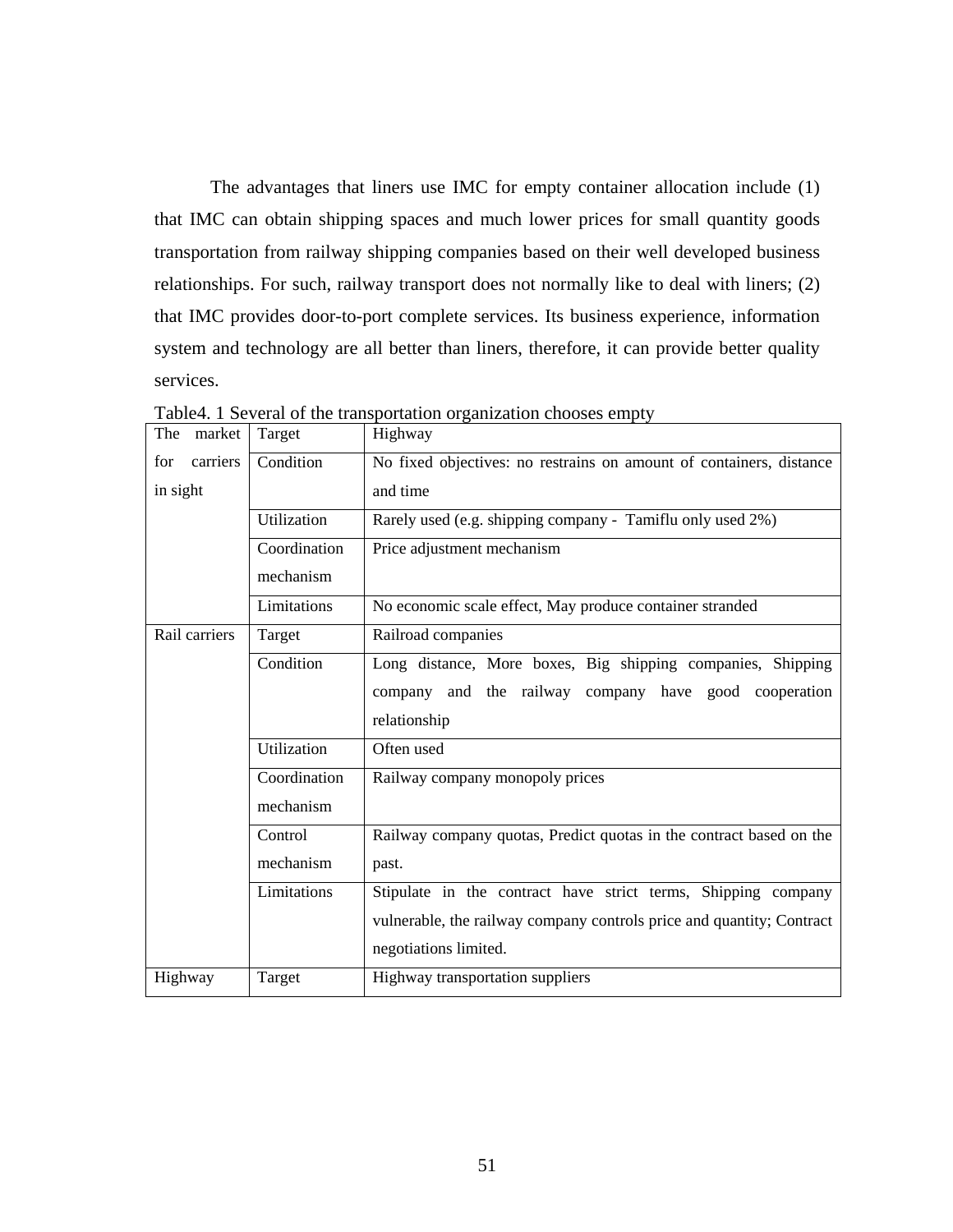| carriers  | Condition    | Short transportation distance, Small number of boxes, Comprehensive |  |  |
|-----------|--------------|---------------------------------------------------------------------|--|--|
|           |              | transportation networks, equipment and professional knowledge to    |  |  |
|           |              | guarantee the successful transportation of empty boxes.             |  |  |
|           | Coordination | The contract relationship                                           |  |  |
|           | mechanism    |                                                                     |  |  |
|           | Control      | Suppliers to have certain restriction, Supplier prestige contract   |  |  |
|           | mechanism    | relationship                                                        |  |  |
|           | Advantages   | Because of large amount of boxes, shipping company dominates the    |  |  |
|           |              | negotiation in contract. Shipping company benefits from the         |  |  |
|           |              | comprehensive transportation networks, equipment and professional   |  |  |
|           |              | knowledge supplier provided.                                        |  |  |
|           | Limitations  | Fees could be very expensive for large number of boxes and long     |  |  |
|           |              | distances.                                                          |  |  |
|           |              |                                                                     |  |  |
| Middlemen | Target       | <b>IMC</b>                                                          |  |  |
| services  | Condition    | Long distance, more boxes, Shipping company cannot direct talks     |  |  |
|           |              | with railway company, IMC have comprehensive transportation         |  |  |
|           |              | networks, equipment and professional knowledge to guarantee the     |  |  |
|           |              | successful transportation of empty boxes.                           |  |  |
|           | Coordination | The contract relationship                                           |  |  |
|           | mechanism    |                                                                     |  |  |
|           | Control      | The contract indicates expressly supplier of quality standards, IMC |  |  |
|           | mechanism    | reputation                                                          |  |  |
|           | Advantages   | Because of large amount of boxes, shipping company dominates the    |  |  |
|           |              | negotiation in contract. Shipping company benefits from the         |  |  |
|           |              | comprehensive transportation networks, equipment and professional   |  |  |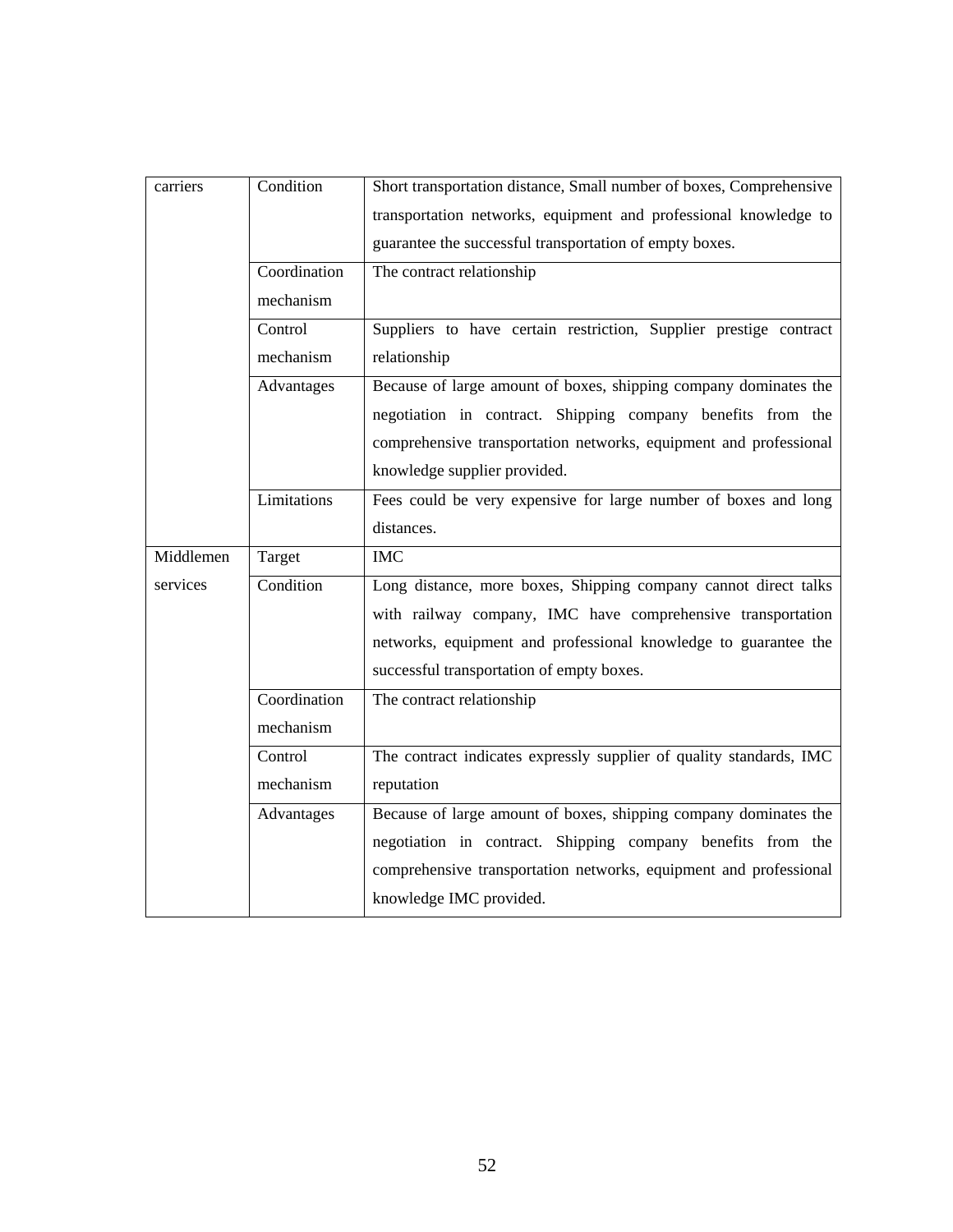## **Chapter 5: Case Analysis**

## **Analysis of current situation on empty containers for port G**

## **5.1 Current situation of empty container in port G**

The volume of input/output containers of port G, in 2007, broke through 1.5 millions standard containers, increasing 20% of last year. Total business income in 2007 was RMB ¥205 millions, 16% more than last year. However, its increase in profit was 8%. This is mainly because that empty containers often occur during container transportation. Based on statistics, the empty containers input/output in port G is 20% of total input/output containers. The empty containers in port G is characterized by large quantity, slow allocation, and single type of containers. In port G, no charges are applied to container stacking services and prices for empty container transportation are low. Such situation does not make noticeable benefits. However, as a connection port, port G needs to reserve empty containers for the needs of its own and other ports. Therefore, how to redistribute empty containers to reduce the quantity and proportion of the empty containers stacked in the port is an urge issue to be resolved.

## **5.2 Causes for the current situation of empty containers for port G**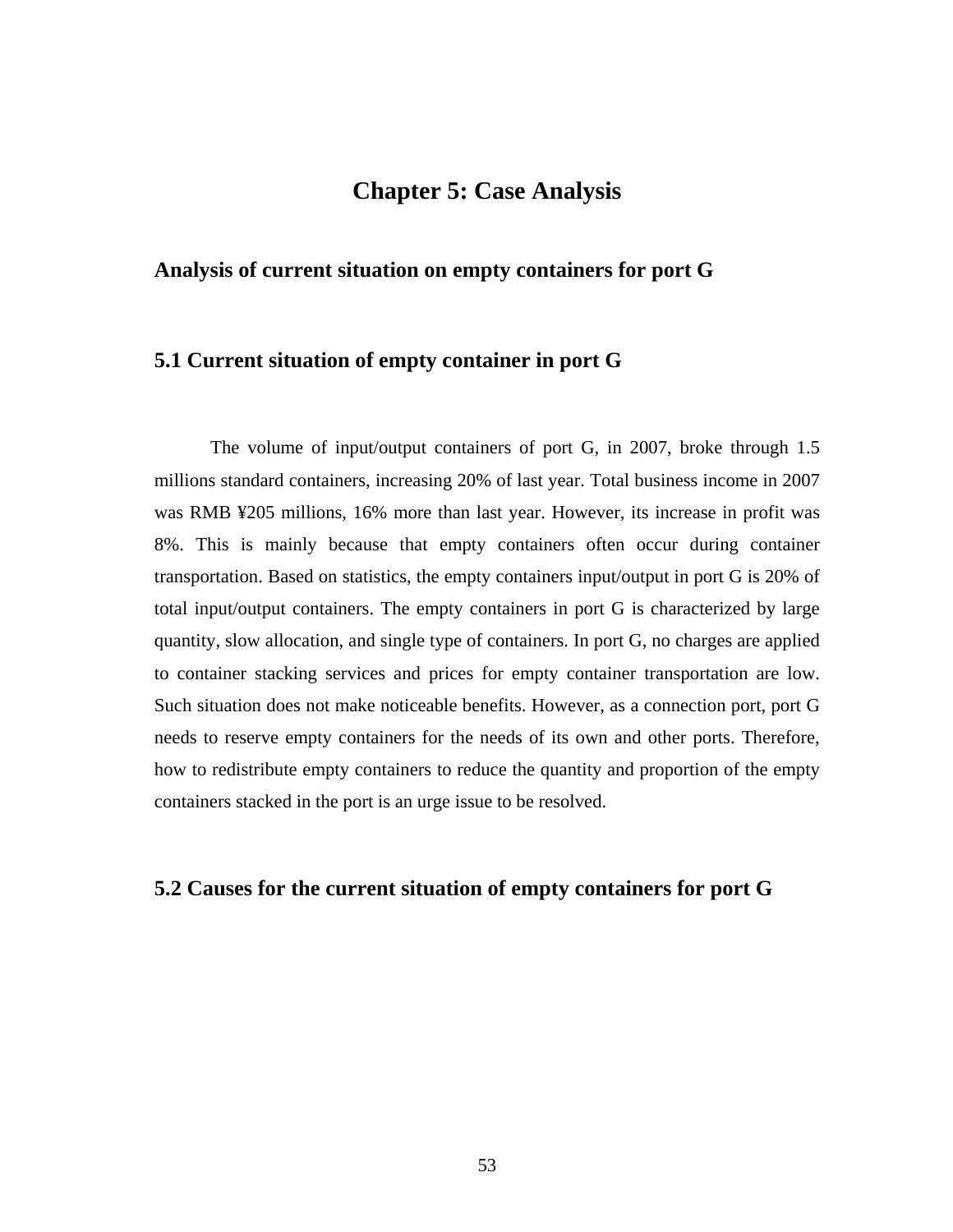## **5.2.1 Port perspective**

#### 1 Quantity and type of containers in and out of the Port

Seasonal variation in goods sources determines similar seasonal variation in container cargo shipping. The trades between regions and countries at the other ends of the shipping routes and port G are not balanced, leading to imbalanced cargo flows. From perspective of seasonal variation in cargo shipping services, early year is usually low season for Japan and Korea. In April and May, cargos start to increase and required containers rapidly increase. July and August are the golden season for port G. This pattern causes containers on the international shipping routes stacked in the port. Domestically, ships going from north to south are usually fully loaded while ships to north carry large quantity of empty containers. From shipping routes aspect, the main international container shipping routes are Korea and Japan. Its main export cargoes are agriculture products, mineral stones, and construction materials, which require large quantity of container. These characteristics determine that port G needs to reserve a large quantity of empty containers. Shortage of source goods in Japan and Korea causes large amount of empty containers being carried back to the port and stacked in the port. Commonly used containers are 20 feet and 40 feet. Shipping liners use port G as connection port, gather all southbound and northbound ships in port G for empty containers connection services. Although the need for the quantity of containers does not vary significantly, the demand for the type of containers changes significantly. Therefore, those containers stacked in port G may not be the ones demand by other ports due to relative consistent types of containers. This will cause serious stacking of empty containers in port G. The fact is that imbalanced quantity and type of containers in and out of port G has caused too many empty containers stacked in the port.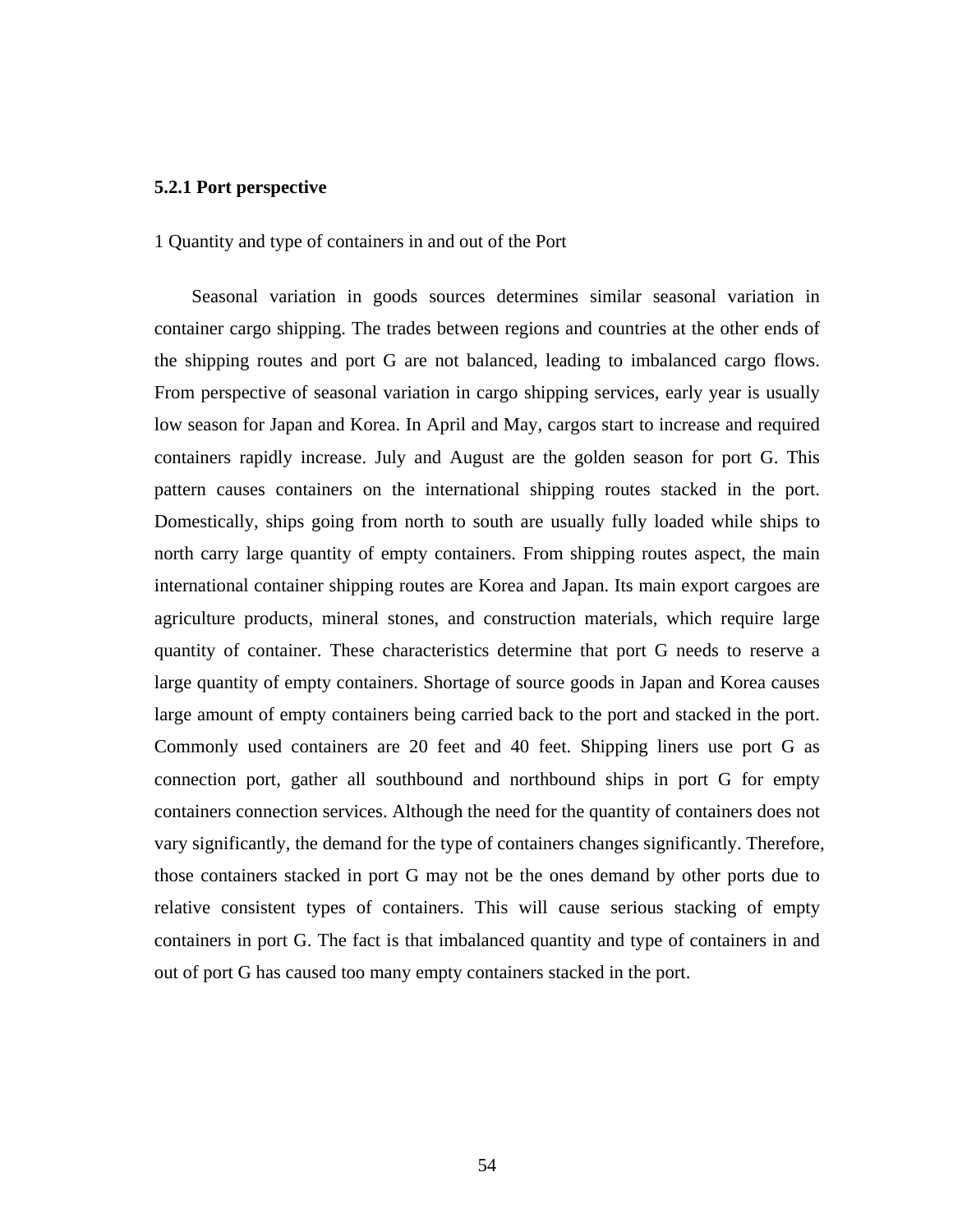## 2 The scale of the port

The scale of a port is the foundation of the port development. If port scale is not large, the quantity and sizes of ships in and out of the port will all be limited. Compared to other two ports, the infrastructure of port GI is listed in table 5.1.

|               | Port G                         | Port L                  | Port M                     |
|---------------|--------------------------------|-------------------------|----------------------------|
| Assets        | Total assets for 32 million    | Assets amounted<br>to   | Total<br>assets of 110.4   |
|               | yuan, has more than 392        | 248<br>million<br>yuan, | billion yuan, loading and  |
|               | loading/unloading              | loading and unloading   | unloading mechanical       |
|               | machinery, the<br>largest      | mechanical<br>1010,     | 752, the largest crane     |
|               | crane capacity for 63t         | largest crane capacity  | machine for 320t, can      |
|               |                                | for $102t$              | receive/discharge<br>the   |
|               |                                |                         | fifth<br>generation<br>of  |
|               |                                |                         | international<br>container |
|               |                                |                         | ship                       |
| <b>Berths</b> | Total of 46 berths, 23         | Total of 89 berths, 40  | Existing<br>72<br>berths,  |
|               | million t class berths, 7      | million t class berths, | maximum<br>anchorage       |
|               | professional<br>container      | 13<br>professional      | capacity of 200,000 t, 13  |
|               | maximum<br>berths.             | container<br>berths,    | special container berths,  |
|               | capacity of<br>anchorage       | maximum anchorage       | 7 deep-water berths, can   |
|               | 200,000 t                      | capacity of 200,000 t   | receive/discharge<br>the   |
|               |                                |                         | fifth, sixth generation    |
|               |                                |                         | container ships.           |
| Area          | The<br>about<br>waters<br>area | The waters area about   | The waters area about      |
|               | 867.4 square kilometers,       | 346<br>square           | 420 square kilometers,     |
|               | land<br>the<br>area            | kilometers, the land    | the<br>land<br>area        |
|               | approximately<br>square<br>6   | approximately<br>area   | approximately 10 square    |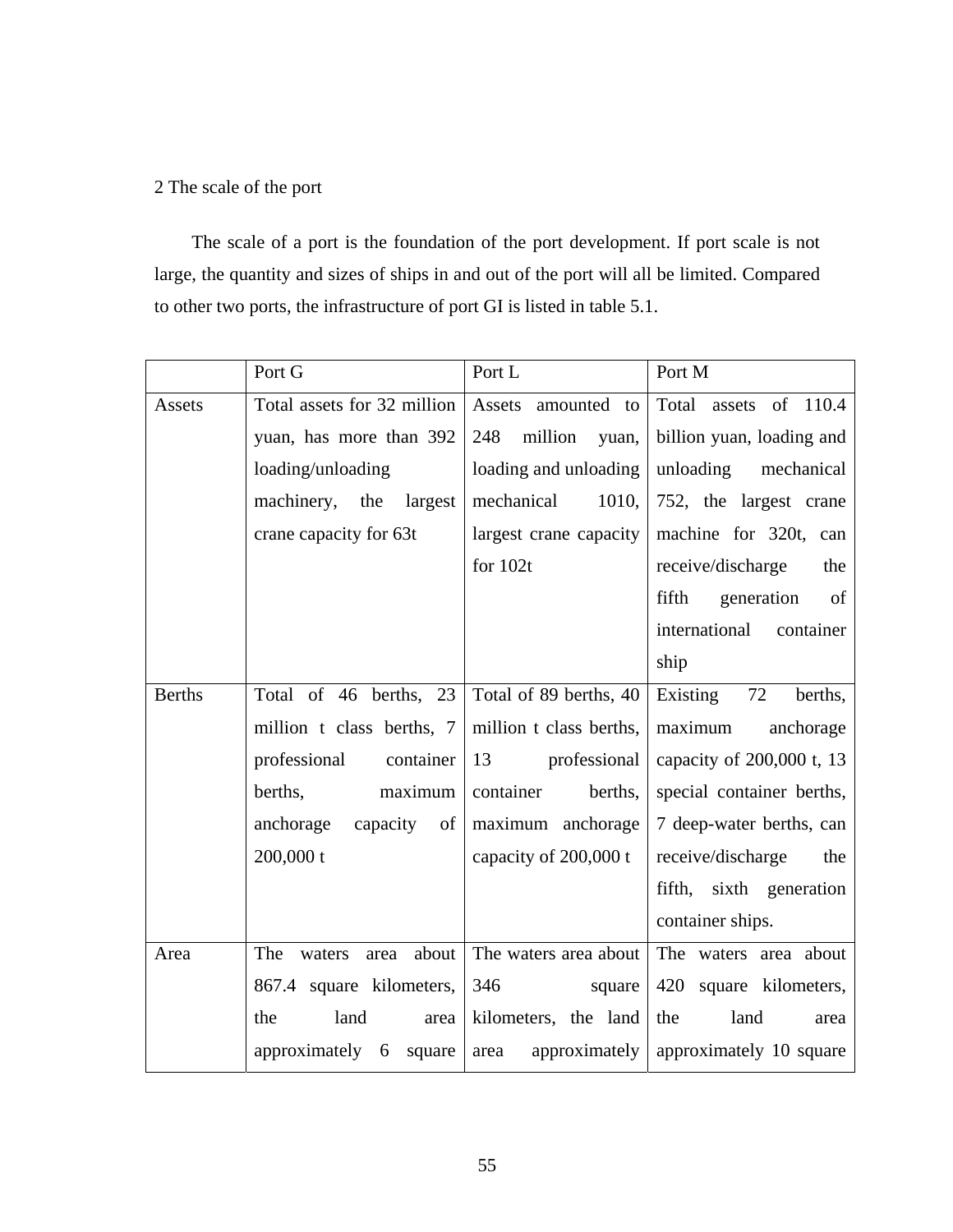|                 | kilometers                                 | 8.4 square kilometers | kilometers               |
|-----------------|--------------------------------------------|-----------------------|--------------------------|
| <b>Stacking</b> | Stacking<br>area for 150                   | Stacking area 136.4   | Stacking area 225 square |
| area            | million<br>meters,<br>square               | square meters,<br>the | meters, the<br>container |
|                 | million<br>including<br>24                 | container<br>yard 89  | yard 83.7 million square |
|                 | square meters for special                  | million square meters | meters                   |
|                 | container yard                             |                       |                          |
| Navigation      | All domestic ports along Open to more than |                       | Domestic<br>routes<br>to |
| route           | the navigation routes, and                 | 140 countries<br>and  | northeast, north China,  |
|                 | open to 100 ports around                   | regions; the maritime | China<br>east<br>coastal |
|                 | the world; has five directly               | transport<br>8<br>to  | provinces, trade<br>with |
|                 | container route in Japan,                  | international         | more than 450 ports of   |
|                 | Korea, Hong Kong and                       | container<br>routes   | 130<br>countries<br>and  |
|                 | other countries.                           | including<br>Hong     | regions<br>around<br>the |
|                 |                                            | Kong,<br>Japan,       | world; have 13 container |
|                 |                                            | southeast Asia, and   | routes.                  |
|                 |                                            | European.             |                          |

 As showed by the table, port G has less berths, and even less berths for containers. The tonnage of a ship that can dock in port G is less than port M. Its areas in water and stacking fields are less than other two ports. The more berths a port has, the more ships can dock to the port, so that heavy and empty containers in the port can be shipped out on time. The port water area determines the sizes of ships to be docked because ships need to make turn when docking to a port. The disadvantages in these two aspects determine that number of container shipping liners in and out of port G is less and the tonnage of these ships are small. These will directly influence on containers allocation. In addition, there is no charge for empty container stacking in port G so that liners will leave empty container in the port for longer period of time, causing reduced area of stacking field in port G and container stacking field becoming smaller. Because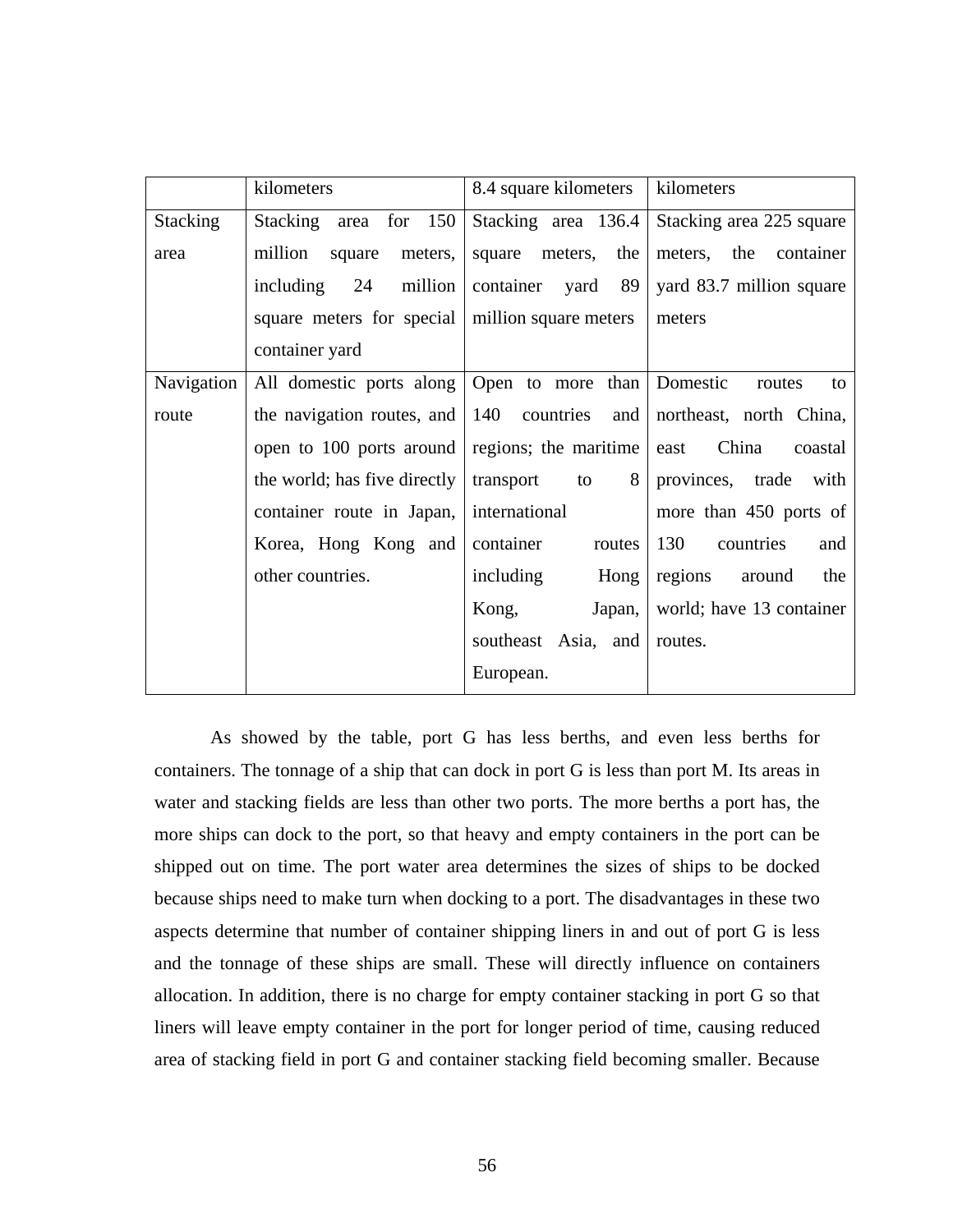of limited number of containers stacked in the field, the ratio of empty containers is increased due to increased empty containers and decreased heavy containers.

#### 3 Development of the port information system

 The central control office of port G is located at the top level of the office building so that the office staff can oversee the operation of entire port. On the other hand, this is because the port hasn't been equipped with live surveillance system to monitor the operation of entire port. Out-of-dated information technology is manifested by delayed transfer in cargo handling invoices and plan so that the port is unable to make appropriate arrangement for upcoming liners docking and cargo handling. In the same time, predicted empty containers coming to the port cannot be loaded to liners which go to the ports demanding for empty containers. This eventually causes empty containers stacked in the port.

## 4 The construction of matched service facilities of the port

In order to carry more containers, liners usually do not load large quantities of feul, fresh water, vegetables and other stuff, but add the stuff in the next port. Port G however is unable to supply heavy oil to liners which need this type of oil. Therefore, liners have to consider loading enough heavy oil for those ships which dock to port G in order to continue their journeys, and also try not to send ships needing heavy oil to port G. This will eventually reduce the number of ships docking in port G, which further causes stacking of heavy and empty containers. After docking to the port, liners have to go to shopping center far away to purchase vegetables and other stuff, plus unfamiliar with the port, which often causes delayed return to the ship so that ship will have to depart later than scheduled, impacting on both heavy and empty containers exchange and connection.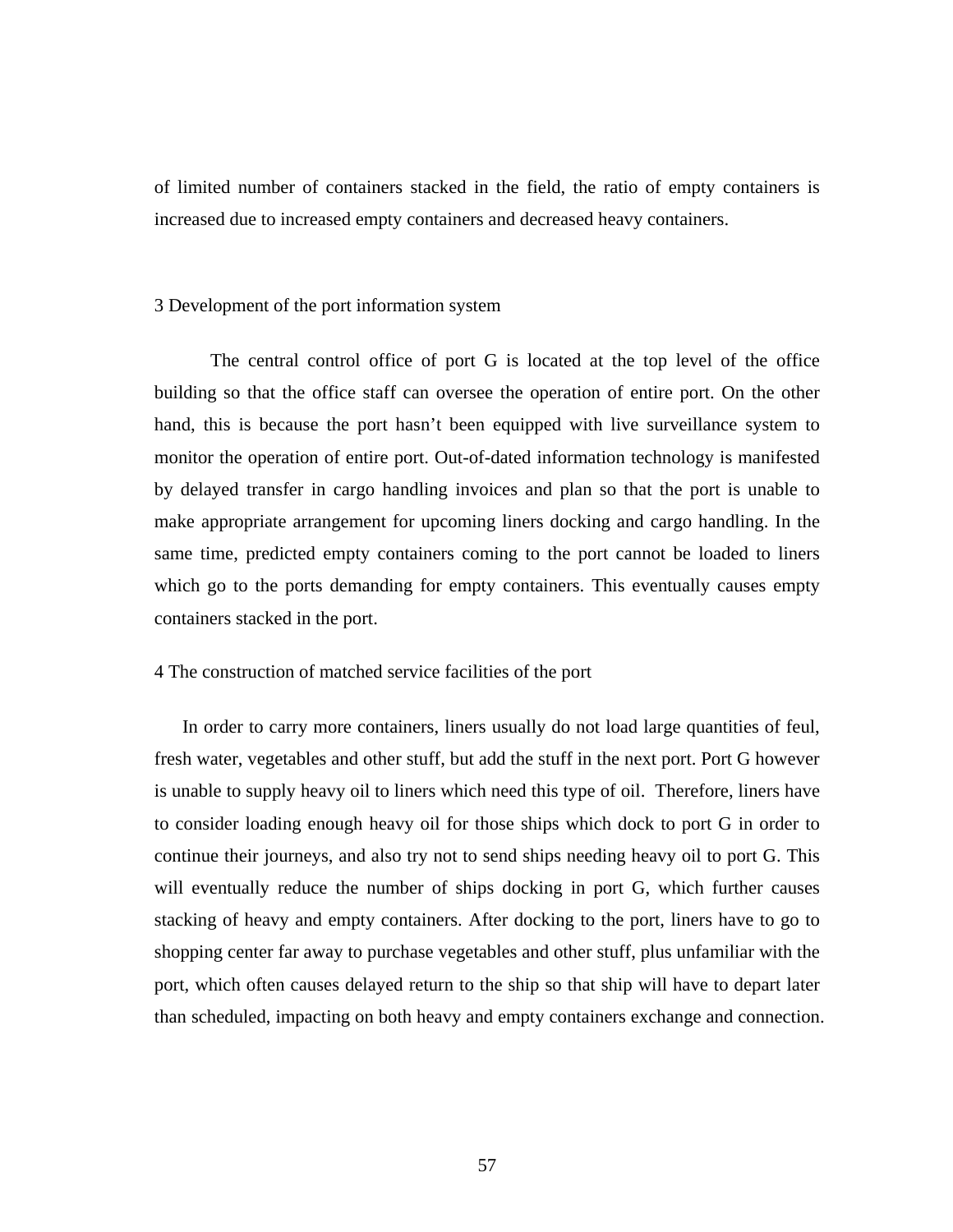### 5 Navigation signs and symbols

The navigation signs and symbols are the facilities provided by the port to guide and lead liners to enter to the port, in order to provide convenience for liners to dock to and depart from port and to ensure safety of liners and facilities of the port. They mainly include waterway, anchorage and navigation signs. Port G has relatively less waterways where the water depth can only allow small tonnage ships to enter. This is like number of berth, reducing number of liners docking to the port, and transportation of heavy and empty containers. Anchorages are the water areas provided by the port for liners to wait for berth, safe berthing, shelter, custom inspection, health inspection, cargos handing and regrouping ships. When berths in the port are full, ships can stay in the waterway to wait for berth in order to ensure port business not to be interrupted. Port G also has less number of anchorages. Because its water is shallow, only small tonnage ships are allowed. This will impact the quantity and efficiency of transportation of heavy and empty containers.

## **5.2.2 Container company perspective**

The repair requirements for containers vary with different container renting companies. With equivalent technology for container repair, labour prices enable port G to charge lower fees for container repair than the fee charged by regions with advanced economics. Lines deliver repairment needed containers to the garage nearby port G for repair. Due to limited sizes of stacking field of the garage, the containers for repair or repaired containers for shipping are all stacking in the port for shipping. Due to imbalanced quantity and type of containers in and out of port G, and surrounding areas of port G do not have many container renting companies, the most of the containers used by port G comes from Shanghai or other regions with large quantity of input and output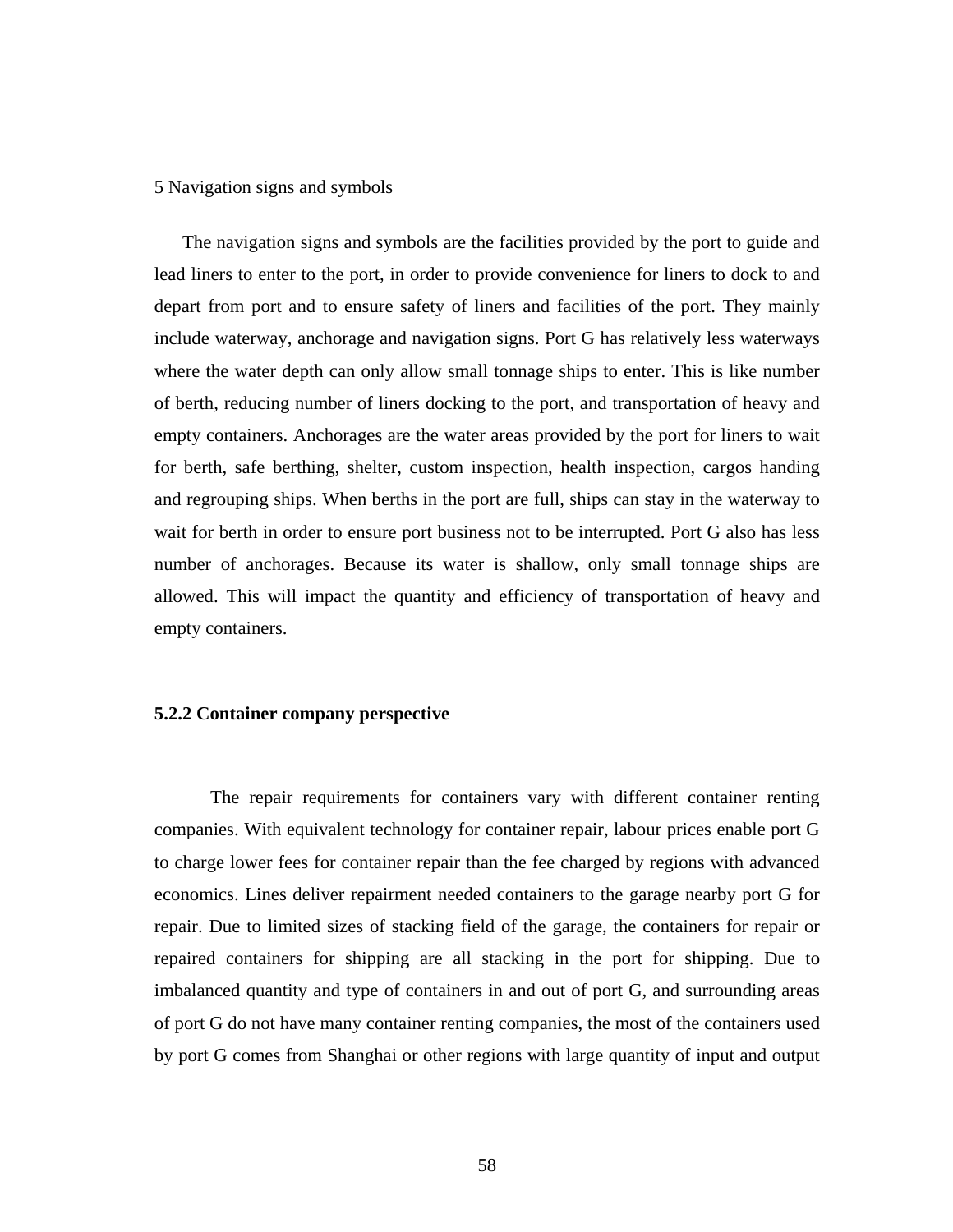of goods. In order to prevent that renters return their containers to the places with stacked containers causing its loss, these container renting companies will detailed precisely where to return containers, charges for returned containers, and the consequences violating contract in renting contract. When rent expires, the renter can only return containers to designated places or the regions with lower fees in order to avoid risk of violation. The shippers can only use pass-by liners for shipping service in order to reduce the cost for shipping. Therefore, expired rented containers increase in port G.

#### **5.2.3 Liners perspective**

So-called expired containers refer to those containers stacked in the stacking field, warehouse and other sites have longer than regulated time period. This will also indirectly reduce number of usable containers, leading to containers stacked in the port. If there are problems like expired containers and wrongly used container with a liner, it will bring unnecessary trouble to the port. They have to pay find for violation, but also influence the port to empty containers. Wrongly used containers can influence normal business operation of a port, and is possible to interrupt normal business operation of the port. These will further impact normal circulated quantity, reduce utilization rate of containers, leading to stacking empty containers.

## **5.3 Major solution for current status of empty containers in port G**

#### **5.3.1 Strengthen port infrastructure construction**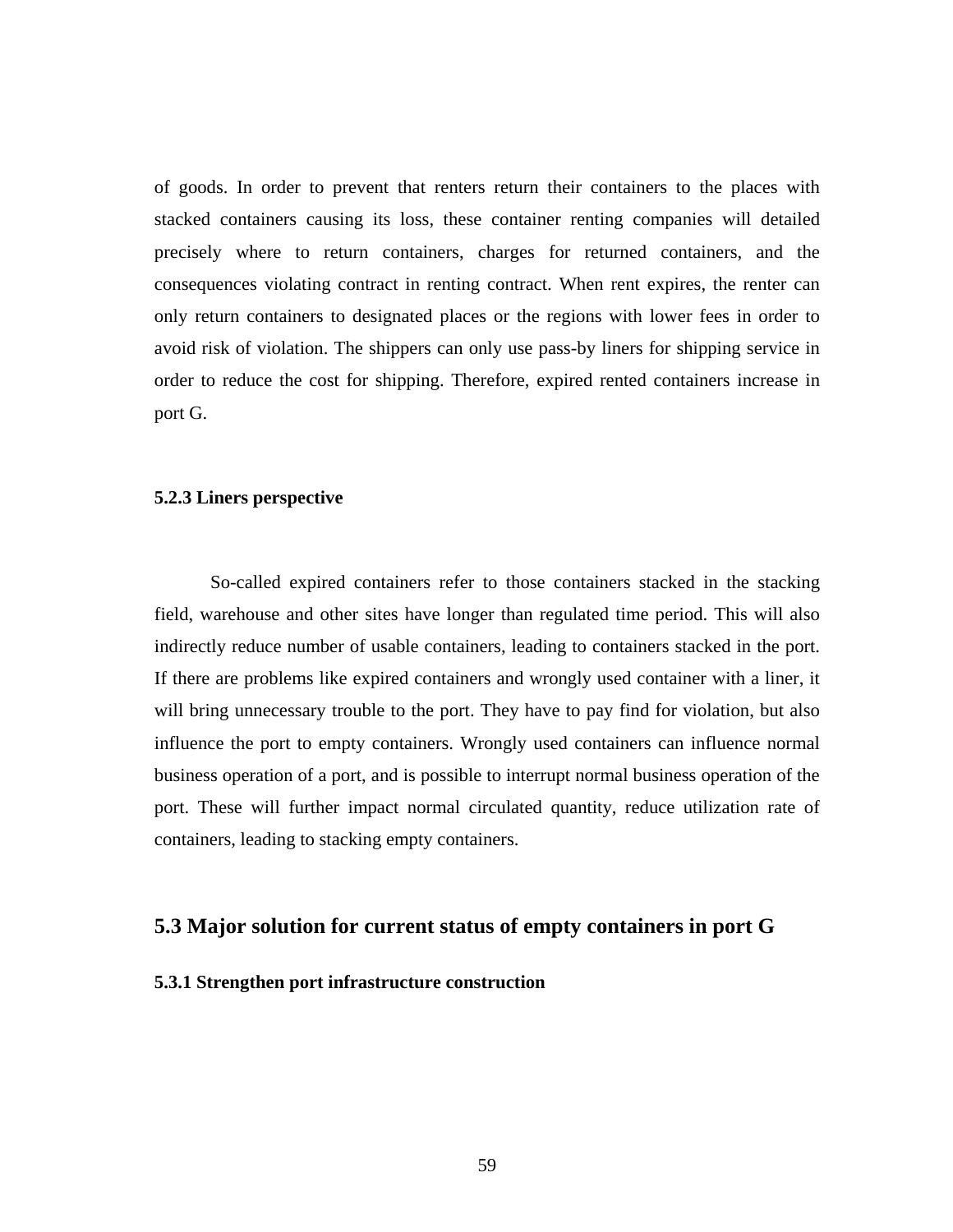Without infrastructure, good staff cannot do anything. With better infrastructure but without good staff understanding the operation, facilities in the port will be a waste. Port G was flourishing in Yuan and Qing dynasties because mainly it had such infrastructure that other ports didn't have. Today, compared to ports C and M, port G is not well developed both in hardware and software. Therefore, port G should develop its hardware while enhancing its software.

#### 1.The hardware construction

First, the port needs to increase its hinterland. As a transit port, cargos to be transferred have to stay in port G. Therefore, only enough stacking areas can satisfy with liners requirement. To the back of port G, it is economic and technology development zone, island T is located to the north side of G port. Therefore, the development zones can be used to its development of container stacking field. As port's storage zone, the stacking fields in neighbored ocean can be reserved for transit containers. This will raise transit rate of containers, reduce the rate of empty containers. In addition, stacking fields can be reconstructed for centralized development and increased efficiency.

Second, out-of-dated equipments need to be substituted. Available and useful equipments need to be checked and served. Professional teams are responsible for professional equipment maintenance, and link responsibility for maintenance needs to be associated to each individual staff.

Third, we should promptly replace the unloading equipments that are being used, the existing machinery equipments for timely maintenance, established the professional equipment maintenance team, and equipment maintenance responsibility implementation to specific individuals.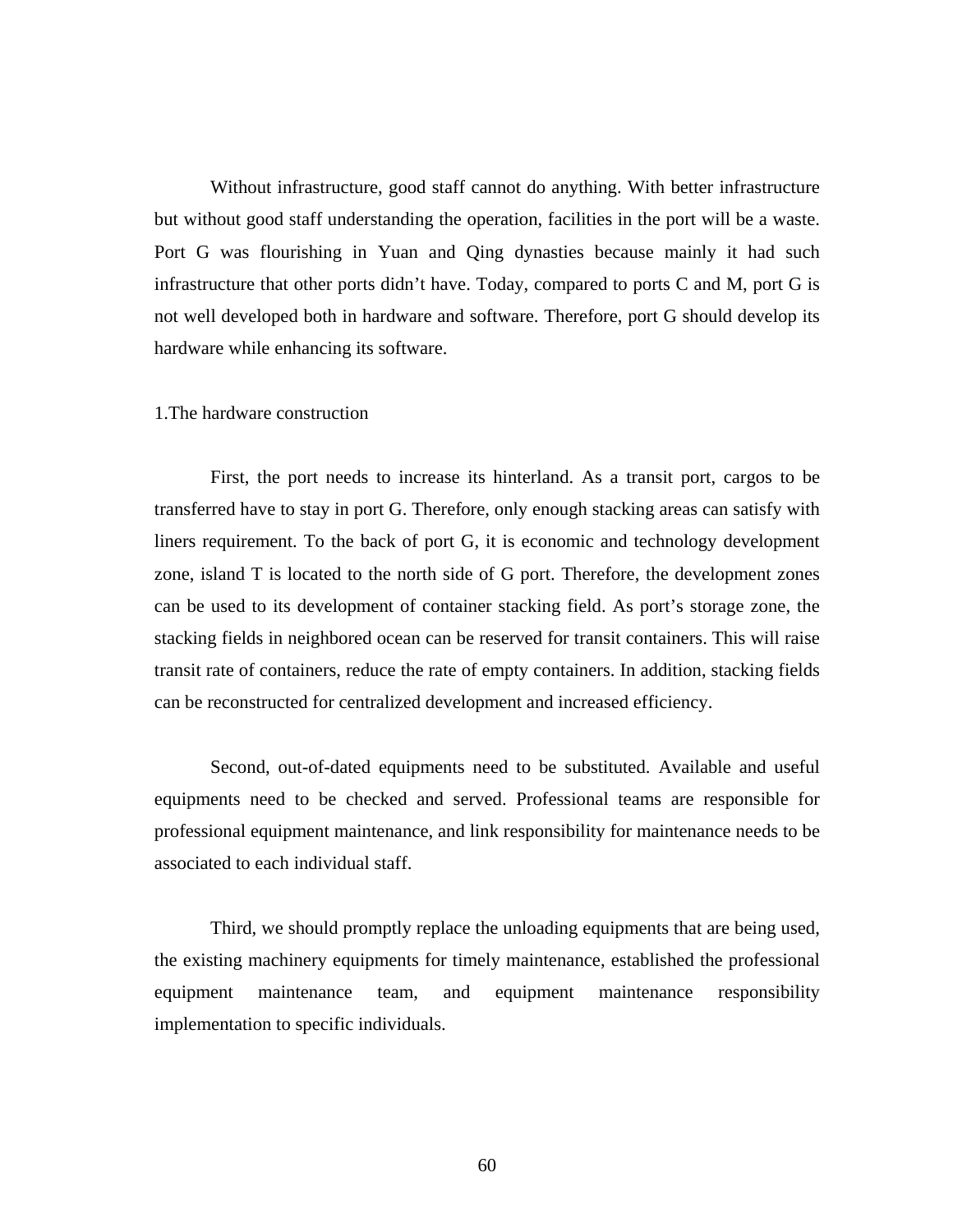Fourth, trouble-free operation of equipments not only can ensure handling efficiency, but also can prevent injury of working staff. Therefore, using bidding mechanism to purchase mechanic equipments and using installment for payment. This can achieve high performance equipments with low costs.

Fifth, matched service facilities construction in port G needs to be strengthened to provide convenient services for liners docking to port G. Department in charge of railway transportation needs to be established. When container shipping services are not urgent, container transportation via railway can be achieved with lower prices. In addition, railway transportation is not affected by climate very much so that the transportation of heave and empty containers can still be carried out during bad weathers. Container transportation truck fleet also needs to be enhanced to ensure on time transportation of heavy and empty containers.

Sixth, number of routes in port G needs to be increased. Direct shipping services need to increased. Both direct and indirect shipping services need to be integrated. Direct shipping services have greater profits to make and are not affected by other ports. They are also less difficult to develop and can reduce empty container ratio of the port.

## 2. Software optimization

First, application of computer systems and wireless communication equipments to port business operation will increase operation efficiency. Therefore, port G needs to increase the development and maintenance of its computer systems, and make use of advanced software for container operation, and ensure EDI to be delivered timely and accurately. The major equipments of wireless communication are radios which are required to have longer charged battery in order to prevent delay communication between field staff and central control office, affecting operation efficiency. It is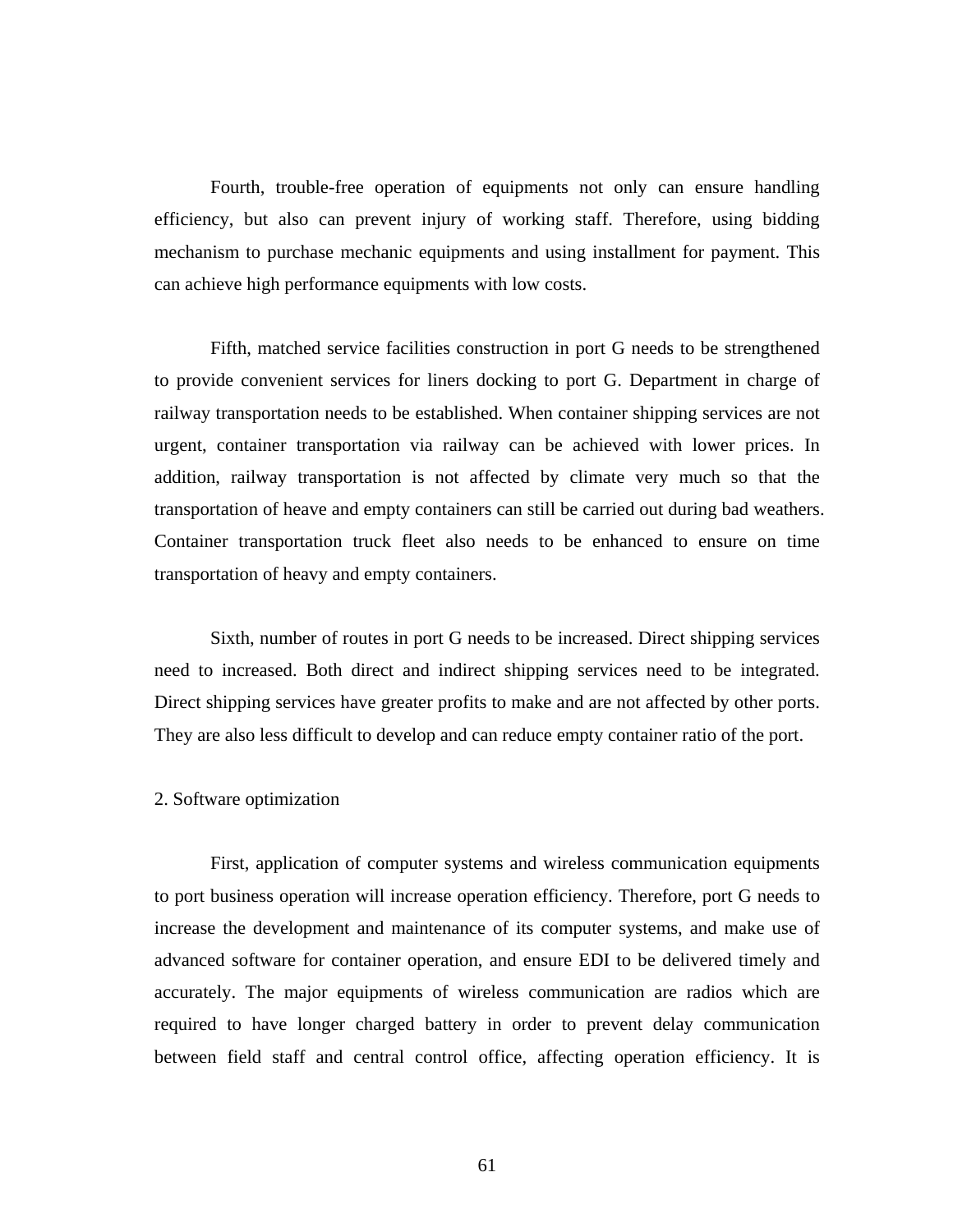important to develop live surveillance of the port, stacking fields by central control office, in order to discover mistakes on time.

 Second, port G needs to speed up technical training for staff, arranges regularly scheduled technical training sessions. "technique competition" among staff of the port can improve staff's techniques. When recruiting new staff, open and transparent competition, scored based on capabilities can recruit good staff. It is important to remember that human resources are important resources of an enterprise. With exchange program with other large ports, staff will have time to learn advanced management form other ports so that the soft increase in operation efficiency will be achieved.

Third, establishment of information feedback department to receive appraisal of services by customers is necessary. Penalty is not necessary but recognition of staff with great appraisal will encourage staff improve their service quality. It is necessary to have every staff understand the culture of the enterprise. Problems can be solved fast, reducing the possibility of impact on business operation.

#### **5.3.2 Timely transition of empty containers**

As a transition port, stacking of empty containers in port G cannot be avoided. After empty containers arrive, port G needs to predict the quantity, time and ratio between large and small empty containers to be transported. Port G also needs to report to liners the situation of empty container stacking in the field, whether or not there are excessive empty or heavy containers, so that liners can arrange allocation of empty containers based on the prediction.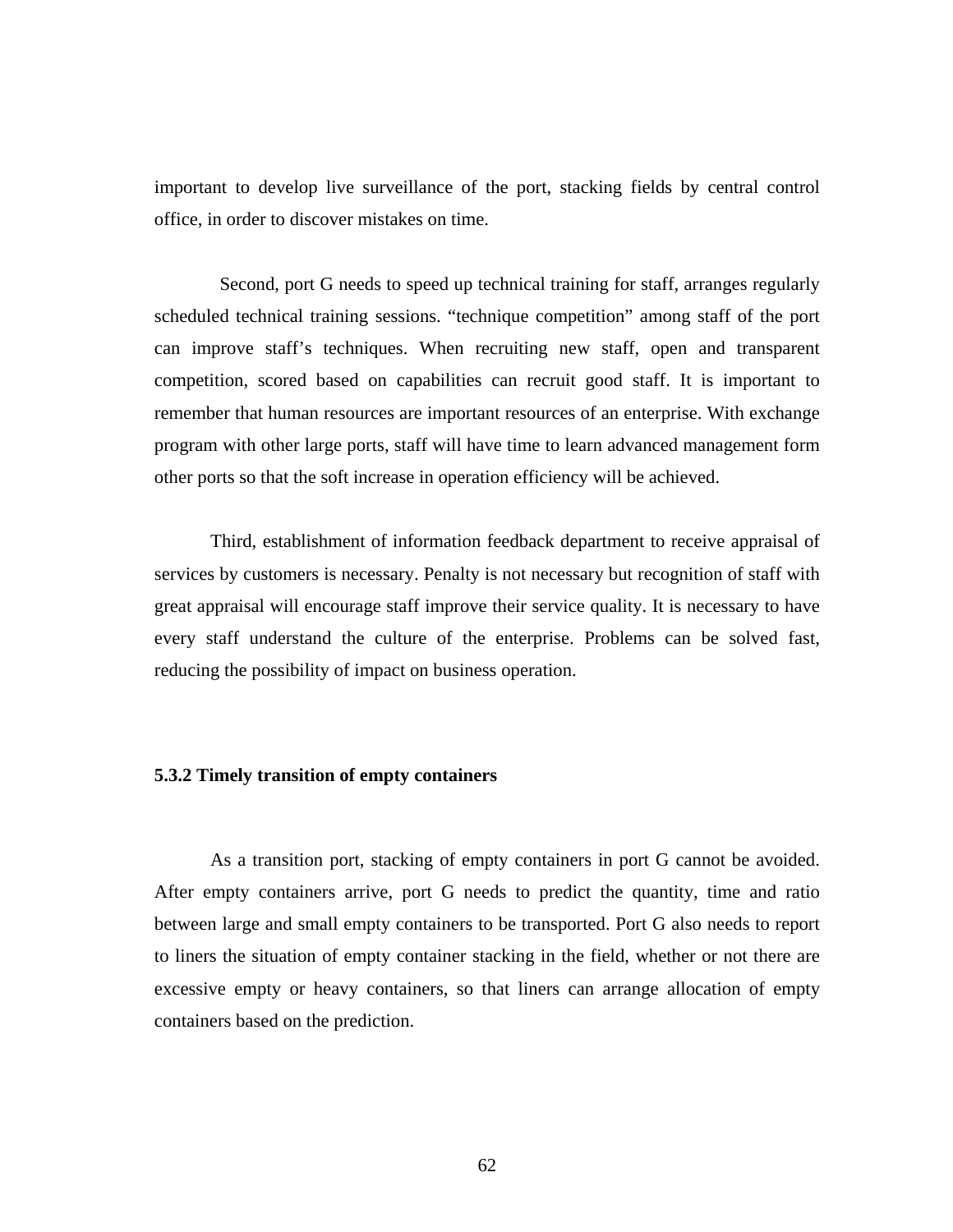## **5.3.3 Choice of appropriate time for empty container allocation**

The schedule of liner business sailing is generally fixed. In order to ensure full load in every sail, liners require containers off loaded on time when docking and departing from the port so that containers stacked in the port can be loaded to the ship on time. Port G should select an appropriate time for empty containers allocation, ensuring timely loading to current liners, then planning empty transportation within the port so that these containers can be loaded to the liners.

## **5.3.4 Well plan liners' berth and departure**

When expecting relative many liners will dock to and depart from the port, inaccurate port plan will mess up the docking and departing times of all ships, causing elongated tabor time in anchorage. This will significantly affect heavy and empty container transportation. Therefore, the port needs to enhance the following:

First, strengthen the contact with the liner companies which can be achieved by obtaining liners docking and departing plan through telephone and emails. It is necessary to try to get accurate information, for instance, special staff can be sent to liners to be in charge to reporting schedule of liners.

Second, maintenance of close contact with liners to obtain longitude and latitude of liners, navigation speed, turn speed and wind direct etc. This information can be used to estimate if liners will arrive to port on time and if time and gantry cranes, door cranes and container allocation vehicles need to be adjusted accordingly.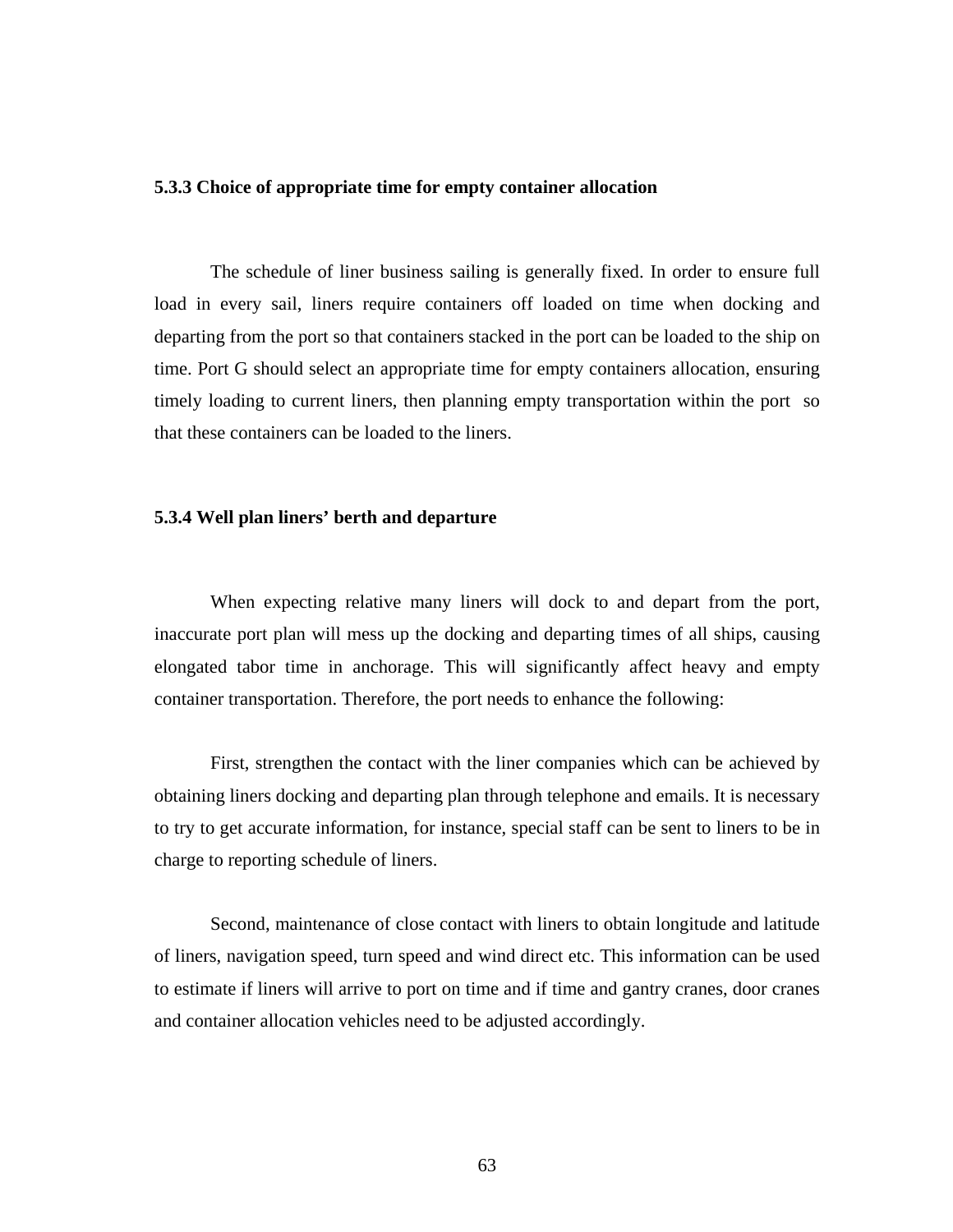Third, it is necessary to obtain information on weather on time, particularly when weather showing change from bed to good. To increase gantry cranes on tome to ensure cargo handing operation to complete on time.

## **5.3.5 Tripartite together**

By the end of 2007, container renting companies own 45% of global total containers. Obviously, it is essential to establish business partner relationship with container rental companies. The types of cooperation between liners and container rental companies include short and long term renting and varied length of time rent. In addition, the requirements by the rental companies for return sites and return time cause that liners have to stack empty containers in port. Therefore, port G can partner with container rental companies to be responsible for transport empty containers to return sites by vehicles. This will encourage container rental companies to build return sites nearby the port. Port G can also negotiate with liners that if liners can use containers from one single rental company, the port can give good prices for empty container transportation. Coordination amongst these three parties can reduce the risk of not on time return containers by liners. The containers of rental company can be retrieved on time, reducing number of empty containers stacked in the port.

## **5.4 Summary**

Port G is located in Bohai Bay. It is a transit port. Compared to other two large ports, it has disadvantages in both hardware and software. Port G should identify the differences to other large ports. With the good timing that our country's economics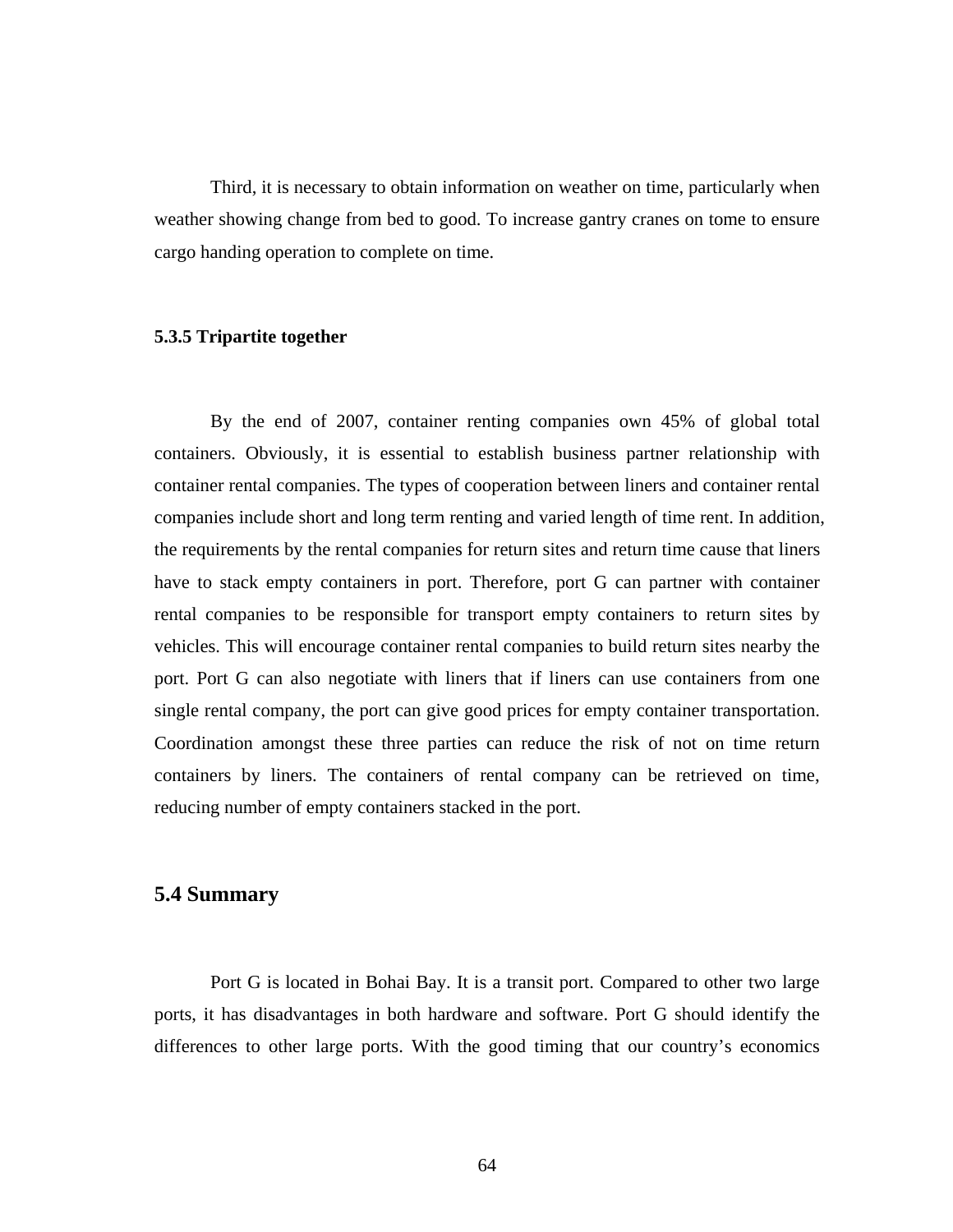develops rapidly, port G should increase business scale, expand port's berths and waterways, optimize business pattens, enhance management, and establish cooperation with liners and container rental companies which have business relationship with port G. So that three parties help each other and gain benefits, resulting reduced stacked empty containers and eventually increasing profits.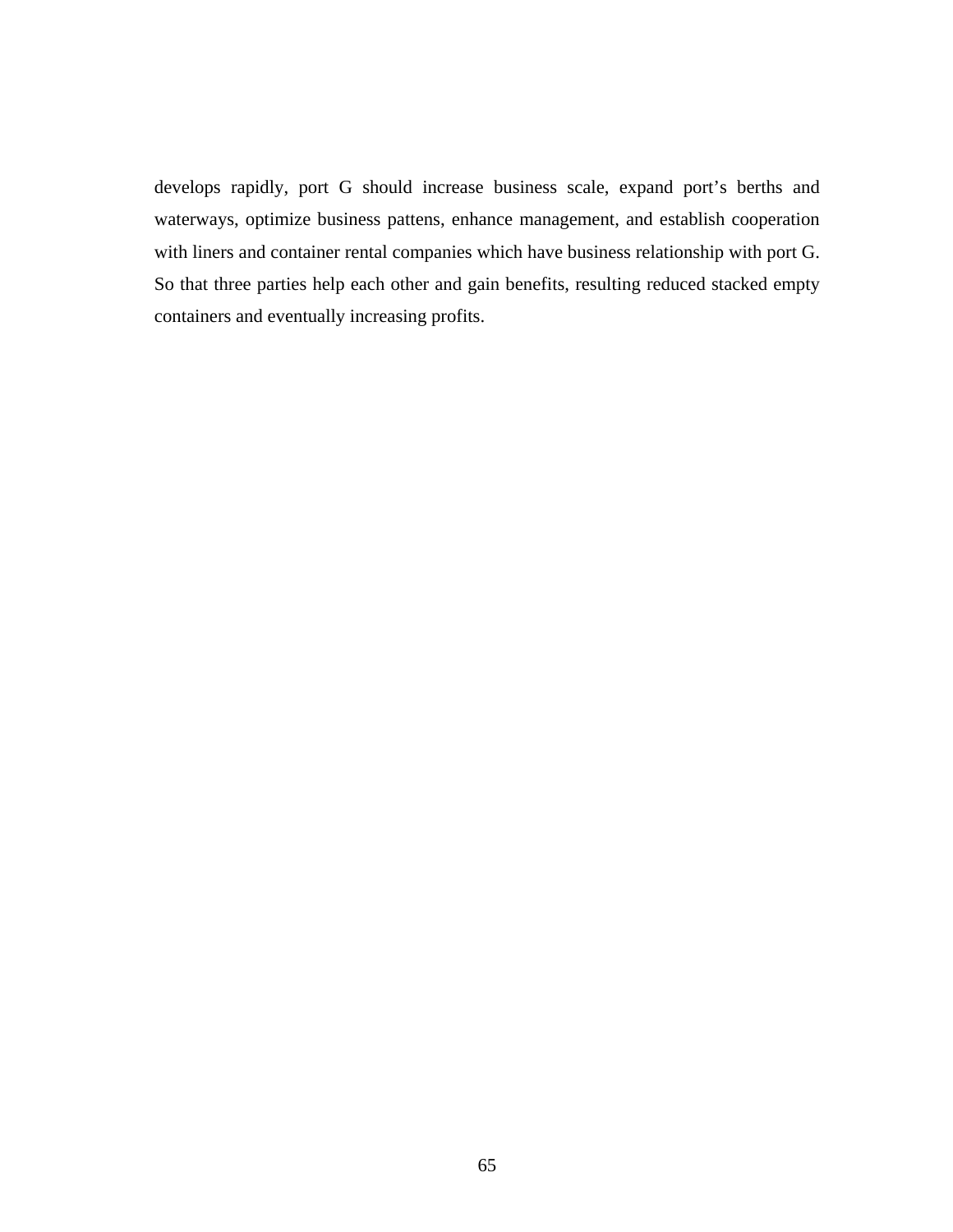## **Chapter 6 Conclusion**

This text has carried on deep research to the question of empty container allocation optimized. Analysis the main objective cause that empty container allocation produces and Main factor influencing the empty container allocation. Have announced the characteristic of empty container allocation and has proposed reducing several suggestions of empty container allocation cost according to the subjective reason why empty container allocation produced.

Meanwhile, analysis and studied to the container empty container allocation question of transporting by sea. In systematic analysis causes and transports the container empty container allocation question reason foundation at present. It has offered the suggestion of improving empty container allocation question what the liner ship company can pass the establishment and adjustment the course and intermodal transportation and Use the container of all kinds correctly and strengthen the construction of information system of container etc.

At the same time, analysis to the strategy of container leasing management and assessment elements. But we also clearly see. Although the above strategy can reduce costs, but there are a variety of methods some limitations, it should also be quantified by mathematical methods of management.

At the same time, in order to control the cost of container transport, freight must be day-to-day work of analysis and control of the initiative to start, rather than relying on equipment alone passive management managers. Container transport cost control is a very systematic work. A lot of work must analysis a large amount of data. In terms of the accuracy of the data or timeliness of liner companies require a set of comprehensive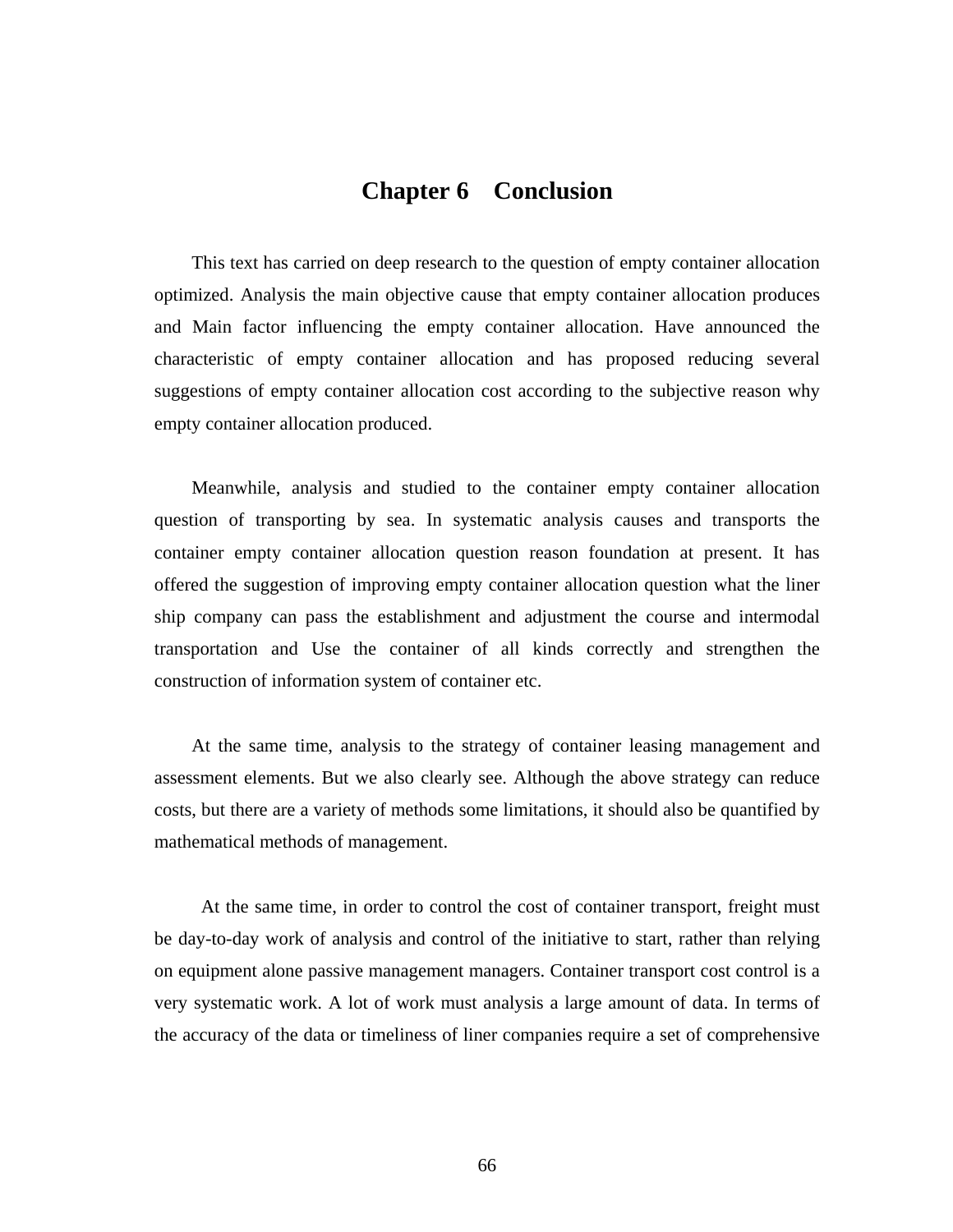computer system to support. Today's container transportation has been unable to escape the computer; the competition among liner shipping company is also reflected in the computer system competition in large extent. In addition, the support of government policies, such as to allow the international liner companies in China's container ports and air transport, for operators to reduce transport of empty containers from the outside of the costs, and optimize the layout of routes to reduce China's foreign trade goods, transportation costs are important strategic significance.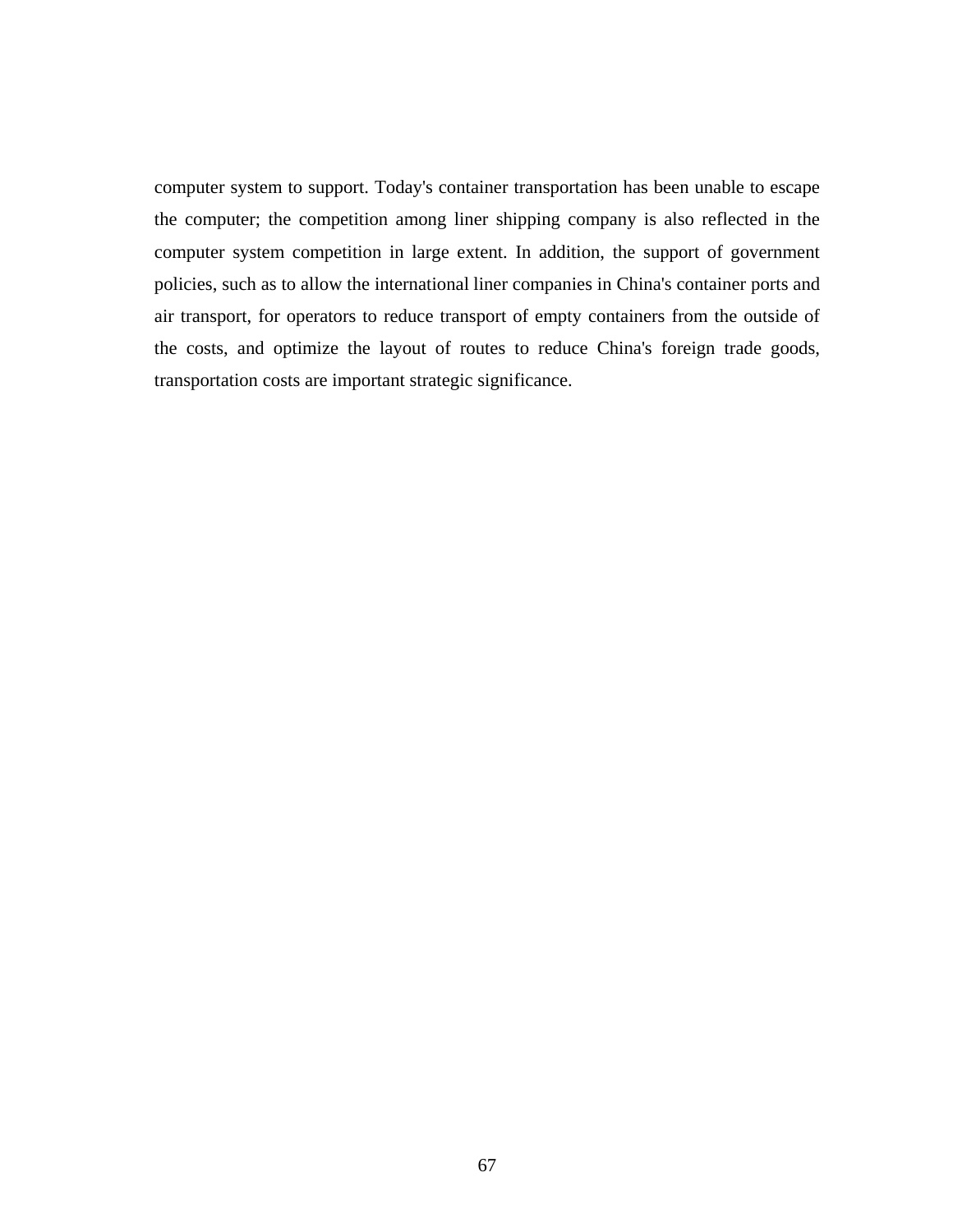## **Reference**

 Teoor Gabriel Crainic, Michel Gendreau, Pierre Dejax,(1992) Dynamic and stochastic models for the allocation of empty containers. Journal of the operational research society.

White W W, Bomberawlt AM.(1969) A net work algorithm for empty freight car allocation. IBM System journal.

Key numbers, Containerization International, October 2003.

White W, W. Dynamic transshipment networks an algorithm and its application to the distribution of empty containers networks 2.

H.Florez. Empty container repositioning and leasing and optimization model PH.D. dissertation polytechnic institute of New York.

Mendiratta  $V$  B, Turnquist M. A model for management of empty freight cars. Transportation Research.

CrainieT.G., GendreauM. , DejaxP.(1992) Dynamic and stochastic models for the allocation of empty containers. Journal of The operational Research Society.

Jordan W.C., Turnquist M.A. A stochastic dynamic model for railroad car distribution. Transportation Science.

Beaujon G J, Turnguist M A. A model for fleet sizing and vehicle allocation[J].